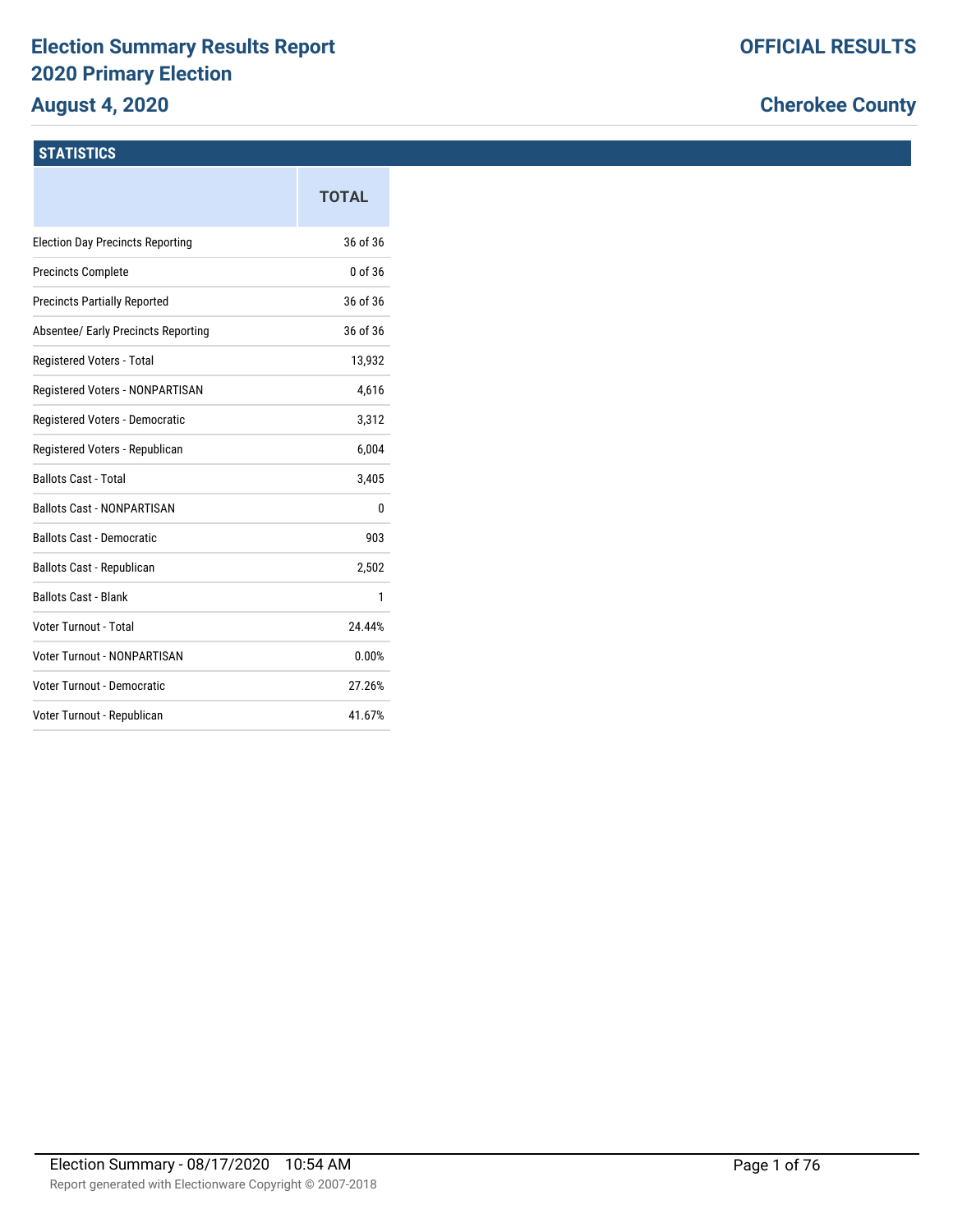# **Cherokee County**

## **DEM United States Senator**

Vote For 1

|                         | <b>TOTAL</b> |
|-------------------------|--------------|
| Barbara Bollier         | 549          |
| Robert Leon Tillman     | 289          |
| <b>Total Votes Cast</b> | 838          |
| Overvotes               | 0            |
| Undervotes              | 65           |
| <b>Contest Totals</b>   | 903          |

# **DEM US House Rep 2nd Dist**

Vote For 1

|                         | <b>TOTAL</b> |
|-------------------------|--------------|
| Michelle De La Isla     | 520          |
| James K. Windholz       | 316          |
| <b>Total Votes Cast</b> | 836          |
| Overvotes               | 0            |
| Undervotes              | 67           |
| <b>Contest Totals</b>   | 903          |

## **DEM KS Senator 13th Dist**

|                         | <b>TOTAL</b> |
|-------------------------|--------------|
| Nancy J. Ingle          | 796          |
| <b>Total Votes Cast</b> | 796          |
| Overvotes               | 0            |
| Undervotes              | 107          |
| <b>Contest Totals</b>   | 903          |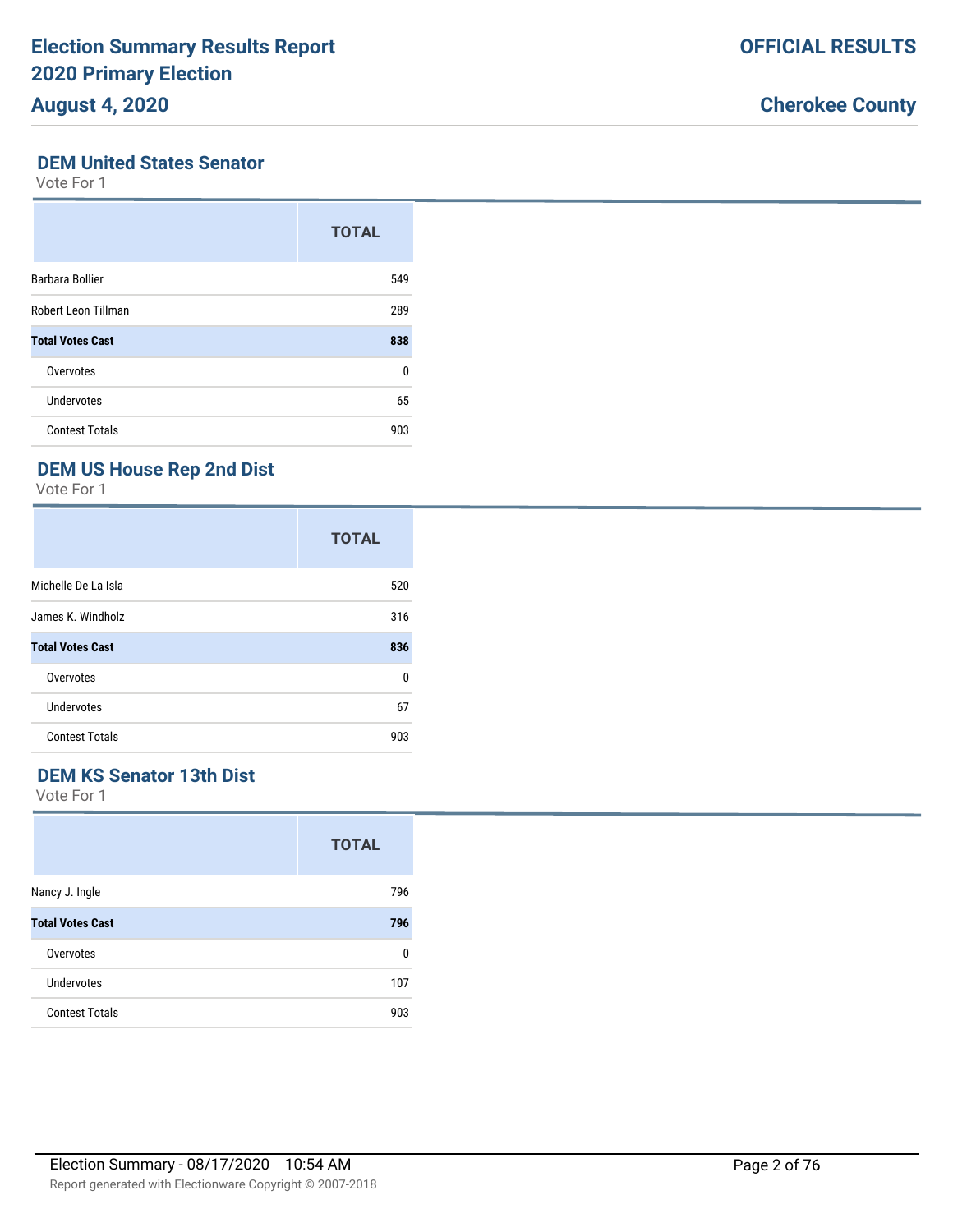# **DEM KS House of Rep 1st Dist**

Vote For 1

|                         | <b>TOTAL</b> |
|-------------------------|--------------|
| Write-In Totals         | 87           |
| Not Assigned            | 87           |
| <b>Total Votes Cast</b> | 87           |
| Overvotes               | 0            |
| Undervotes              | 818          |
| <b>Contest Totals</b>   | 905          |

# **DEM Co Comm 2nd Dist 2nd Dist**

Vote For 1

|                         | <b>TOTAL</b> |
|-------------------------|--------------|
| Owen Tom Pryor          | 372          |
| <b>Total Votes Cast</b> | 372          |
| Overvotes               | 0            |
| Undervotes              | 45           |
| <b>Contest Totals</b>   | 417          |

# **DEM Co Comm 3rd Dist 3rd Dist**

Vote For 1

|                         | <b>TOTAL</b> |
|-------------------------|--------------|
| Write-In Totals         | 21           |
| Not Assigned            | 21           |
| <b>Total Votes Cast</b> | 21           |
| Overvotes               | 0            |
| Undervotes              | 196          |
| <b>Contest Totals</b>   | 217          |

Report generated with Electionware Copyright © 2007-2018

# **Cherokee County**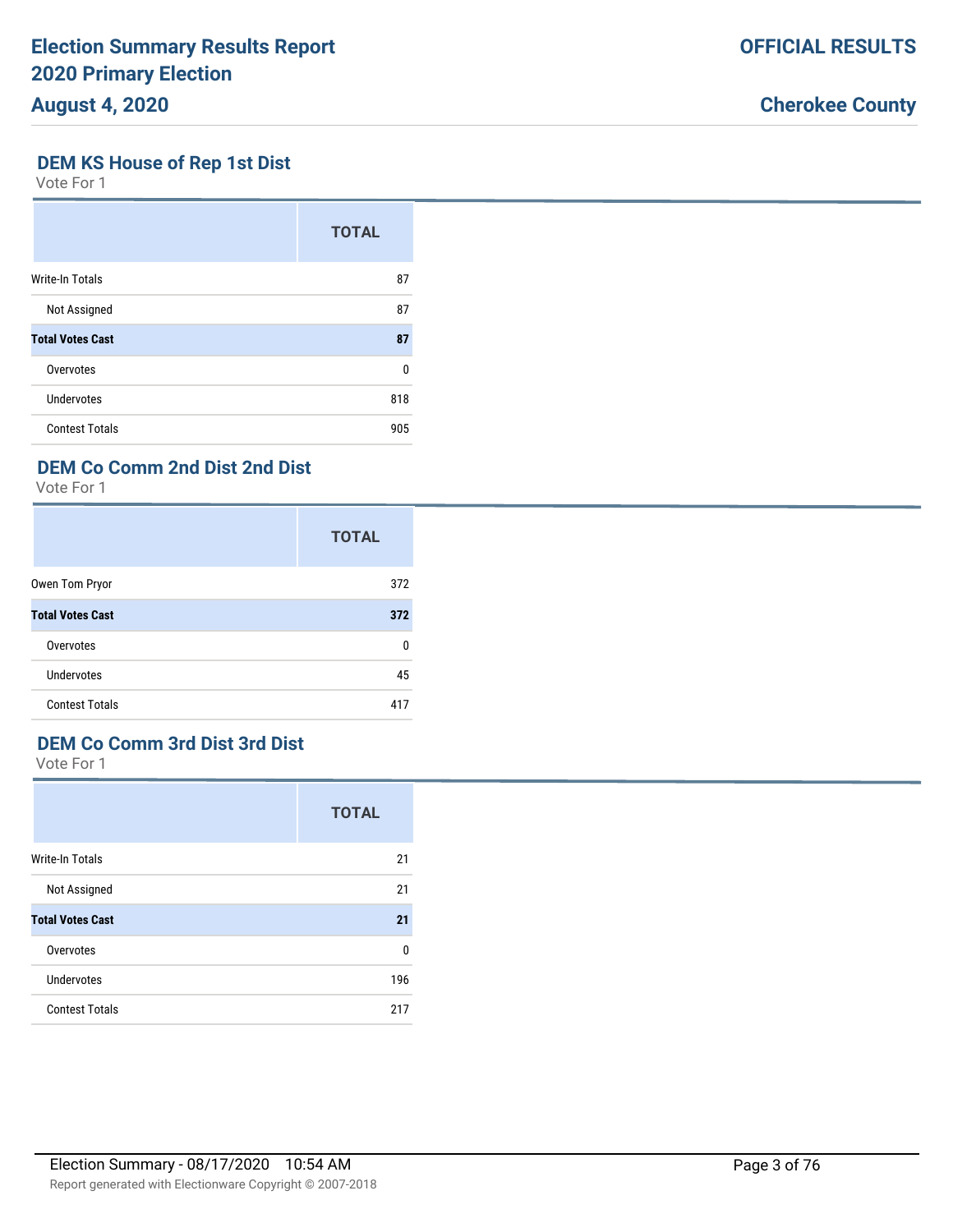## **DEM County Clerk**

Vote For 1

|                         | <b>TOTAL</b> |
|-------------------------|--------------|
| Carol Rae Marcan-Venson | 747          |
| <b>Total Votes Cast</b> | 747          |
| Overvotes               | 0            |
| <b>Undervotes</b>       | 156          |
| <b>Contest Totals</b>   | 903          |

# **DEM County Treasurer**

Vote For 1

|                         | <b>TOTAL</b> |
|-------------------------|--------------|
| <b>Write-In Totals</b>  | 69           |
| Not Assigned            | 69           |
| <b>Total Votes Cast</b> | 69           |
| Overvotes               | 0            |
| Undervotes              | 835          |
| <b>Contest Totals</b>   | 904          |

# **DEM County Register of Deeds**

|                         | <b>TOTAL</b> |
|-------------------------|--------------|
| Write-In Totals         | 54           |
| Not Assigned            | 54           |
| <b>Total Votes Cast</b> | 54           |
| Overvotes               | 0            |
| Undervotes              | 850          |
| <b>Contest Totals</b>   | 904          |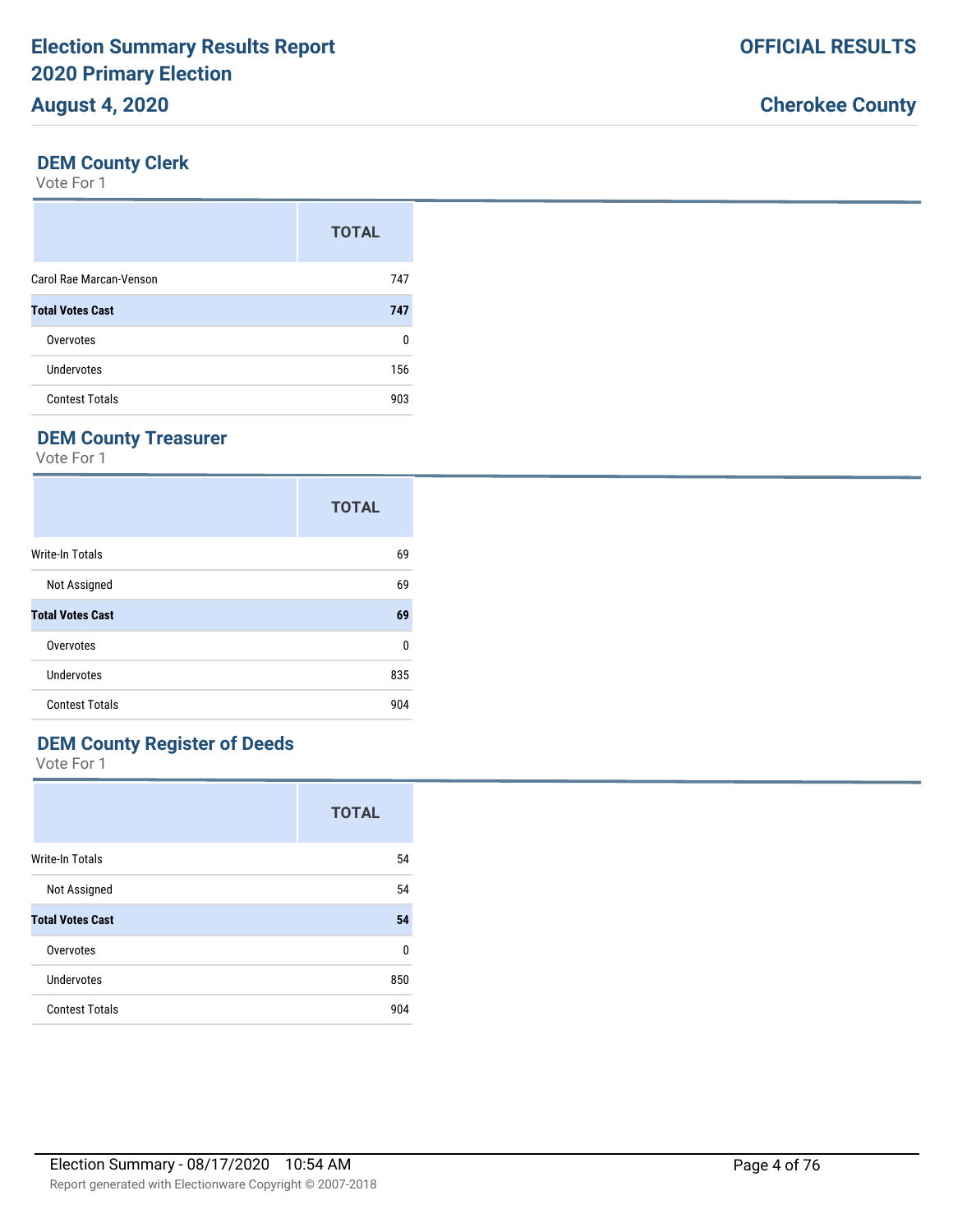# **DEM County Attorney**

Vote For 1

|                         | <b>TOTAL</b> |
|-------------------------|--------------|
| <b>Write-In Totals</b>  | 58           |
| Not Assigned            | 58           |
| <b>Total Votes Cast</b> | 58           |
| Overvotes               | $\Omega$     |
| Undervotes              | 846          |
| <b>Contest Totals</b>   | 904          |

# **DEM County Sheriff**

Vote For 1

|                         | <b>TOTAL</b> |
|-------------------------|--------------|
| David M. Groves         | 823          |
| <b>Total Votes Cast</b> | 823          |
| Overvotes               | 0            |
| Undervotes              | 80           |
| <b>Contest Totals</b>   | 903          |

# **DEM Township Trustee Cherokee Twp**

|                         | <b>TOTAL</b> |
|-------------------------|--------------|
| Write-In Totals         | 0            |
| Not Assigned            | 0            |
| <b>Total Votes Cast</b> | $\bf{0}$     |
| Overvotes               | $\Omega$     |
| Undervotes              | 22           |
| <b>Contest Totals</b>   | 22           |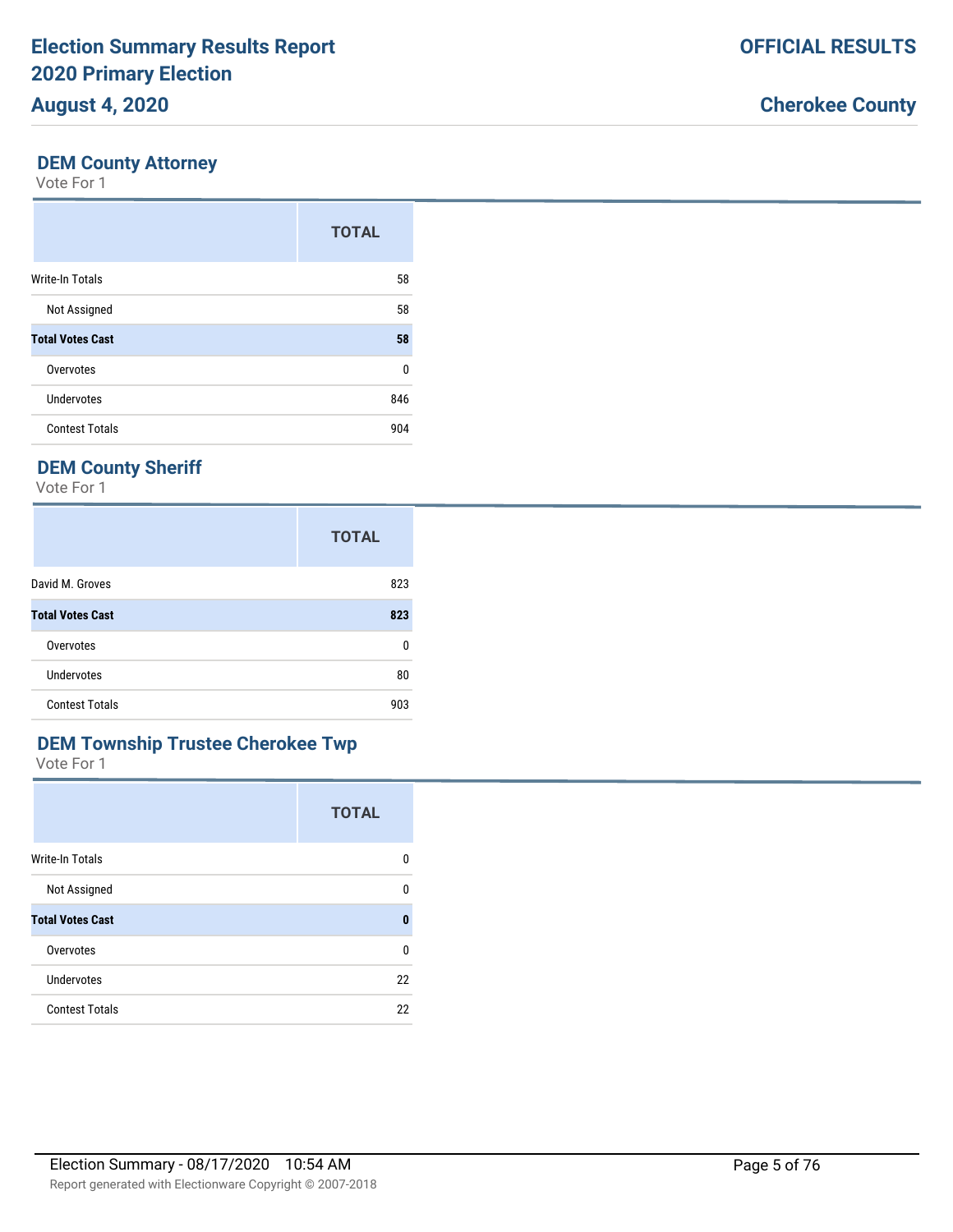# **DEM Township Trustee Crawford Twp**

Vote For 1

|                         | <b>TOTAL</b> |
|-------------------------|--------------|
| <b>Write-In Totals</b>  | O            |
| Not Assigned            | n            |
| <b>Total Votes Cast</b> | Π            |
| Overvotes               | ŋ            |
| Undervotes              | 34           |
| <b>Contest Totals</b>   | 34           |

# **DEM Township Trustee Garden Twp**

Vote For 1

|                         | <b>TOTAL</b> |
|-------------------------|--------------|
| Betty L. Moss           | 102          |
| <b>Total Votes Cast</b> | 102          |
| Overvotes               | 0            |
| Undervotes              | 12           |
| <b>Contest Totals</b>   | 114          |

# **DEM Township Trustee Lola Twp**

|                         | <b>TOTAL</b> |
|-------------------------|--------------|
| <b>Write-In Totals</b>  | 1            |
| Not Assigned            | 1            |
| <b>Total Votes Cast</b> |              |
| Overvotes               | 0            |
| <b>Undervotes</b>       | 19           |
| <b>Contest Totals</b>   | 20           |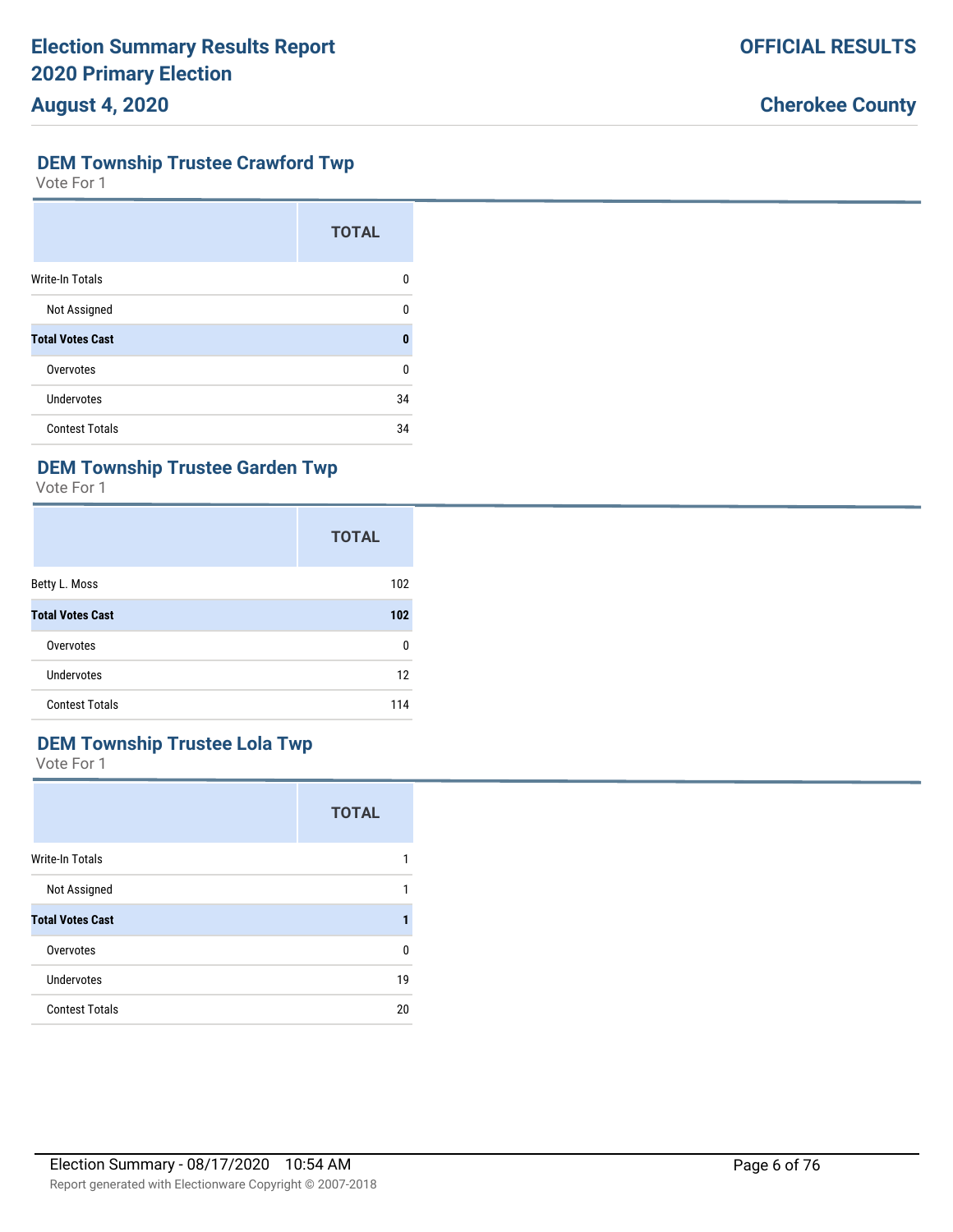**OFFICIAL RESULTS**

### **DEM Township Trustee Lowell Twp**

Vote For 1

|                         | <b>TOTAL</b> |
|-------------------------|--------------|
| Lee Howard              | 28           |
| <b>Total Votes Cast</b> | 28           |
| Overvotes               | n            |
| <b>Undervotes</b>       |              |
| <b>Contest Totals</b>   | 29           |

# **DEM Township Trustee Lyon Twp**

Vote For 1

|                         | <b>TOTAL</b> |
|-------------------------|--------------|
| <b>Write-In Totals</b>  | 2            |
| Not Assigned            | 2            |
| <b>Total Votes Cast</b> | $\mathbf 2$  |
| Overvotes               | 0            |
| Undervotes              | 17           |
| <b>Contest Totals</b>   | 19           |

# **DEM Township Trustee Mineral Twp**

|                         | <b>TOTAL</b> |
|-------------------------|--------------|
| Gary Sandberg           | g            |
| <b>Total Votes Cast</b> | 9            |
| Overvotes               |              |
| <b>Undervotes</b>       | п            |
| <b>Contest Totals</b>   | g            |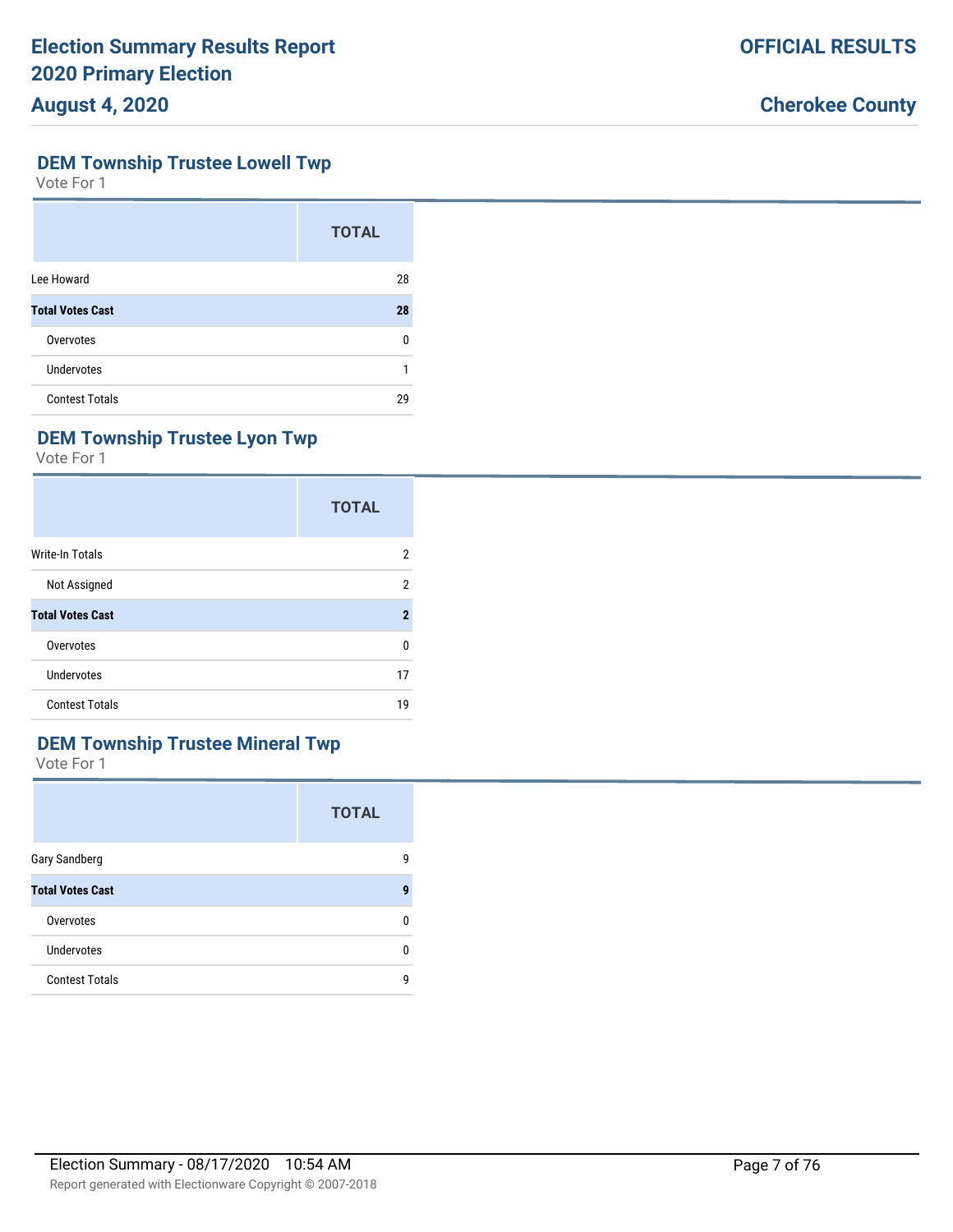#### **DEM Township Trustee Neosho Twp**

Vote For 1

|                         | <b>TOTAL</b>   |
|-------------------------|----------------|
| <b>Write-In Totals</b>  | 2              |
| Not Assigned            | 2              |
| <b>Total Votes Cast</b> | $\overline{2}$ |
| Overvotes               | U              |
| Undervotes              | 11             |
| <b>Contest Totals</b>   | 13             |

# **DEM Township Trustee Pleasant View Twp**

Vote For 1

|                         | <b>TOTAL</b> |
|-------------------------|--------------|
| <b>Write-In Totals</b>  | 2            |
| Not Assigned            | 2            |
| <b>Total Votes Cast</b> | $\mathbf 2$  |
| Overvotes               | 0            |
| <b>Undervotes</b>       | 20           |
| <b>Contest Totals</b>   | 22           |

# **DEM Township Trustee Ross Twp**

|                         | <b>TOTAL</b> |
|-------------------------|--------------|
| Dixie L. Perry          | 50           |
| <b>Total Votes Cast</b> | 50           |
| Overvotes               | U            |
| Undervotes              | 4            |
| <b>Contest Totals</b>   | 54           |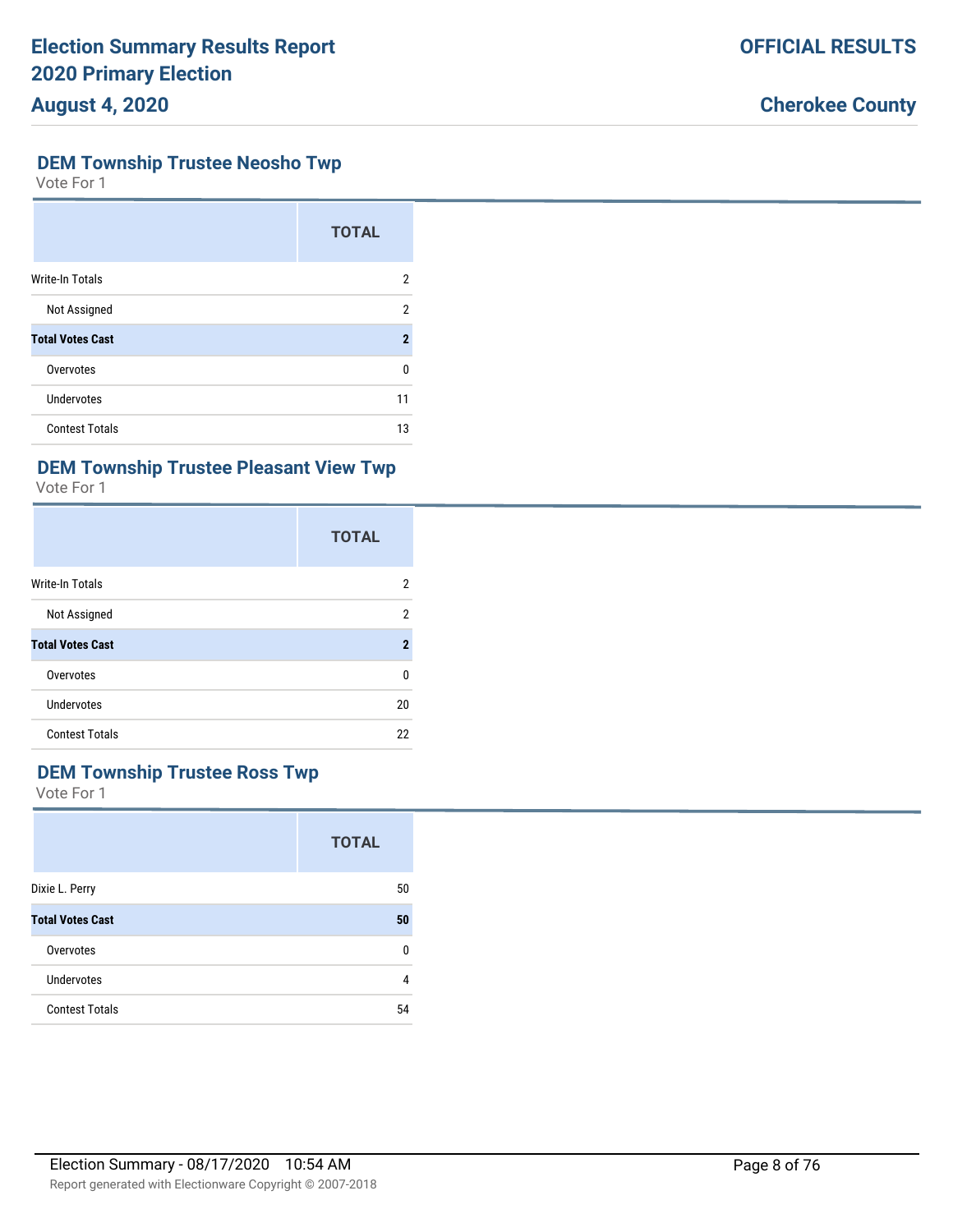### **DEM Township Trustee Salamanca Twp**

Vote For 1

|                         | <b>TOTAL</b> |
|-------------------------|--------------|
| <b>Brenda Grant</b>     | 40           |
| <b>Total Votes Cast</b> | 40           |
| Overvotes               | 0            |
| <b>Undervotes</b>       | 3            |
| <b>Contest Totals</b>   | 43           |

# **DEM Township Trustee Shawnee Twp**

Vote For 1

|                         | <b>TOTAL</b> |
|-------------------------|--------------|
| <b>Write-In Totals</b>  | 1            |
| Not Assigned            | 1            |
| <b>Total Votes Cast</b> |              |
| Overvotes               | 0            |
| Undervotes              | 12           |
| <b>Contest Totals</b>   | 13           |

# **DEM Township Trustee Sheridan Twp**

|                         | <b>TOTAL</b> |
|-------------------------|--------------|
| <b>Write-In Totals</b>  | 1            |
| Not Assigned            | 1            |
| <b>Total Votes Cast</b> |              |
| Overvotes               | 0            |
| <b>Undervotes</b>       | 12           |
| <b>Contest Totals</b>   | 13           |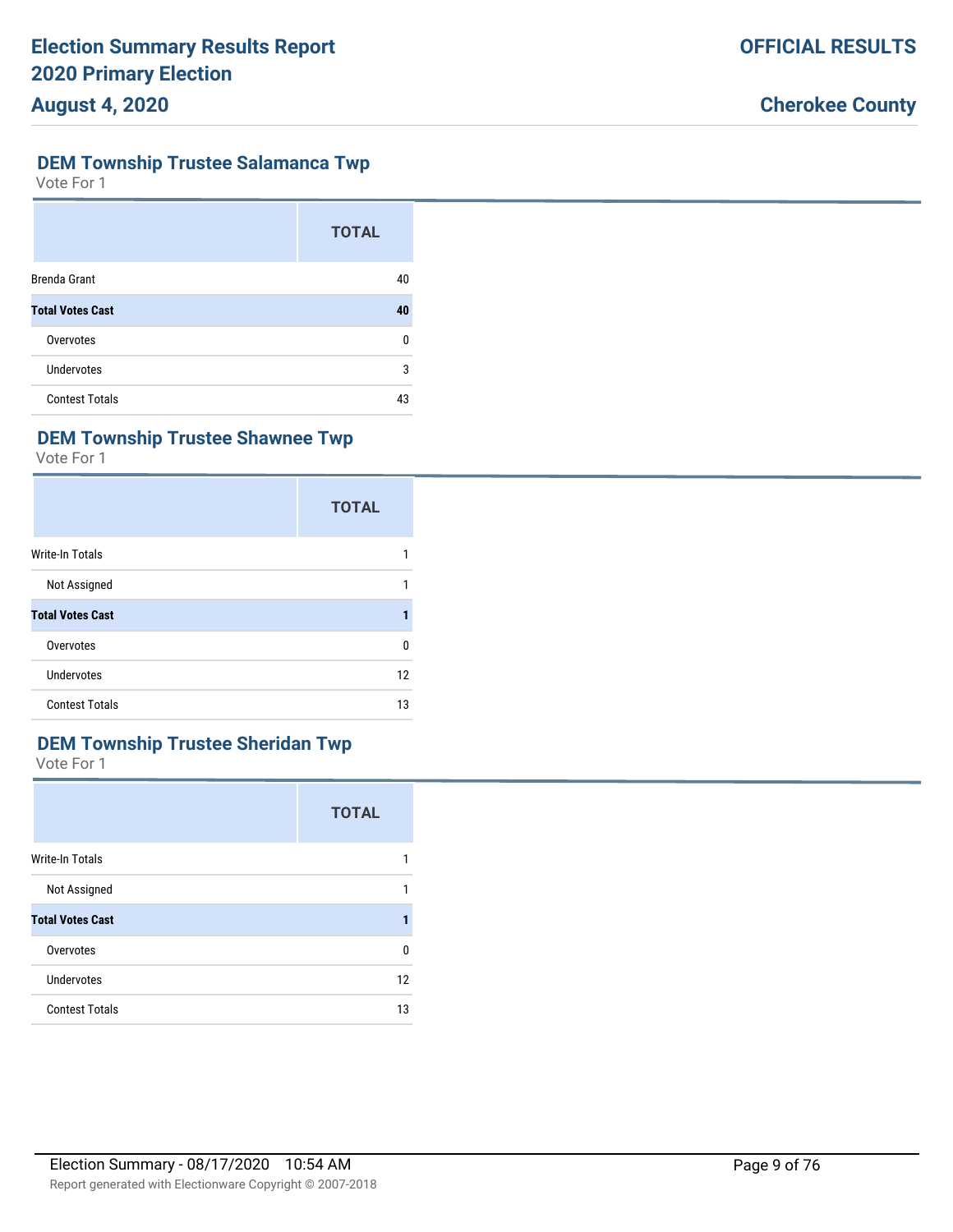# **DEM Township Trustee Spring Valley Twp**

Vote For 1

|                         | <b>TOTAL</b>            |
|-------------------------|-------------------------|
| <b>Write-In Totals</b>  | 2                       |
| Not Assigned            | 2                       |
| <b>Total Votes Cast</b> | $\overline{\mathbf{2}}$ |
| Overvotes               | 0                       |
| <b>Undervotes</b>       | 42                      |
| <b>Contest Totals</b>   | 44                      |

# **DEM Township Treasurer Cherokee Twp**

Vote For 1

|                         | <b>TOTAL</b> |
|-------------------------|--------------|
| Jason A. Smith          | 22           |
| <b>Total Votes Cast</b> | 22           |
| Overvotes               | 0            |
| Undervotes              | 0            |
| <b>Contest Totals</b>   | 22           |

# **DEM Township Treasurer Crawford Twp**

|                         | <b>TOTAL</b> |
|-------------------------|--------------|
| Jack D. Cossairt        | 34           |
| <b>Total Votes Cast</b> | 34           |
| Overvotes               | 0            |
| <b>Undervotes</b>       | U            |
| <b>Contest Totals</b>   | 34           |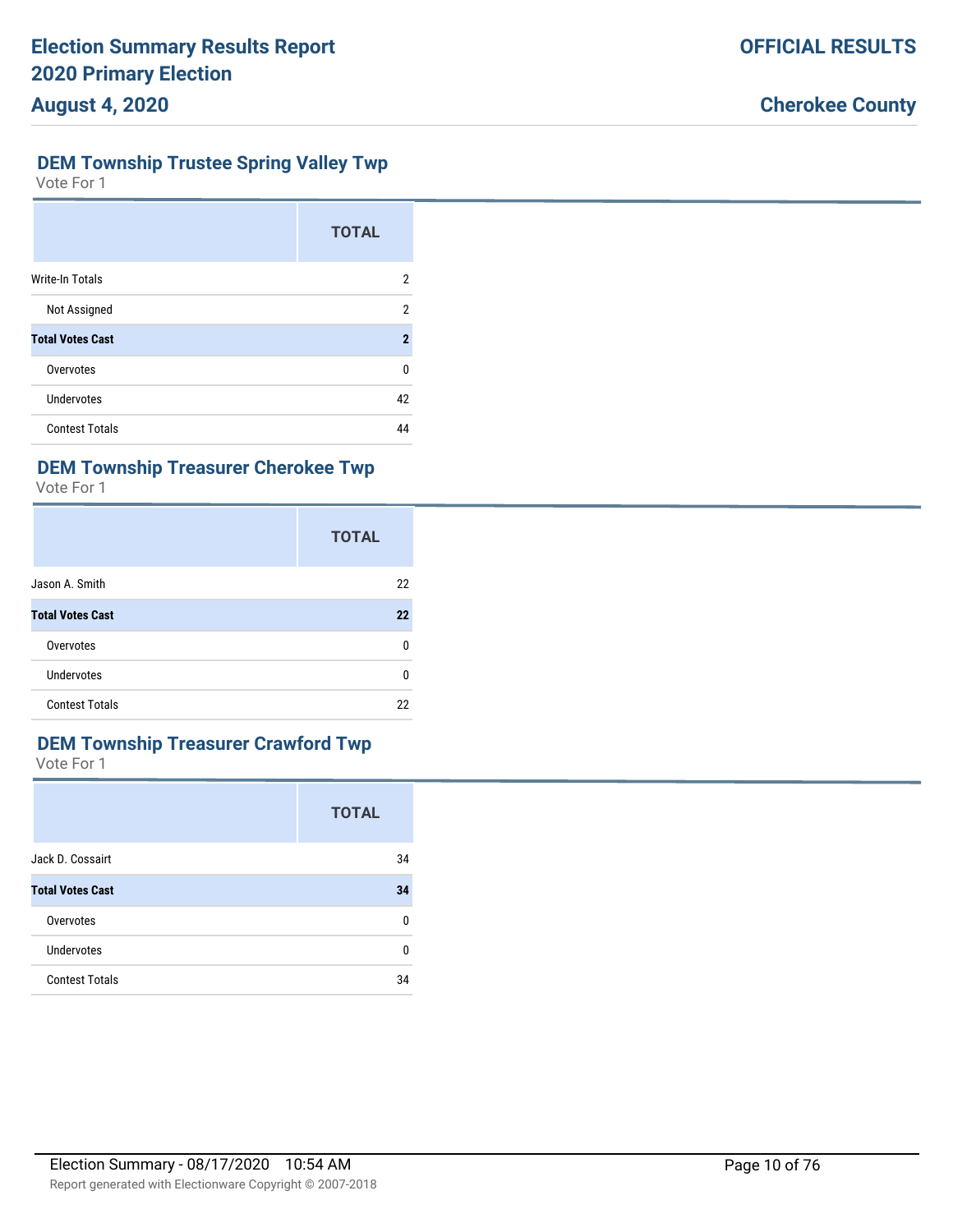#### **DEM Township Treasurer Garden Twp**

Vote For 1

|                         | <b>TOTAL</b> |
|-------------------------|--------------|
| <b>Billy Gaines</b>     | 106          |
| <b>Total Votes Cast</b> | 106          |
| Overvotes               | 0            |
| <b>Undervotes</b>       | 8            |
| <b>Contest Totals</b>   | 114          |

# **DEM Township Treasurer Lola Twp**

Vote For 1

|                         | <b>TOTAL</b> |
|-------------------------|--------------|
| <b>Write-In Totals</b>  |              |
| Not Assigned            | 1            |
| <b>Total Votes Cast</b> |              |
| Overvotes               | 0            |
| Undervotes              | 19           |
| <b>Contest Totals</b>   | 20           |

# **DEM Township Treasurer Lowell Twp**

|                         | <b>TOTAL</b> |
|-------------------------|--------------|
| Sena Howard             | 26           |
| <b>Total Votes Cast</b> | 26           |
| Overvotes               | 0            |
| Undervotes              | 3            |
| <b>Contest Totals</b>   | 29           |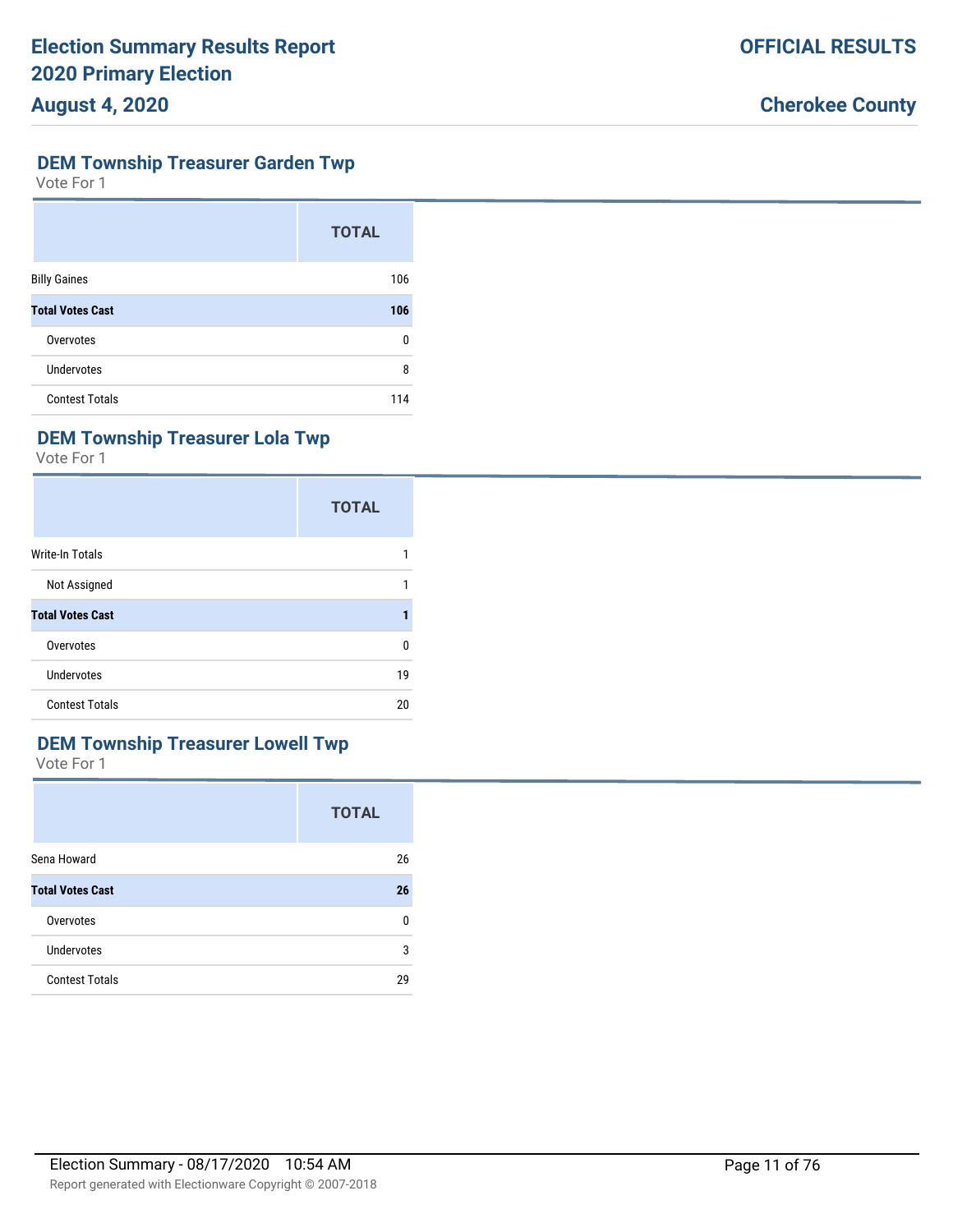#### **DEM Township Treasurer Lyon Twp**

Vote For 1

|                         | <b>TOTAL</b> |
|-------------------------|--------------|
| <b>Write-In Totals</b>  | 3            |
| Not Assigned            | 3            |
| <b>Total Votes Cast</b> | 3            |
| Overvotes               | U            |
| Undervotes              | 16           |
| <b>Contest Totals</b>   | 19           |

## **DEM Township Treasurer Mineral Twp**

Vote For 1

|                         | <b>TOTAL</b> |
|-------------------------|--------------|
| <b>Write-In Totals</b>  |              |
| Not Assigned            |              |
| <b>Total Votes Cast</b> |              |
| Overvotes               | 0            |
| <b>Undervotes</b>       | 8            |
| <b>Contest Totals</b>   | 9            |

# **DEM Township Treasurer Neosho Twp**

|                         | <b>TOTAL</b> |
|-------------------------|--------------|
| Write-In Totals         | 2            |
| Not Assigned            | 2            |
| <b>Total Votes Cast</b> | $\mathbf{2}$ |
| Overvotes               | 0            |
| Undervotes              | 11           |
| <b>Contest Totals</b>   | 13           |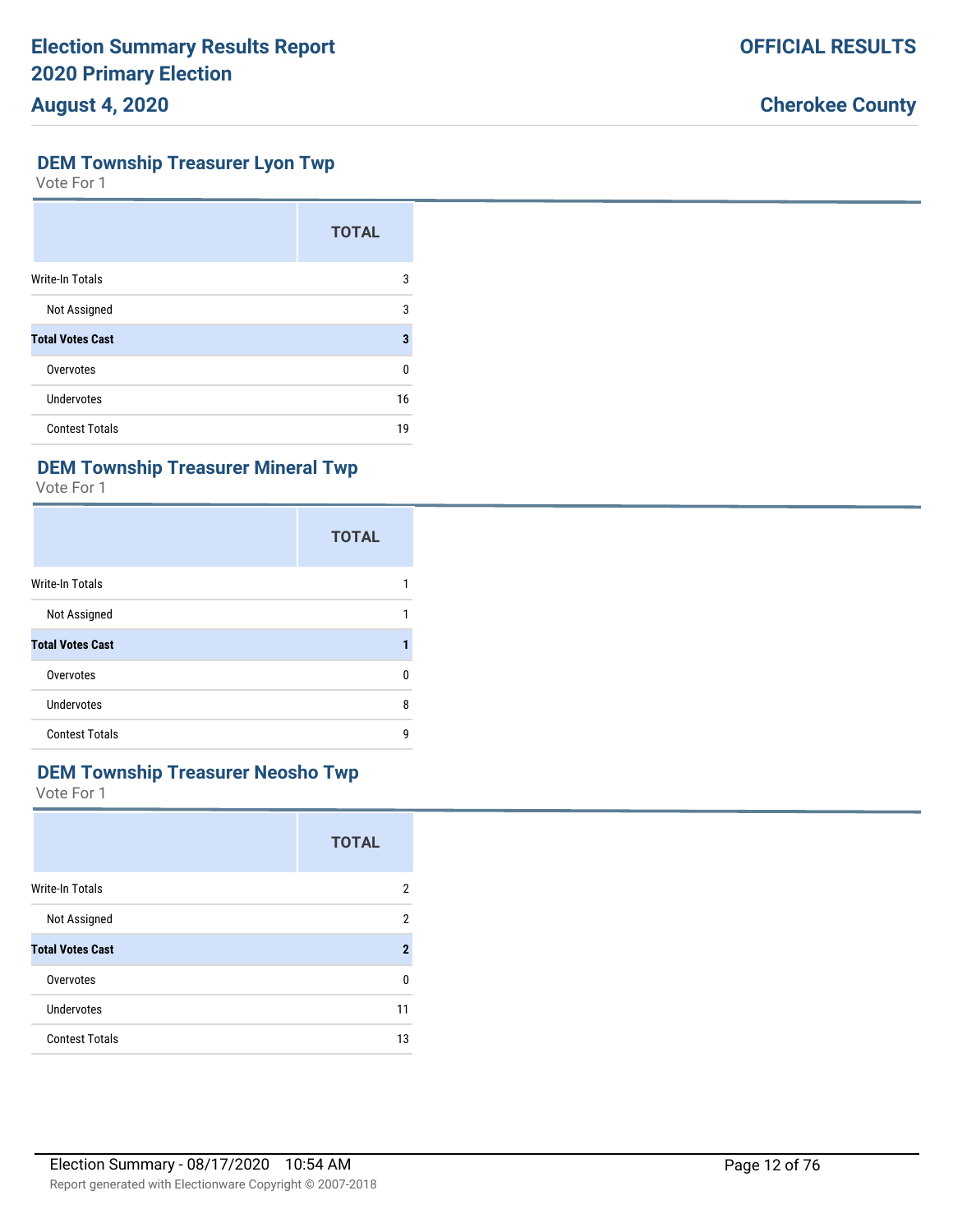## **DEM Township Treasurer Pleasant View Twp**

Vote For 1

|                         | <b>TOTAL</b>   |
|-------------------------|----------------|
| Write-In Totals         | 2              |
| Not Assigned            | 2              |
| <b>Total Votes Cast</b> | $\overline{2}$ |
| Overvotes               | 0              |
| <b>Undervotes</b>       | 20             |
| <b>Contest Totals</b>   | 22             |

# **DEM Township Treasurer Ross Twp**

Vote For 1

|                         | <b>TOTAL</b> |
|-------------------------|--------------|
| Jeannie M. Johnson      | 49           |
| <b>Total Votes Cast</b> | 49           |
| Overvotes               | 0            |
| Undervotes              | 5            |
| <b>Contest Totals</b>   | 54           |

# **DEM Township Treasurer Salamanca Twp**

|                         | <b>TOTAL</b> |
|-------------------------|--------------|
| <b>Write-In Totals</b>  | 3            |
| Not Assigned            | 3            |
| <b>Total Votes Cast</b> | 3            |
| Overvotes               | 0            |
| Undervotes              | 40           |
| <b>Contest Totals</b>   | 43           |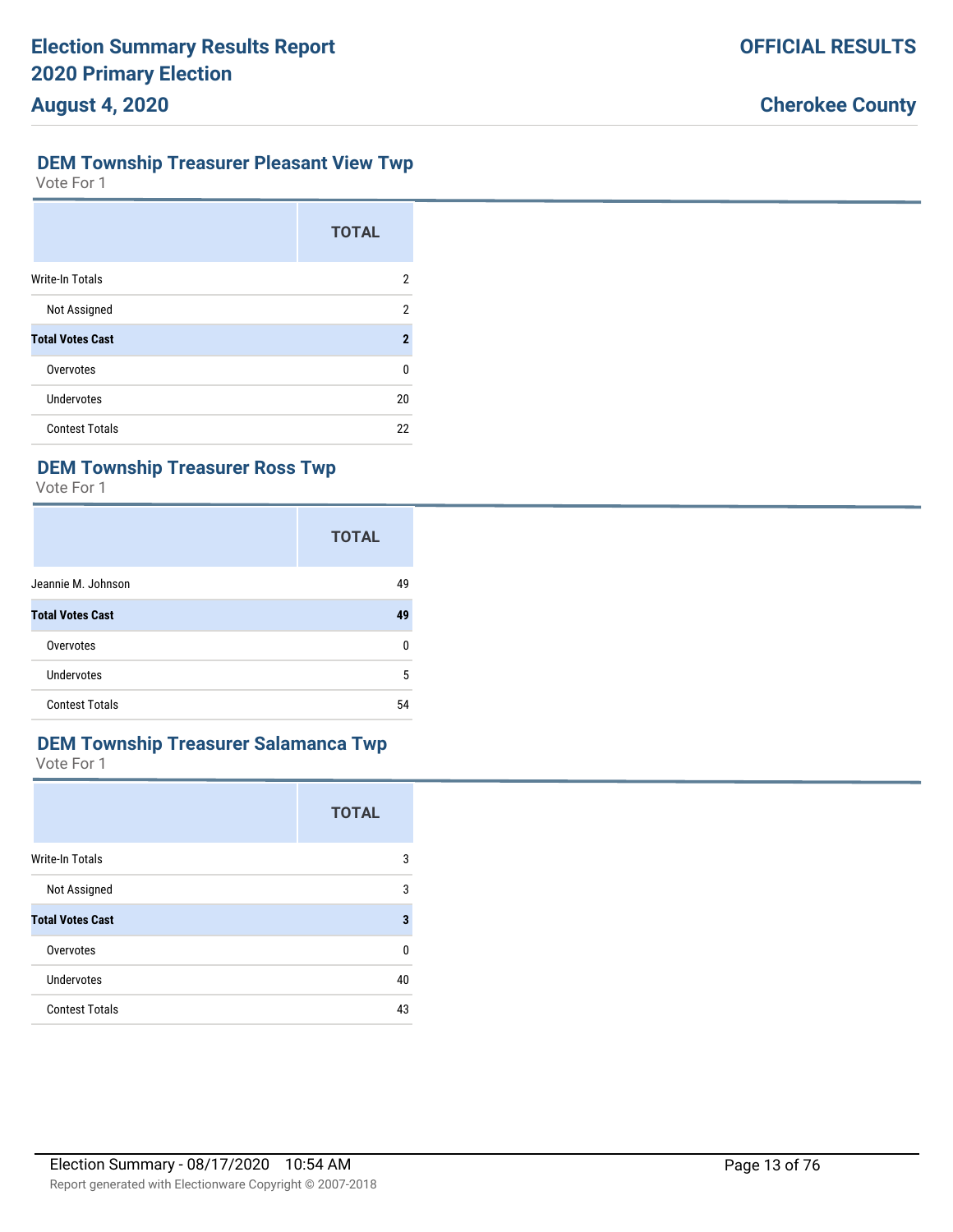# **DEM Township Treasurer Shawnee Twp**

Vote For 1

|                         | <b>TOTAL</b> |
|-------------------------|--------------|
| <b>Write-In Totals</b>  | n            |
| Not Assigned            | ŋ            |
| <b>Total Votes Cast</b> | Λ            |
| Overvotes               | U            |
| <b>Undervotes</b>       | 13           |
| <b>Contest Totals</b>   | 13           |

# **DEM Township Treasurer Sheridan Twp**

Vote For 1

|                         | <b>TOTAL</b> |
|-------------------------|--------------|
| Write-In Totals         |              |
| Not Assigned            |              |
| <b>Total Votes Cast</b> |              |
| Overvotes               | 0            |
| Undervotes              | 12           |
| <b>Contest Totals</b>   | 13           |

#### **DEM Township Treasurer Spring Valley Twp** Vote For 1

|                         | <b>TOTAL</b> |
|-------------------------|--------------|
| Write-In Totals         | 1            |
| Not Assigned            | 1            |
| <b>Total Votes Cast</b> | 1            |
| Overvotes               | 0            |
| <b>Undervotes</b>       | 43           |
| <b>Contest Totals</b>   | 44           |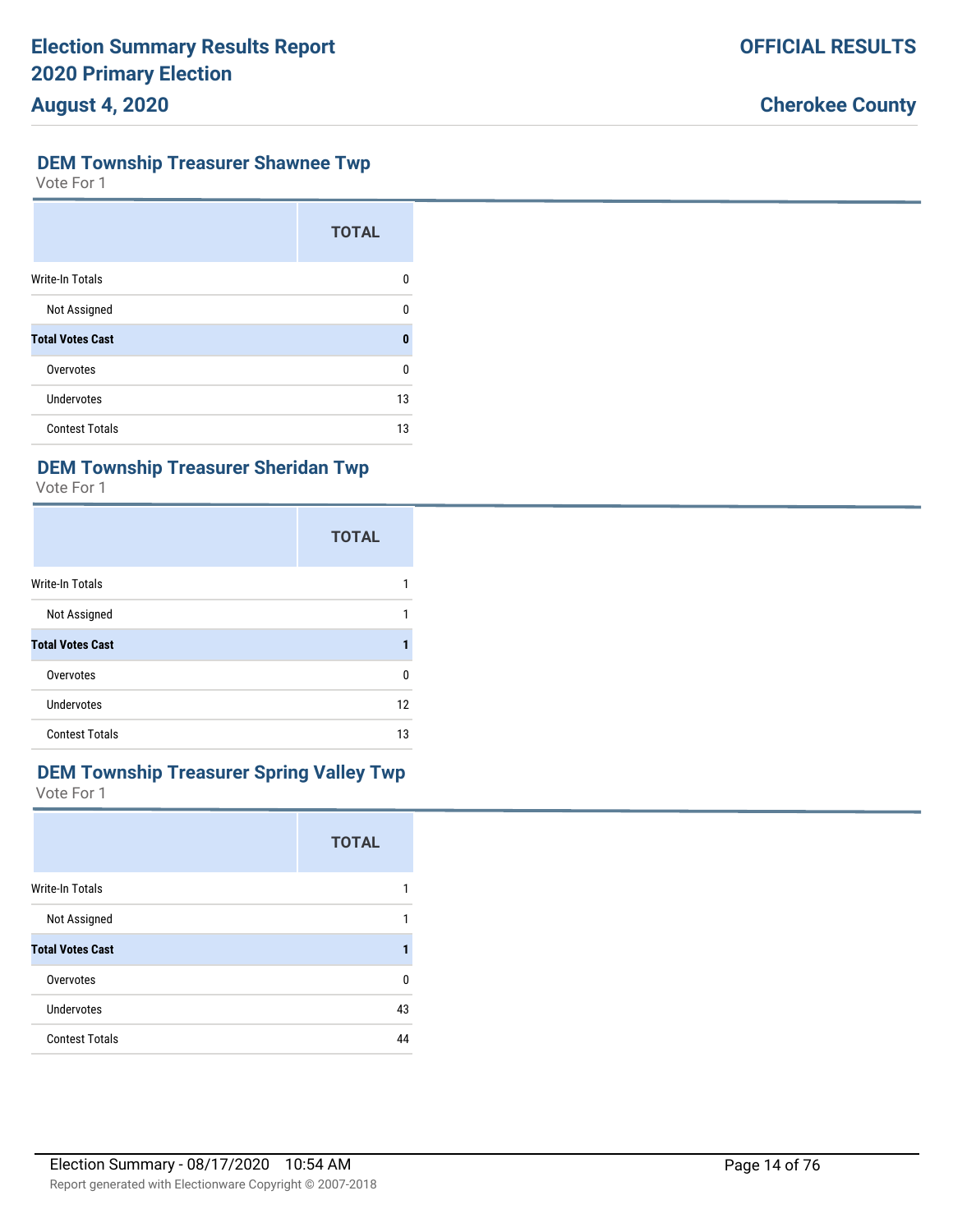# **DEM Pct Com m Baxter Springs 1st Ward**

Vote For 1

|                         | <b>TOTAL</b> |
|-------------------------|--------------|
| <b>Write-In Totals</b>  | 3            |
| Not Assigned            | 3            |
| <b>Total Votes Cast</b> | 3            |
| Overvotes               | U            |
| <b>Undervotes</b>       | 30           |
| <b>Contest Totals</b>   | 33           |

# **DEM Pct Com m Baxter Springs 2nd Ward**

Vote For 1

|                         | <b>TOTAL</b> |
|-------------------------|--------------|
| Write-In Totals         | 2            |
| Not Assigned            | 2            |
| <b>Total Votes Cast</b> | $\mathbf 2$  |
| Overvotes               | 0            |
| Undervotes              | 14           |
| <b>Contest Totals</b>   | 16           |

# **DEM Pct Com m Baxter Springs 3rd Ward**

|                         | <b>TOTAL</b> |
|-------------------------|--------------|
| Gary W. Allen           | 36           |
| <b>Write-In Totals</b>  | 0            |
| Not Assigned            | 0            |
| <b>Total Votes Cast</b> | 36           |
| Overvotes               | 0            |
| <b>Undervotes</b>       | 6            |
| <b>Contest Totals</b>   | 42           |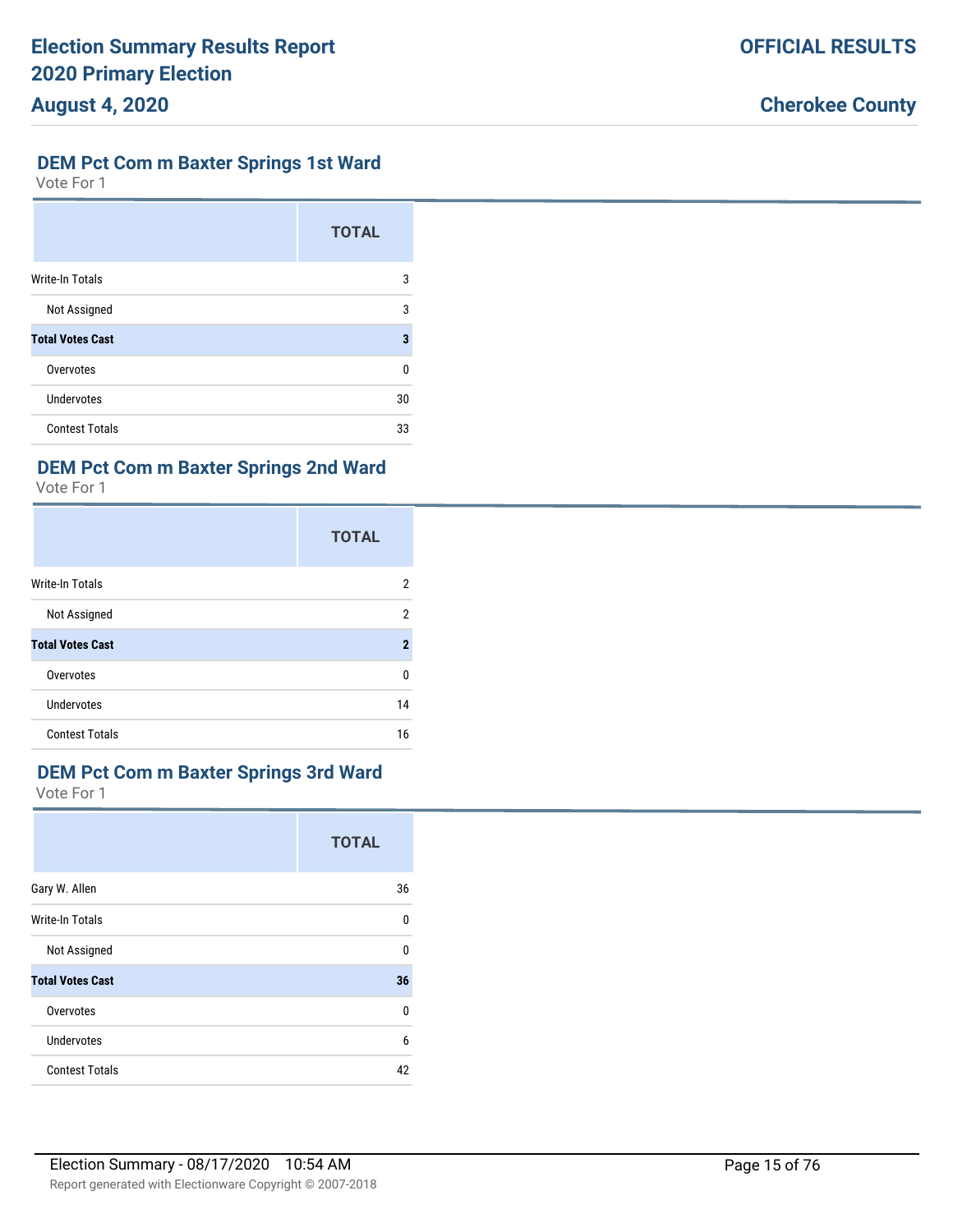# **DEM Pct Com m Baxter Springs 4th Ward**

Vote For 1

|                         | <b>TOTAL</b> |
|-------------------------|--------------|
| Joel Livingston         | 31           |
| <b>Write-In Totals</b>  | $\Omega$     |
| Not Assigned            | $\Omega$     |
| <b>Total Votes Cast</b> | 31           |
| Overvotes               | U            |
| <b>Undervotes</b>       | U            |
| <b>Contest Totals</b>   | 31           |

# **DEM Pct Com m Columbus 1st Ward**

Vote For 1

|                         | <b>TOTAL</b> |
|-------------------------|--------------|
| Steven L. Langerot      | 34           |
| Write-In Totals         | U            |
| Not Assigned            | $\Omega$     |
| <b>Total Votes Cast</b> | 34           |
| Overvotes               | U            |
| Undervotes              | 3            |
| <b>Contest Totals</b>   | 37           |

## **DEM Pct Com m Columbus 2nd Ward**

|                         | <b>TOTAL</b> |
|-------------------------|--------------|
| <b>Write-In Totals</b>  | 3            |
| Not Assigned            | 3            |
| <b>Total Votes Cast</b> | 3            |
| Overvotes               | 0            |
| Undervotes              | 49           |
| <b>Contest Totals</b>   | 52           |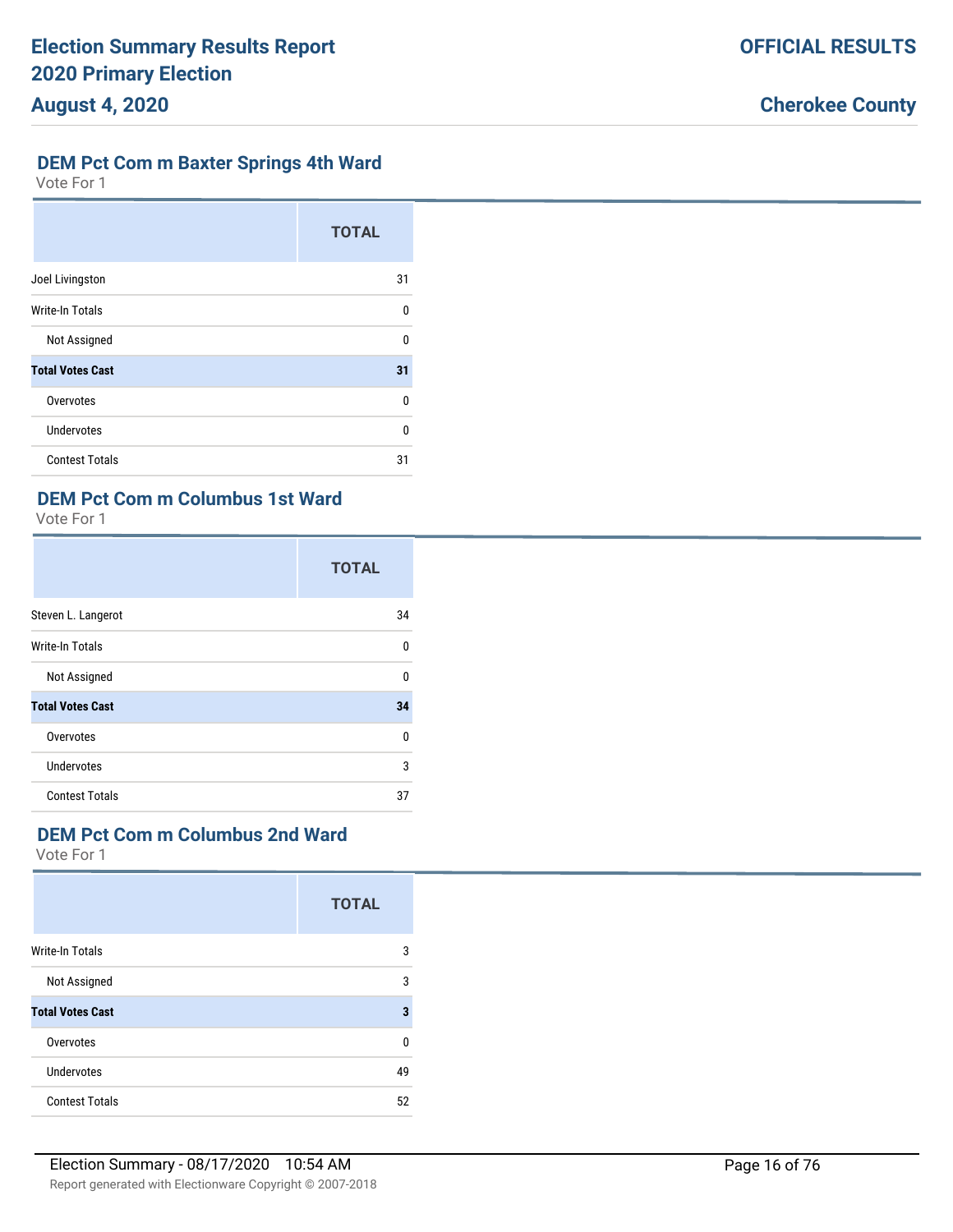# **DEM Pct Com m Columbus 3rd Ward**

Vote For 1

|                         | <b>TOTAL</b> |
|-------------------------|--------------|
| Owen Tom Pryor          | 29           |
| <b>Write-In Totals</b>  | 0            |
| Not Assigned            | U            |
| <b>Total Votes Cast</b> | 29           |
| Overvotes               | U            |
| <b>Undervotes</b>       | 5            |
| <b>Contest Totals</b>   | 34           |

# **DEM Pct Com m Columbus 4th Ward**

Vote For 1

|                         | <b>TOTAL</b> |
|-------------------------|--------------|
| <b>Write-In Totals</b>  | n            |
| Not Assigned            | U            |
| <b>Total Votes Cast</b> | Ω            |
| Overvotes               | U            |
| Undervotes              | 27           |
| <b>Contest Totals</b>   | 27           |

## **DEM Pct Com m Columbus 5th Ward**

|                         | <b>TOTAL</b> |
|-------------------------|--------------|
| <b>Write-In Totals</b>  | 3            |
| Not Assigned            | 3            |
| <b>Total Votes Cast</b> | 3            |
| Overvotes               | 0            |
| Undervotes              | 25           |
| <b>Contest Totals</b>   | 28           |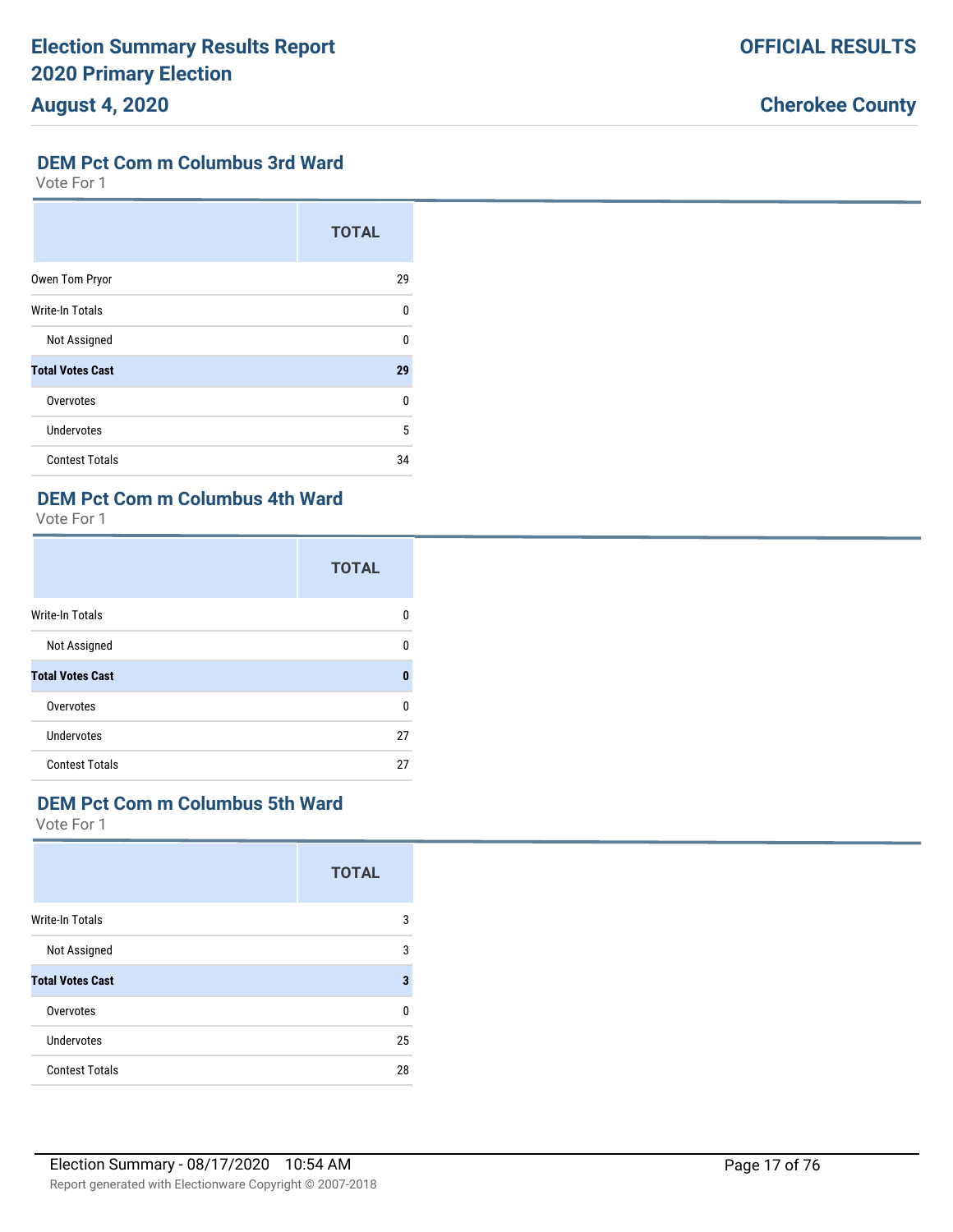# **Cherokee County**

### **DEM Pct Com m Galena 1st Ward**

Vote For 1

|                         | <b>TOTAL</b> |
|-------------------------|--------------|
| <b>Write-In Totals</b>  | 0            |
| Not Assigned            | 0            |
| <b>Total Votes Cast</b> | $\mathbf{0}$ |
| Overvotes               | 0            |
| <b>Undervotes</b>       | 26           |
| <b>Contest Totals</b>   | 26           |

# **DEM Pct Com m Galena 2nd Ward**

Vote For 1

|                         | <b>TOTAL</b> |
|-------------------------|--------------|
| Write-In Totals         | 3            |
| Not Assigned            | 3            |
| <b>Total Votes Cast</b> | 3            |
| Overvotes               | 0            |
| <b>Undervotes</b>       | 12           |
| <b>Contest Totals</b>   | 15           |

# **DEM Pct Com m Galena 3rd Ward**

|                         | <b>TOTAL</b> |
|-------------------------|--------------|
| Doug Gatewood           | 28           |
| <b>Write-In Totals</b>  | 1            |
| Not Assigned            | 1            |
| <b>Total Votes Cast</b> | 29           |
| Overvotes               | 0            |
| <b>Undervotes</b>       | 3            |
| <b>Contest Totals</b>   | 32           |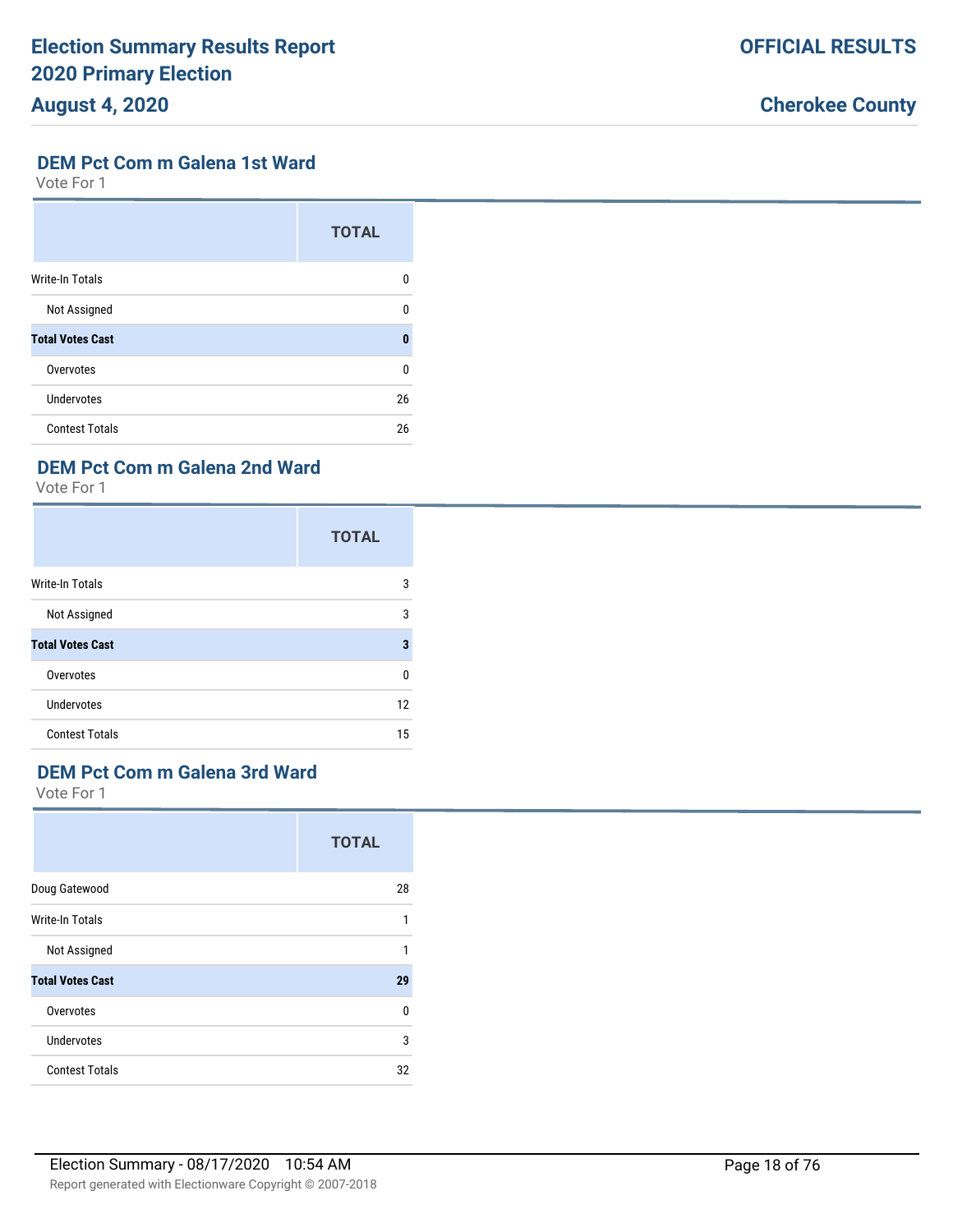### **DEM Pct Com m Galena 4th Ward**

Vote For 1

|                         | <b>TOTAL</b> |
|-------------------------|--------------|
| <b>Write-In Totals</b>  |              |
| Not Assigned            |              |
| <b>Total Votes Cast</b> |              |
| Overvotes               | 0            |
| <b>Undervotes</b>       | 15           |
| <b>Contest Totals</b>   | 16           |

# **DEM Pct Com m Scammon 1st Ward**

Vote For 1

|                           | <b>TOTAL</b> |
|---------------------------|--------------|
| <b>Gilbert Lee Venson</b> | 6            |
| <b>Write-In Totals</b>    | U            |
| Not Assigned              | 0            |
| <b>Total Votes Cast</b>   | 6            |
| Overvotes                 | 0            |
| <b>Undervotes</b>         | 2            |
| <b>Contest Totals</b>     | 8            |

## **DEM Pct Com m Scammon 2nd Ward**

|                         | <b>TOTAL</b> |
|-------------------------|--------------|
| <b>Write-In Totals</b>  |              |
| Not Assigned            |              |
| <b>Total Votes Cast</b> |              |
| Overvotes               | n            |
| Undervotes              | 15           |
| <b>Contest Totals</b>   | 16           |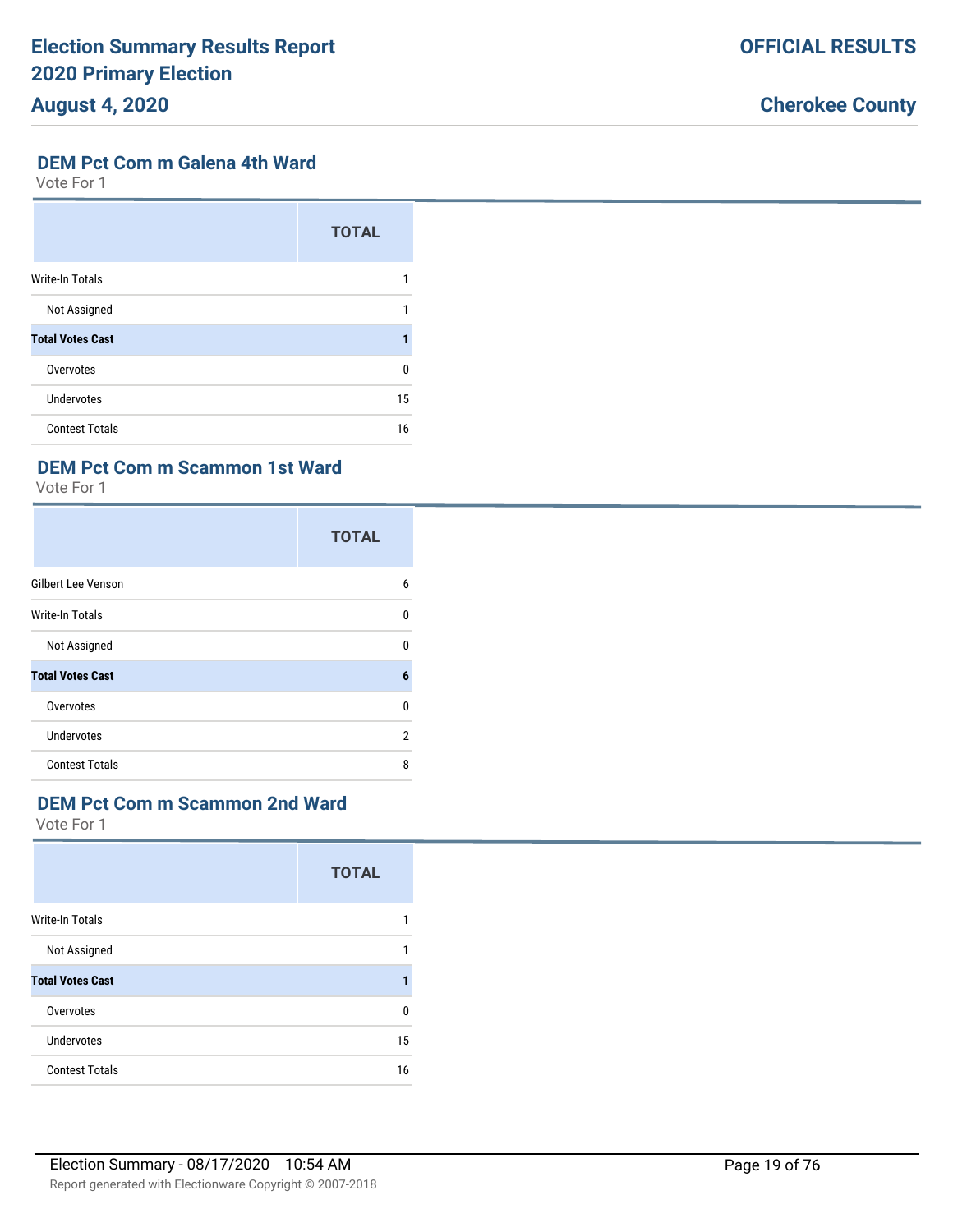**OFFICIAL RESULTS**

#### **DEM Pct Com m Scammon 3rd Ward**

Vote For 1

|                         | <b>TOTAL</b> |
|-------------------------|--------------|
| <b>Write-In Totals</b>  |              |
| Not Assigned            |              |
| <b>Total Votes Cast</b> |              |
| Overvotes               | U            |
| Undervotes              | 13           |
| <b>Contest Totals</b>   | 14           |

# **DEM Pct Com m Weir City**

Vote For 1

|                         | <b>TOTAL</b> |
|-------------------------|--------------|
| <b>Chandler Gravett</b> | 25           |
| <b>Write-In Totals</b>  | 0            |
| Not Assigned            | 0            |
| <b>Total Votes Cast</b> | 25           |
| Overvotes               | 0            |
| <b>Undervotes</b>       | 3            |
| <b>Contest Totals</b>   | 28           |

# **DEM Pct Com m Cherokee**

|                         | <b>TOTAL</b> |
|-------------------------|--------------|
| <b>Write-In Totals</b>  | n            |
| Not Assigned            | n            |
| <b>Total Votes Cast</b> | n            |
| Overvotes               | U            |
| Undervotes              | 22           |
| <b>Contest Totals</b>   | 22           |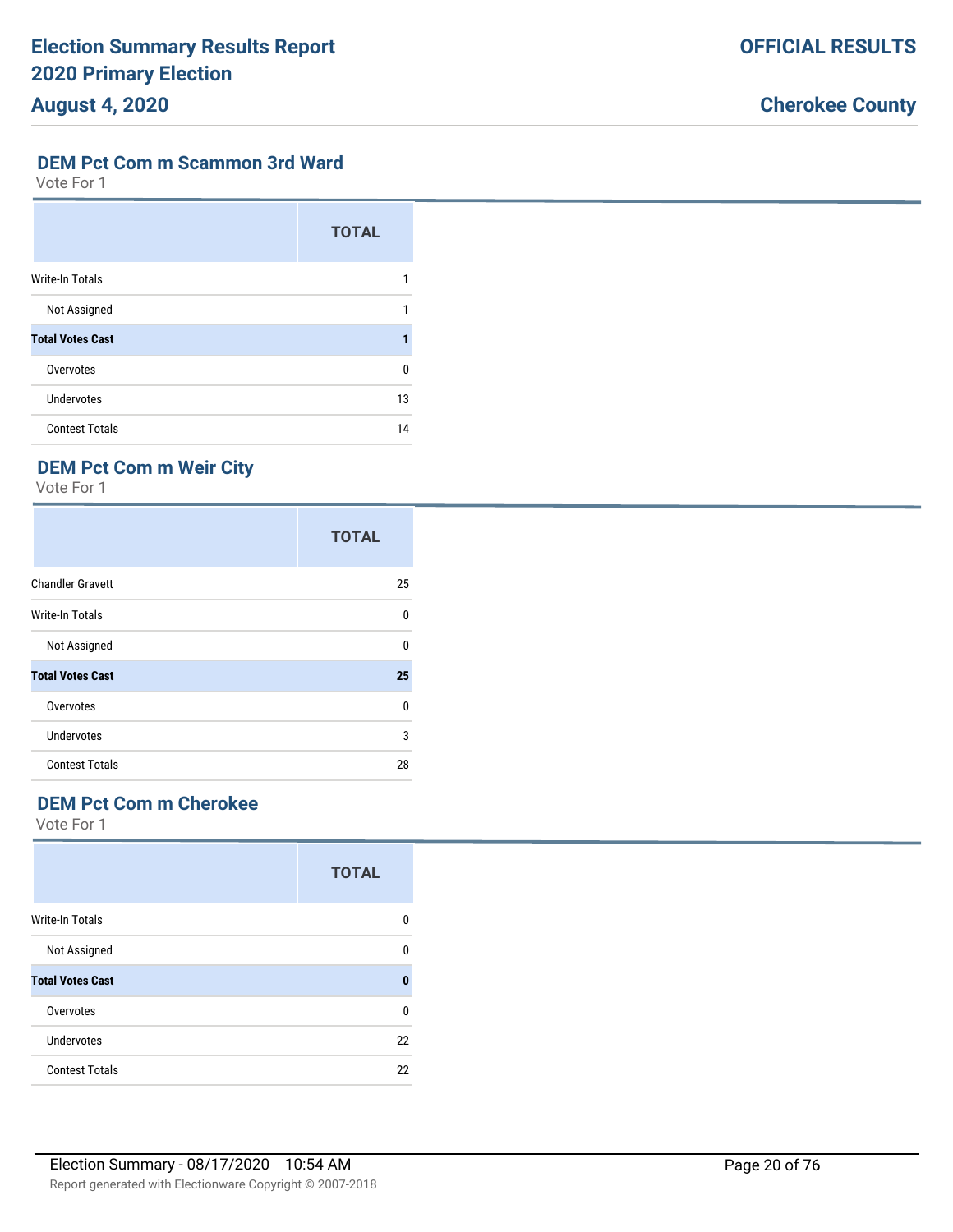#### Report generated with Electionware Copyright © 2007-2018 Election Summary - 08/17/2020 10:54 AM Page 21 of 76

#### **DEM Pct Com m Crawford**

Vote For 1

|                         | <b>TOTAL</b> |
|-------------------------|--------------|
| <b>Write-In Totals</b>  | 0            |
| Not Assigned            | U            |
| <b>Total Votes Cast</b> | $\mathbf{0}$ |
| Overvotes               | U            |
| Undervotes              | 34           |
| <b>Contest Totals</b>   | 34           |

# **DEM Pct Com m Garden-Lowell**

Vote For 1

|                         | <b>TOTAL</b> |
|-------------------------|--------------|
| <b>Terry North</b>      | 90           |
| <b>Write-In Totals</b>  | 0            |
| Not Assigned            | 0            |
| <b>Total Votes Cast</b> | 90           |
| Overvotes               | 0            |
| Undervotes              | 5            |
| <b>Contest Totals</b>   | 95           |

## **DEM Pct Com m Garden-Stanley Mines**

Vote For 1

|                         | <b>TOTAL</b> |
|-------------------------|--------------|
| Write-In Totals         | 1            |
| Not Assigned            | 1            |
| <b>Total Votes Cast</b> |              |
| Overvotes               | 0            |
| Undervotes              | 18           |
| <b>Contest Totals</b>   | 19           |
|                         |              |

# **Cherokee County**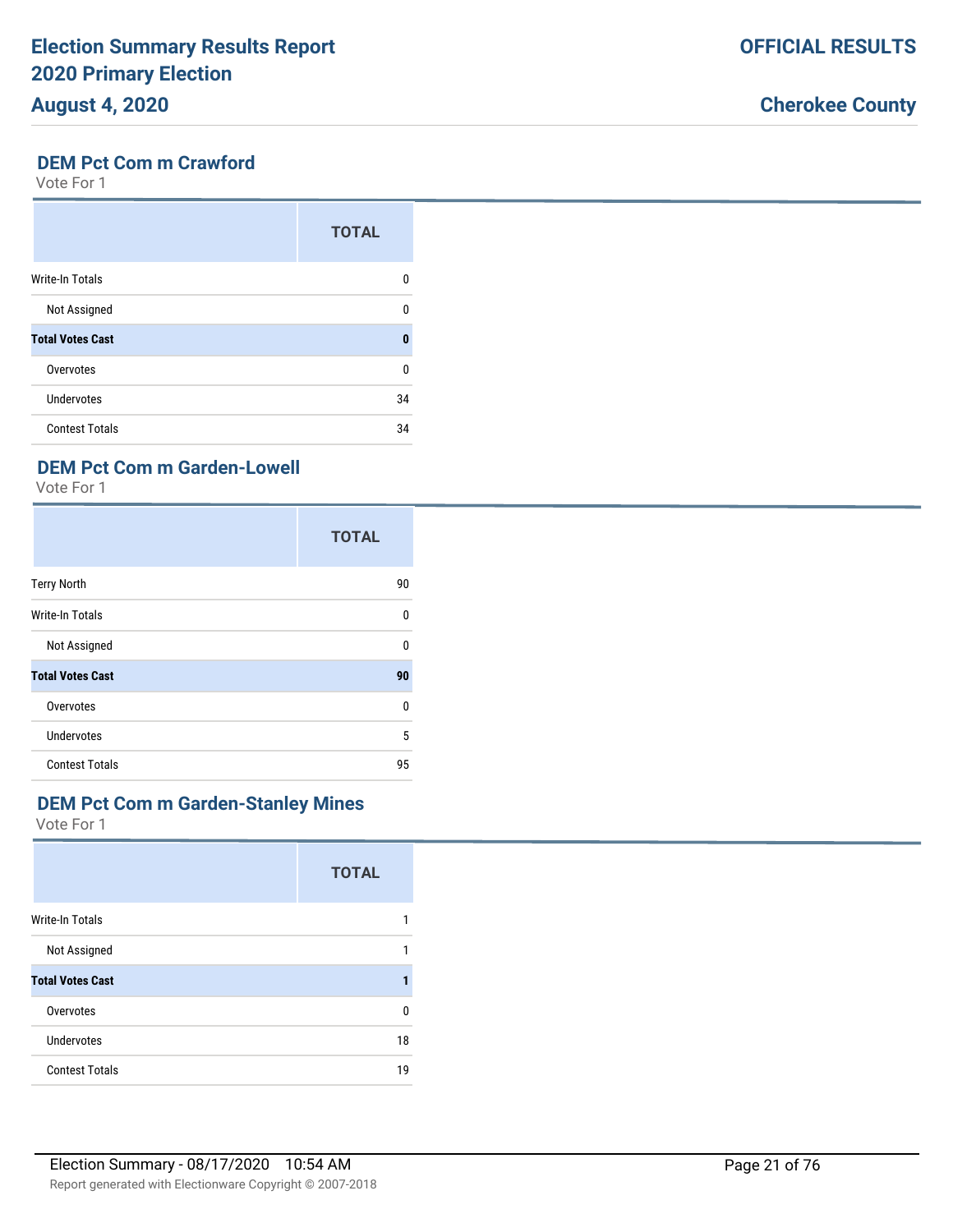#### **DEM Pct Com m Lola**

Vote For 1

|                         | <b>TOTAL</b> |
|-------------------------|--------------|
| <b>Write-In Totals</b>  |              |
| Not Assigned            |              |
| <b>Total Votes Cast</b> |              |
| Overvotes               | 0            |
| Undervotes              | 19           |
| <b>Contest Totals</b>   | 20           |

# **DEM Pct Com m Lowell**

Vote For 1

|                         | <b>TOTAL</b> |
|-------------------------|--------------|
| Lee Howard              | 26           |
| Write-In Totals         | 0            |
| Not Assigned            | 0            |
| <b>Total Votes Cast</b> | 26           |
| Overvotes               | 0            |
| Undervotes              | 3            |
| <b>Contest Totals</b>   | 29           |

## **DEM Pct Com m Lyon-Lyon**

|                         | <b>TOTAL</b>   |
|-------------------------|----------------|
| <b>Write-In Totals</b>  | 2              |
| Not Assigned            | $\overline{2}$ |
| <b>Total Votes Cast</b> | $\mathbf 2$    |
| Overvotes               | U              |
| Undervotes              | 17             |
| <b>Contest Totals</b>   | 19             |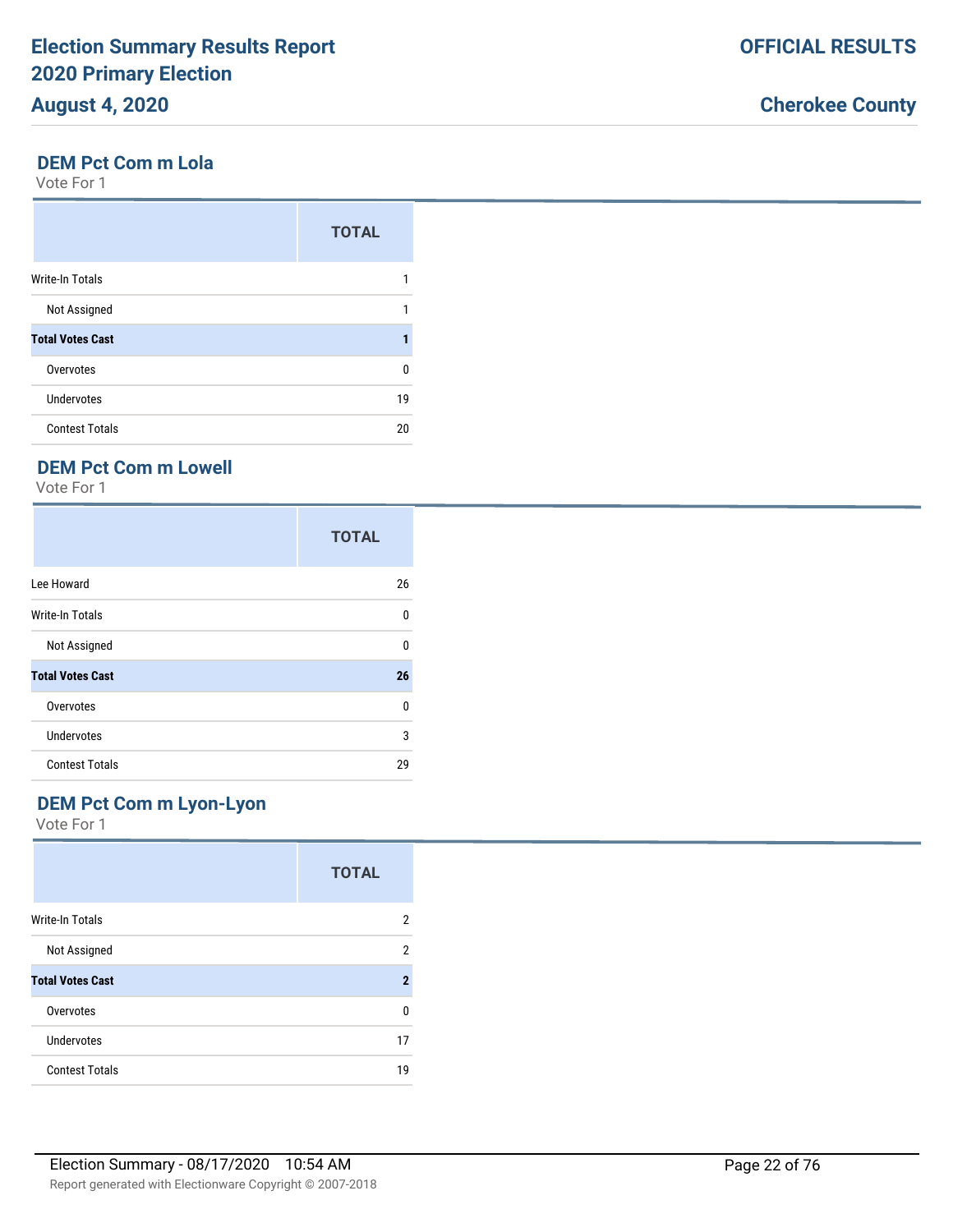# **Cherokee County**

## **DEM Pct Com m Mineral**

Vote For 1

|                         | <b>TOTAL</b> |
|-------------------------|--------------|
| Write-In Totals         |              |
| Not Assigned            |              |
| <b>Total Votes Cast</b> |              |
| Overvotes               | n            |
| <b>Undervotes</b>       | 8            |
| <b>Contest Totals</b>   | g            |

# **DEM Pct Com m Neosho-Faulkner**

Vote For 1

|                         | <b>TOTAL</b> |
|-------------------------|--------------|
| Jay Justice             | 4            |
| <b>Write-In Totals</b>  | 0            |
| Not Assigned            | 0            |
| <b>Total Votes Cast</b> | 4            |
| Overvotes               | 0            |
| <b>Undervotes</b>       | 0            |
| <b>Contest Totals</b>   | 4            |

# **DEM Pct Com m Neosho-Melrose**

|                         | <b>TOTAL</b> |
|-------------------------|--------------|
| <b>Write-In Totals</b>  | 0            |
| Not Assigned            | 0            |
| <b>Total Votes Cast</b> | 0            |
| Overvotes               | 0            |
| Undervotes              | 9            |
| <b>Contest Totals</b>   | g            |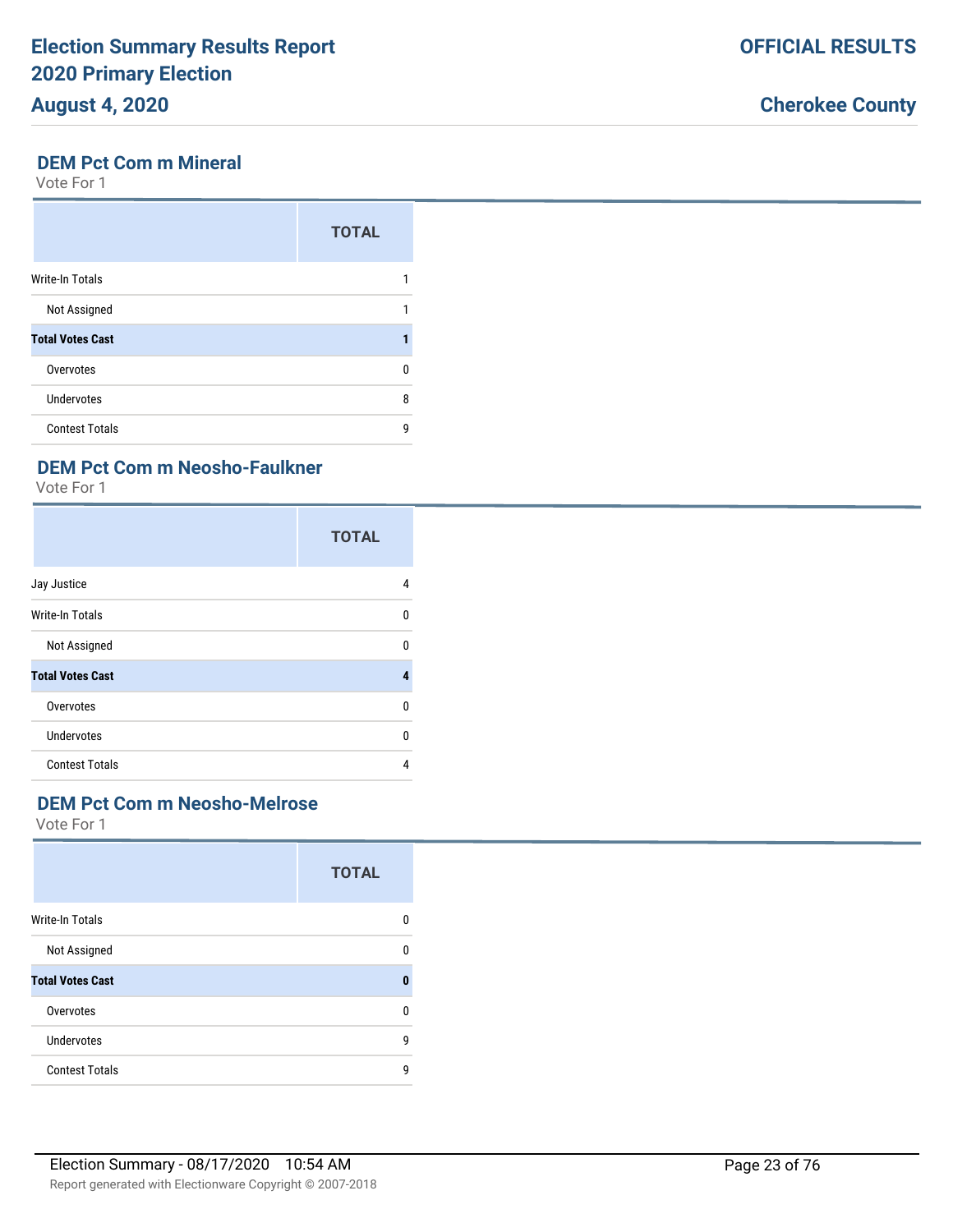# **August 4, 2020**

# **Cherokee County**

#### **DEM Pct Com m Pleasant View**

Vote For 1

|                         | <b>TOTAL</b> |
|-------------------------|--------------|
| <b>Write-In Totals</b>  | 3            |
| Not Assigned            | 3            |
| <b>Total Votes Cast</b> | 3            |
| Overvotes               | U            |
| Undervotes              | 19           |
| <b>Contest Totals</b>   | 22           |

# **DEM Pct Com m Ross-Belleview**

Vote For 1

|                         | <b>TOTAL</b> |
|-------------------------|--------------|
| Paul Rogers             | 9            |
| <b>Write-In Totals</b>  | $\Omega$     |
| Not Assigned            | $\Omega$     |
| <b>Total Votes Cast</b> | 9            |
| Overvotes               | $\Omega$     |
| <b>Undervotes</b>       | 0            |
| <b>Contest Totals</b>   | g            |

# **DEM Pct Com m Ross-Roseland**

|                         | <b>TOTAL</b> |
|-------------------------|--------------|
| <b>Write-In Totals</b>  | 4            |
| Not Assigned            | 4            |
| <b>Total Votes Cast</b> |              |
| Overvotes               | 0            |
| Undervotes              | 19           |
| <b>Contest Totals</b>   | 23           |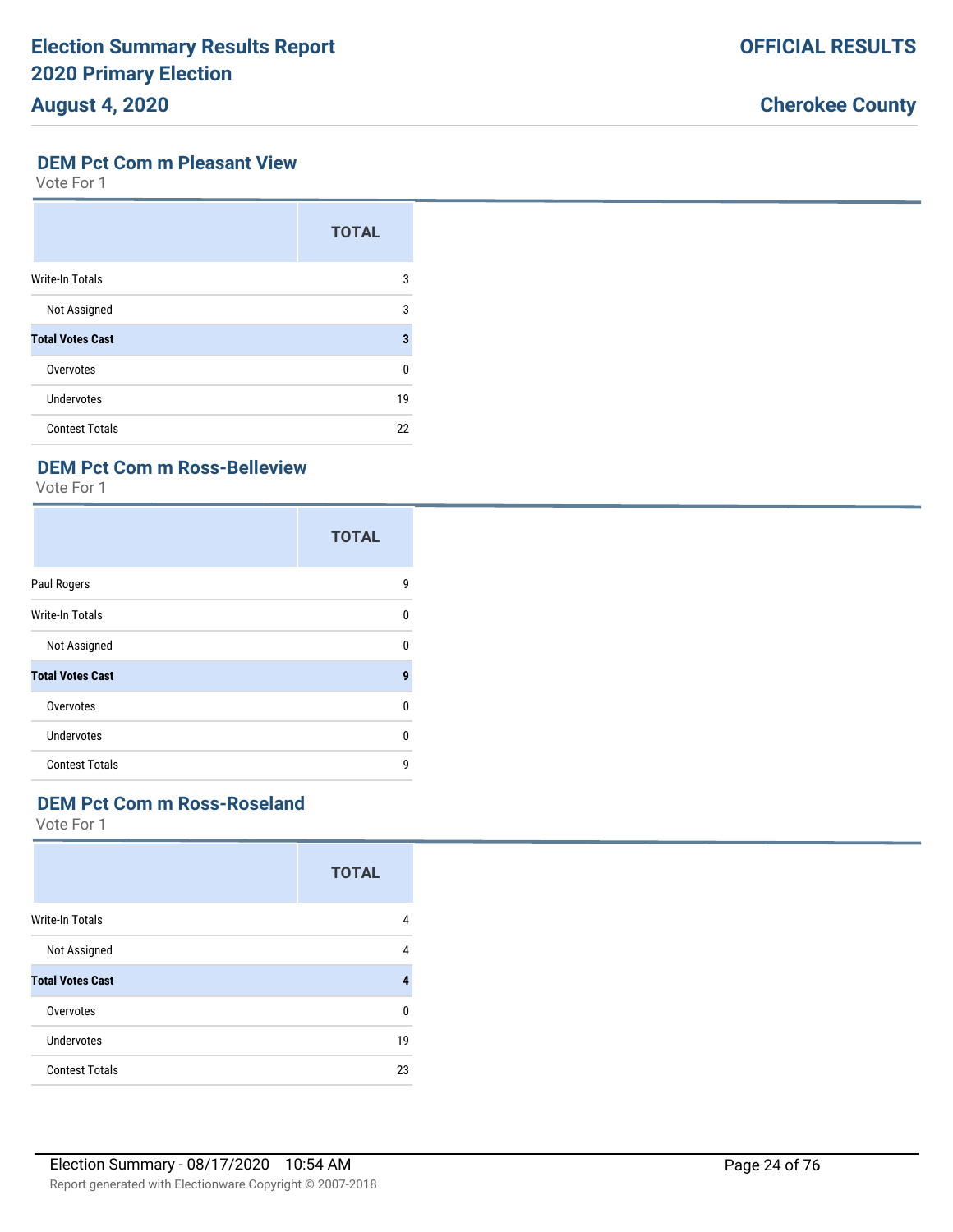# **Cherokee County**

#### **DEM Pct Com m Ross-West Mineral**

Vote For 1

|                         | <b>TOTAL</b>   |
|-------------------------|----------------|
| <b>Write-In Totals</b>  | 2              |
| Not Assigned            | 2              |
| <b>Total Votes Cast</b> | $\overline{2}$ |
| Overvotes               | 0              |
| Undervotes              | 21             |
| <b>Contest Totals</b>   | 23             |

# **DEM Pct Com m Salamanca**

Vote For 1

|                         | <b>TOTAL</b> |
|-------------------------|--------------|
| Charles P. Flanagan     | 38           |
| Write-In Totals         | 0            |
| Not Assigned            | 0            |
| <b>Total Votes Cast</b> | 38           |
| Overvotes               | $\Omega$     |
| <b>Undervotes</b>       | 5            |
| <b>Contest Totals</b>   | 43           |

# **DEM Pct Com m Shawnee**

|                         | <b>TOTAL</b> |
|-------------------------|--------------|
| <b>Write-In Totals</b>  | O            |
| Not Assigned            | n            |
| <b>Total Votes Cast</b> | 0            |
| Overvotes               | n            |
| Undervotes              | 13           |
| <b>Contest Totals</b>   | 13           |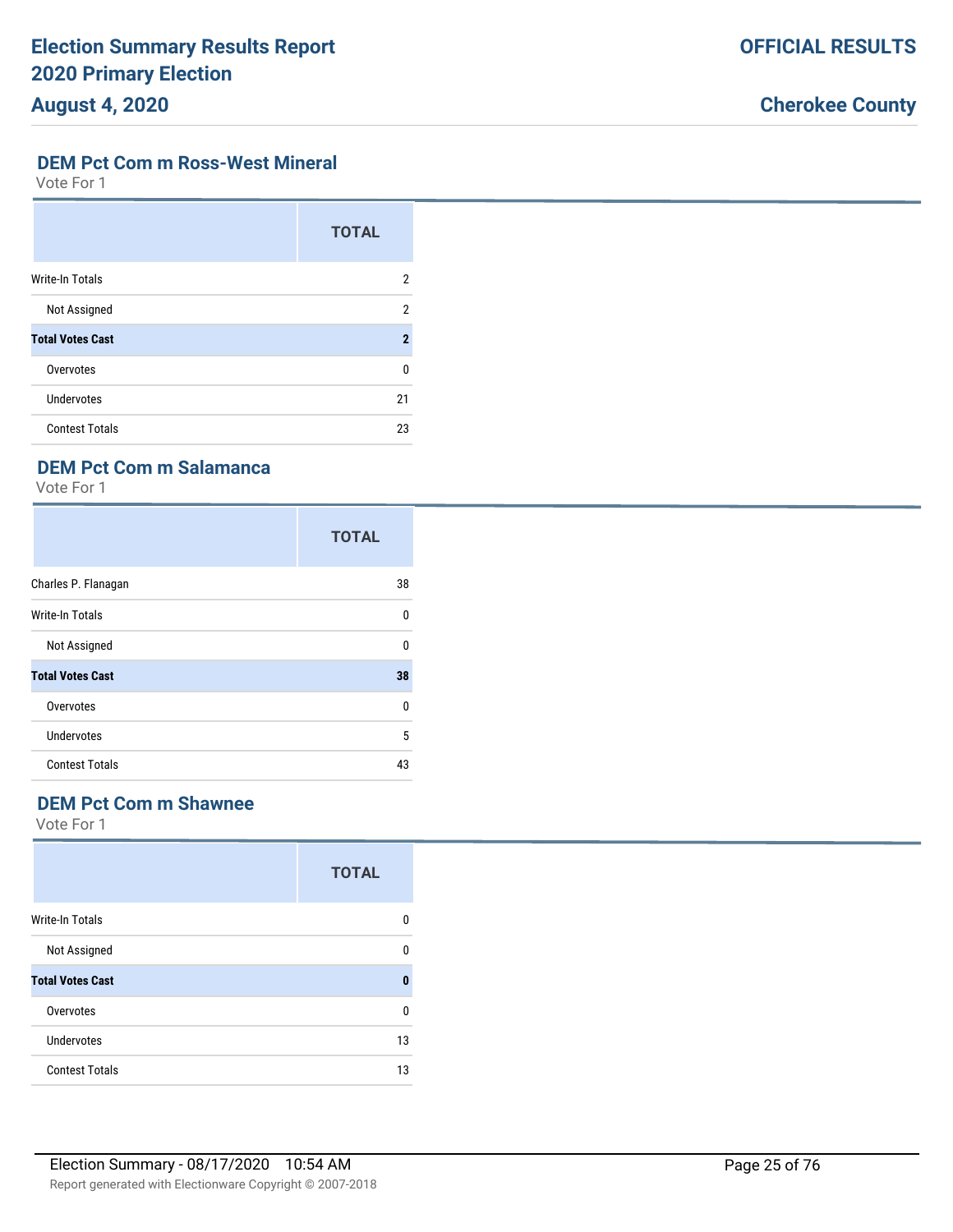## **DEM Pct Com m Sheridan**

Vote For 1

|                         | <b>TOTAL</b> |
|-------------------------|--------------|
| <b>Write-In Totals</b>  | n            |
| Not Assigned            | ŋ            |
| <b>Total Votes Cast</b> | Λ            |
| Overvotes               | U            |
| <b>Undervotes</b>       | 13           |
| <b>Contest Totals</b>   | 13           |

# **DEM Pct Com m Spring Valley-Neutral**

Vote For 1

|                         | <b>TOTAL</b> |
|-------------------------|--------------|
| <b>Tommy Lawson</b>     | 24           |
| <b>Write-In Totals</b>  | 0            |
| Not Assigned            | 0            |
| <b>Total Votes Cast</b> | 24           |
| Overvotes               | 0            |
| <b>Undervotes</b>       | 5            |
| <b>Contest Totals</b>   | 29           |

# **DEM Pct Com m Spring Valley-Spring Valley**

Vote For 1

|                         | <b>TOTAL</b> |
|-------------------------|--------------|
| Roland P. Busch         | 11           |
| <b>Write-In Totals</b>  | 0            |
| Not Assigned            | 0            |
| <b>Total Votes Cast</b> | 11           |
| Overvotes               | 0            |
| <b>Undervotes</b>       | 4            |
| <b>Contest Totals</b>   | 15           |

**Cherokee County**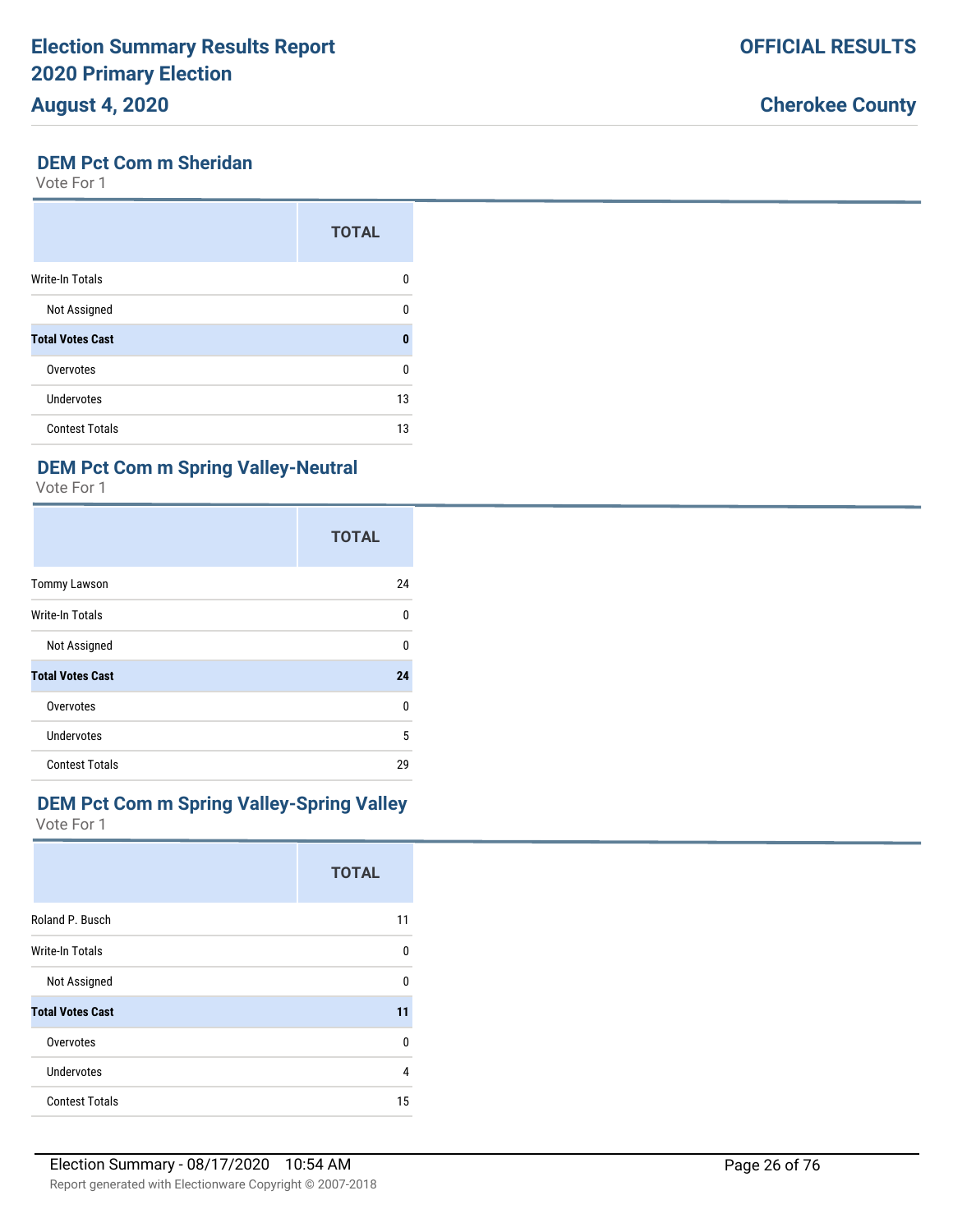### **DEM Pct Com w Baxter Springs 1st Ward**

Vote For 1

|                         | <b>TOTAL</b> |
|-------------------------|--------------|
| Rachel Ann Goodrich     | 30           |
| <b>Write-In Totals</b>  | $\Omega$     |
| Not Assigned            | U            |
| <b>Total Votes Cast</b> | 30           |
| Overvotes               | U            |
| <b>Undervotes</b>       | 3            |
| <b>Contest Totals</b>   | 33           |

# **DEM Pct Com w Baxter Springs 2nd Ward**

Vote For 1

|                         | <b>TOTAL</b>   |
|-------------------------|----------------|
| <b>Write-In Totals</b>  | 2              |
| Not Assigned            | $\overline{2}$ |
| <b>Total Votes Cast</b> | $\overline{2}$ |
| Overvotes               | U              |
| Undervotes              | 14             |
| <b>Contest Totals</b>   | 16             |

#### **DEM Pct Com w Baxter Springs 3rd Ward**

|                         | <b>TOTAL</b> |
|-------------------------|--------------|
| Write-In Totals         | 3            |
| Not Assigned            | 3            |
| <b>Total Votes Cast</b> | 3            |
| Overvotes               | 0            |
| <b>Undervotes</b>       | 39           |
| <b>Contest Totals</b>   | 42           |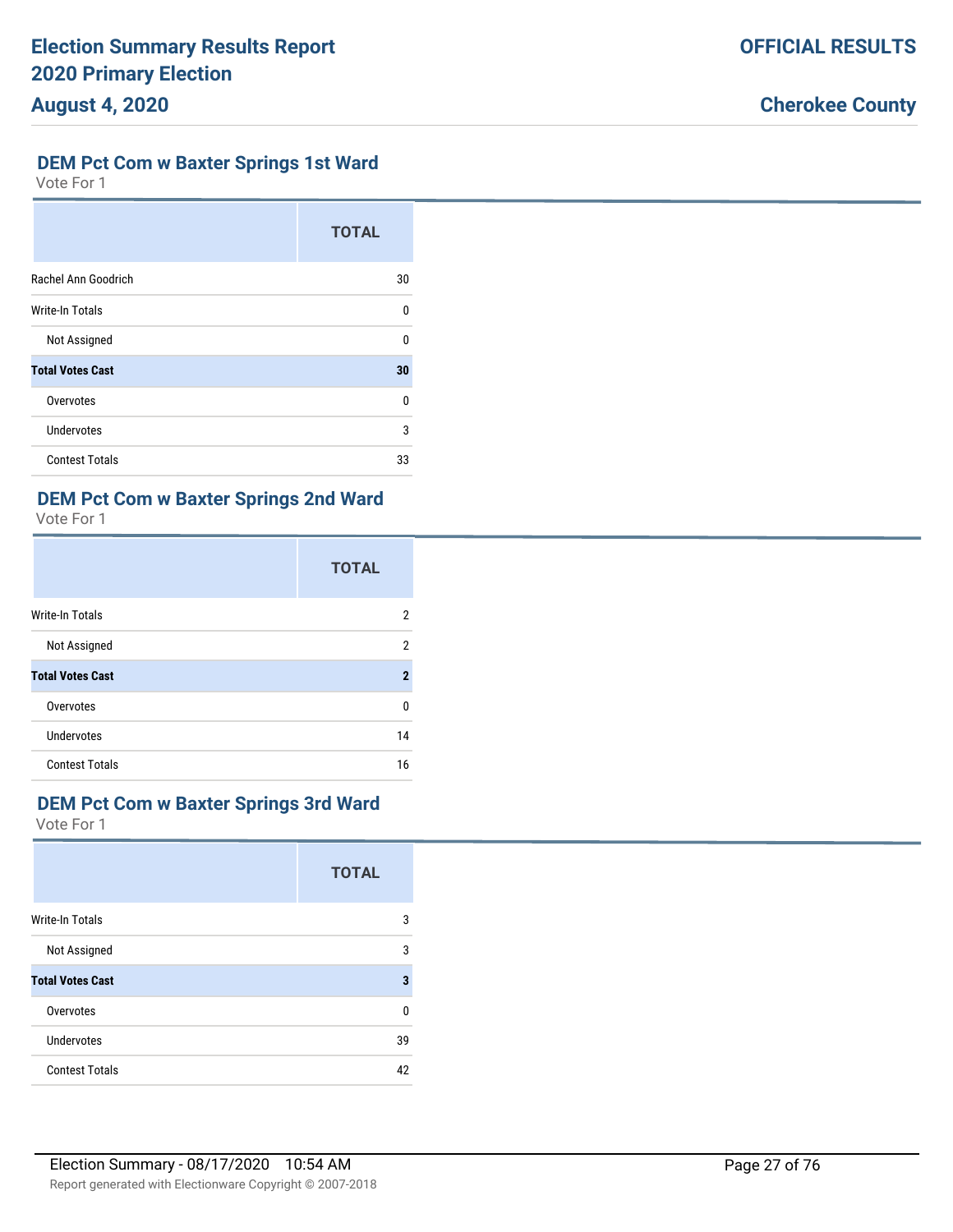### **DEM Pct Com w Baxter Springs 4th Ward**

Vote For 1

|                         | <b>TOTAL</b> |
|-------------------------|--------------|
| <b>Write-In Totals</b>  | 5            |
| Not Assigned            | 5            |
| <b>Total Votes Cast</b> | 5            |
| Overvotes               | U            |
| Undervotes              | 26           |
| <b>Contest Totals</b>   | 31           |

# **DEM Pct Com w Columbus 1st Ward**

Vote For 1

|                         | <b>TOTAL</b> |
|-------------------------|--------------|
| <b>Write-In Totals</b>  | 2            |
| Not Assigned            | 2            |
| <b>Total Votes Cast</b> | $\mathbf 2$  |
| Overvotes               | 0            |
| Undervotes              | 35           |
| <b>Contest Totals</b>   | 37           |

# **DEM Pct Com w Columbus 2nd Ward**

|                         | <b>TOTAL</b> |
|-------------------------|--------------|
| Anita M. Davolt         | 49           |
| <b>Write-In Totals</b>  | 0            |
| Not Assigned            | $\Omega$     |
| <b>Total Votes Cast</b> | 49           |
| Overvotes               | 0            |
| <b>Undervotes</b>       | 3            |
| <b>Contest Totals</b>   | 52           |
|                         |              |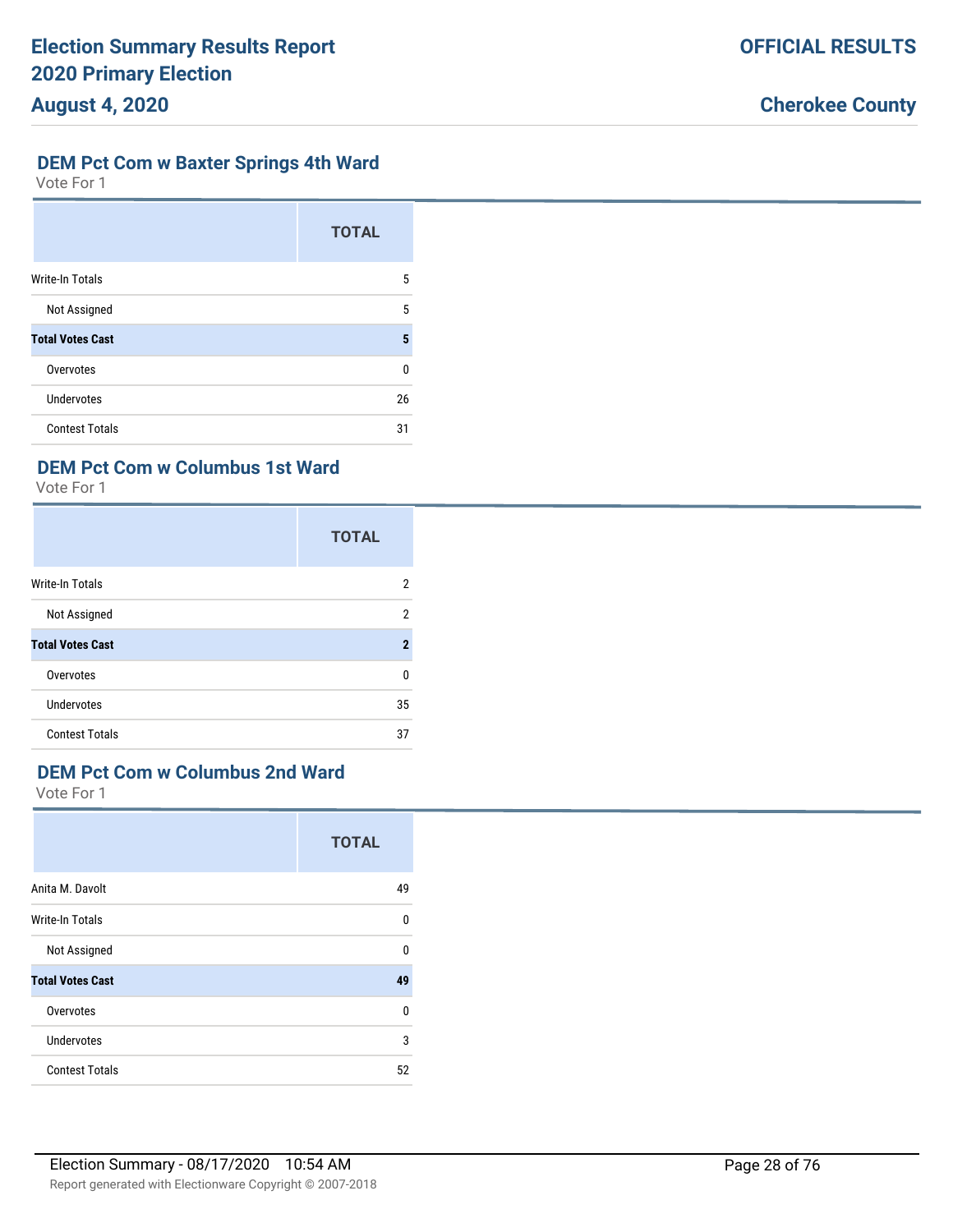#### **DEM Pct Com w Columbus 3rd Ward**

Vote For 1

|                         | <b>TOTAL</b> |
|-------------------------|--------------|
| <b>Toni Spieth</b>      | 27           |
| <b>Write-In Totals</b>  | 0            |
| Not Assigned            | $\Omega$     |
| <b>Total Votes Cast</b> | 27           |
| Overvotes               | $\Omega$     |
| <b>Undervotes</b>       | 6            |
| <b>Contest Totals</b>   | 33           |

# **DEM Pct Com w Columbus 4th Ward**

Vote For 1

|                         | <b>TOTAL</b> |
|-------------------------|--------------|
| <b>Betty McBride</b>    | 24           |
| Write-In Totals         | 0            |
| Not Assigned            | U            |
| <b>Total Votes Cast</b> | 24           |
| Overvotes               | U            |
| Undervotes              | 3            |
| <b>Contest Totals</b>   | 27           |

# **DEM Pct Com w Columbus 5th Ward**

|                         | <b>TOTAL</b> |
|-------------------------|--------------|
| <b>Write-In Totals</b>  | 4            |
| Not Assigned            | 4            |
| <b>Total Votes Cast</b> | 4            |
| Overvotes               | 0            |
| Undervotes              | 24           |
| <b>Contest Totals</b>   | 28           |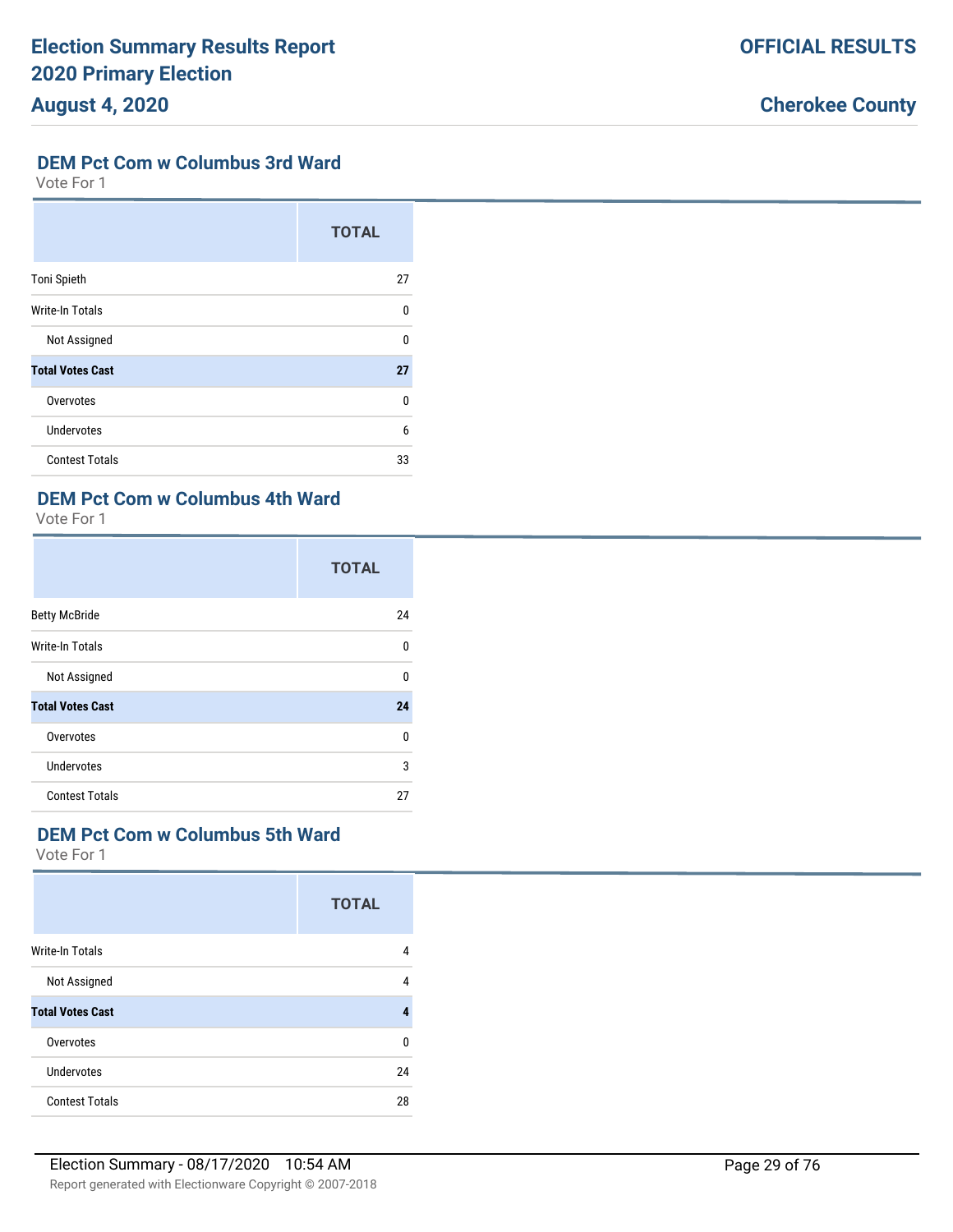# **Cherokee County**

#### **DEM Pct Com w Galena 1st Ward**

Vote For 1

|                         | <b>TOTAL</b> |
|-------------------------|--------------|
| <b>Write-In Totals</b>  | 0            |
| Not Assigned            | 0            |
| <b>Total Votes Cast</b> | $\mathbf{0}$ |
| Overvotes               | 0            |
| Undervotes              | 26           |
| <b>Contest Totals</b>   | 26           |

# **DEM Pct Com w Galena 2nd Ward**

Vote For 1

|                         | <b>TOTAL</b> |
|-------------------------|--------------|
| Write-In Totals         | 3            |
| Not Assigned            | 3            |
| <b>Total Votes Cast</b> | 3            |
| Overvotes               | 0            |
| Undervotes              | 12           |
| <b>Contest Totals</b>   | 15           |

# **DEM Pct Com w Galena 3rd Ward**

|                         | <b>TOTAL</b> |
|-------------------------|--------------|
| Linda Louise Phipps     | 32           |
| Write-In Totals         | 0            |
| Not Assigned            | 0            |
| <b>Total Votes Cast</b> | 32           |
| Overvotes               | $\Omega$     |
| <b>Undervotes</b>       | 0            |
| <b>Contest Totals</b>   | 32           |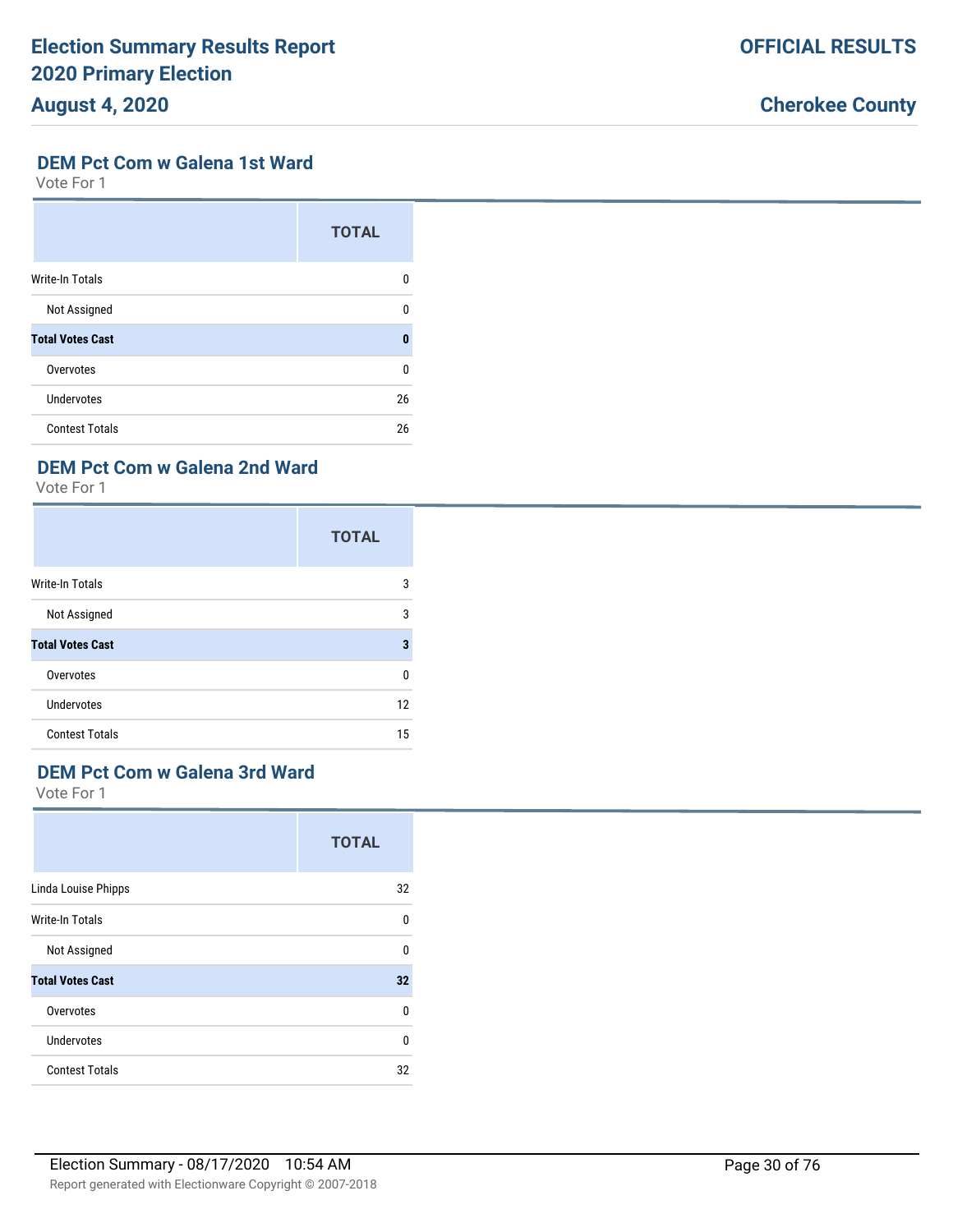# **Cherokee County**

#### **DEM Pct Com w Galena 4th Ward**

Vote For 1

|                         | <b>TOTAL</b>        |
|-------------------------|---------------------|
| <b>Write-In Totals</b>  | 2                   |
| Not Assigned            | 2                   |
| <b>Total Votes Cast</b> | $\boldsymbol{\eta}$ |
| Overvotes               | $\Omega$            |
| Undervotes              | 14                  |
| <b>Contest Totals</b>   | 16                  |

# **DEM Pct Com w Scammon 1st Ward**

Vote For 1

|                         | <b>TOTAL</b> |
|-------------------------|--------------|
| Carol Rae Marcan-Venson | 5            |
| Write-In Totals         | 1            |
| Not Assigned            | 1            |
| <b>Total Votes Cast</b> | 6            |
| Overvotes               | 0            |
| <b>Undervotes</b>       | 2            |
| <b>Contest Totals</b>   | 8            |

# **DEM Pct Com w Scammon 2nd Ward**

|                         | <b>TOTAL</b>   |
|-------------------------|----------------|
| <b>Write-In Totals</b>  | 2              |
| Not Assigned            | 2              |
| <b>Total Votes Cast</b> | $\overline{2}$ |
| Overvotes               | U              |
| Undervotes              | 14             |
| <b>Contest Totals</b>   | 16             |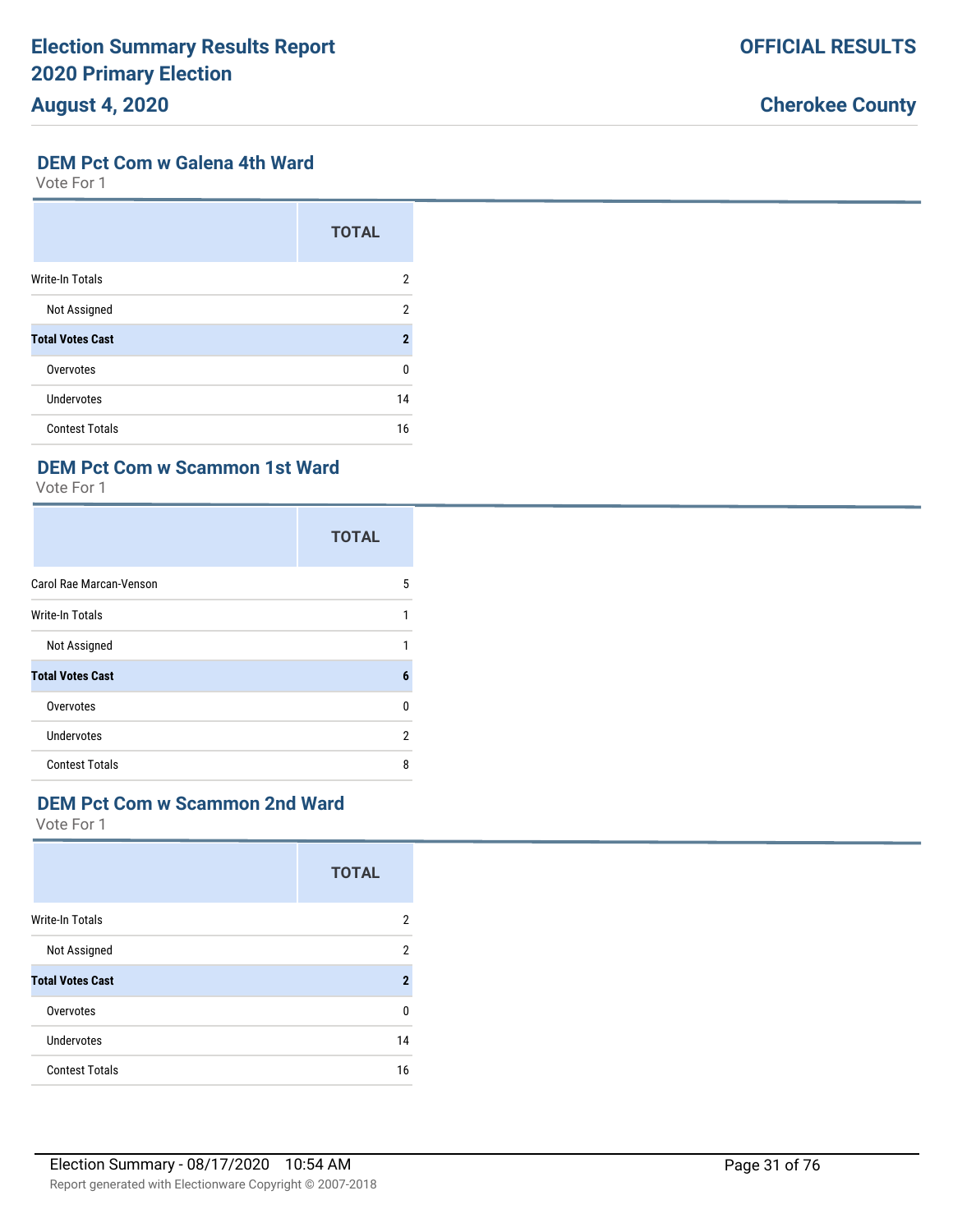#### **DEM Pct Com w Scammon 3rd Ward**

Vote For 1

|                         | <b>TOTAL</b> |
|-------------------------|--------------|
| <b>Write-In Totals</b>  |              |
| Not Assigned            | 1            |
| <b>Total Votes Cast</b> |              |
| Overvotes               | $\Omega$     |
| Undervotes              | 13           |
| <b>Contest Totals</b>   | 14           |

# **DEM Pct Com w Weir City**

Vote For 1

|                         | <b>TOTAL</b> |
|-------------------------|--------------|
| Joely Gath              | 24           |
| Write-In Totals         | 0            |
| Not Assigned            | 0            |
| <b>Total Votes Cast</b> | 24           |
| Overvotes               | 0            |
| <b>Undervotes</b>       | 4            |
| <b>Contest Totals</b>   | 28           |

# **DEM Pct Com w Cherokee**

|                         | <b>TOTAL</b> |
|-------------------------|--------------|
| <b>Write-In Totals</b>  | 0            |
| Not Assigned            | 0            |
| <b>Total Votes Cast</b> | 0            |
| Overvotes               | $\Omega$     |
| Undervotes              | 22           |
| <b>Contest Totals</b>   | 22           |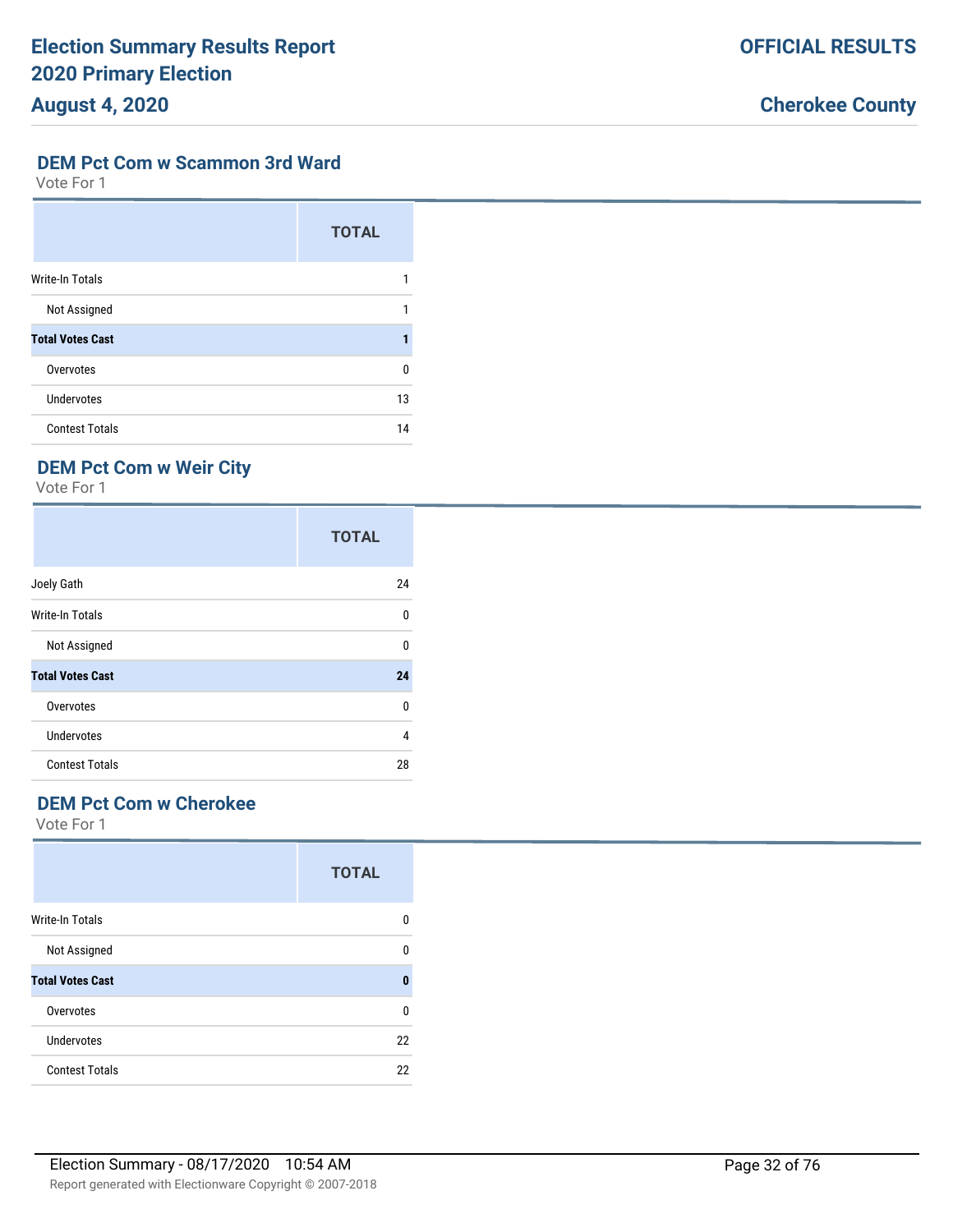# **Cherokee County**

# **DEM Pct Com w Crawford**

Vote For 1

|                         | <b>TOTAL</b> |
|-------------------------|--------------|
| Mary Hill Crosby        | 31           |
| <b>Write-In Totals</b>  | 0            |
| Not Assigned            | $\Omega$     |
| <b>Total Votes Cast</b> | 31           |
| Overvotes               | 0            |
| Undervotes              | 3            |
| <b>Contest Totals</b>   | 34           |

# **DEM Pct Com w Garden-Lowell**

Vote For 1

|                         | <b>TOTAL</b> |
|-------------------------|--------------|
| Sara J. North           | 88           |
| <b>Write-In Totals</b>  | 0            |
| Not Assigned            | $\Omega$     |
| <b>Total Votes Cast</b> | 88           |
| Overvotes               | 0            |
| Undervotes              | 7            |
| <b>Contest Totals</b>   | 95           |

## **DEM Pct Com w Garden-Stanley Mines**

|                         | <b>TOTAL</b> |
|-------------------------|--------------|
| Glenda B. Reeves        | 18           |
| <b>Write-In Totals</b>  | 0            |
| Not Assigned            | $\Omega$     |
| <b>Total Votes Cast</b> | 18           |
| Overvotes               | $\Omega$     |
| Undervotes              | 1            |
| <b>Contest Totals</b>   | 19           |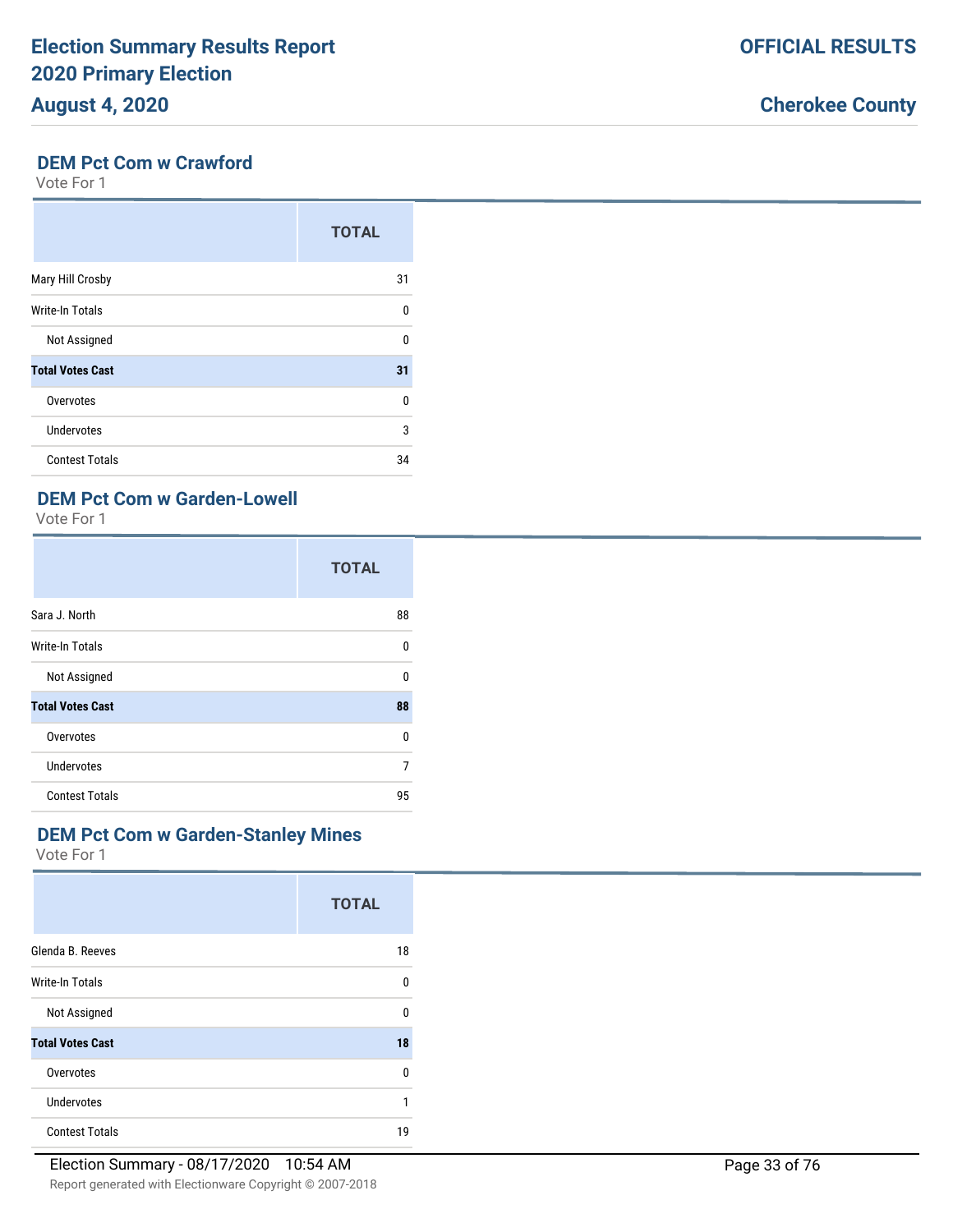#### **DEM Pct Com w Lola**

Vote For 1

|                         | <b>TOTAL</b> |
|-------------------------|--------------|
| <b>Write-In Totals</b>  |              |
| Not Assigned            |              |
| <b>Total Votes Cast</b> |              |
| Overvotes               | 0            |
| <b>Undervotes</b>       | 19           |
| <b>Contest Totals</b>   | 20           |

# **DEM Pct Com w Lowell**

Vote For 1

|                         | <b>TOTAL</b> |
|-------------------------|--------------|
| Sena Howard             | 25           |
| <b>Write-In Totals</b>  | 0            |
| Not Assigned            | 0            |
| <b>Total Votes Cast</b> | 25           |
| Overvotes               | 0            |
| <b>Undervotes</b>       | 4            |
| <b>Contest Totals</b>   | 29           |

## **DEM Pct Com w Lyon-Lyon**

|                         | <b>TOTAL</b> |
|-------------------------|--------------|
| <b>Write-In Totals</b>  | 2            |
| Not Assigned            | 2            |
| <b>Total Votes Cast</b> | $\mathbf 2$  |
| Overvotes               | n            |
| Undervotes              | 17           |
| <b>Contest Totals</b>   | 19           |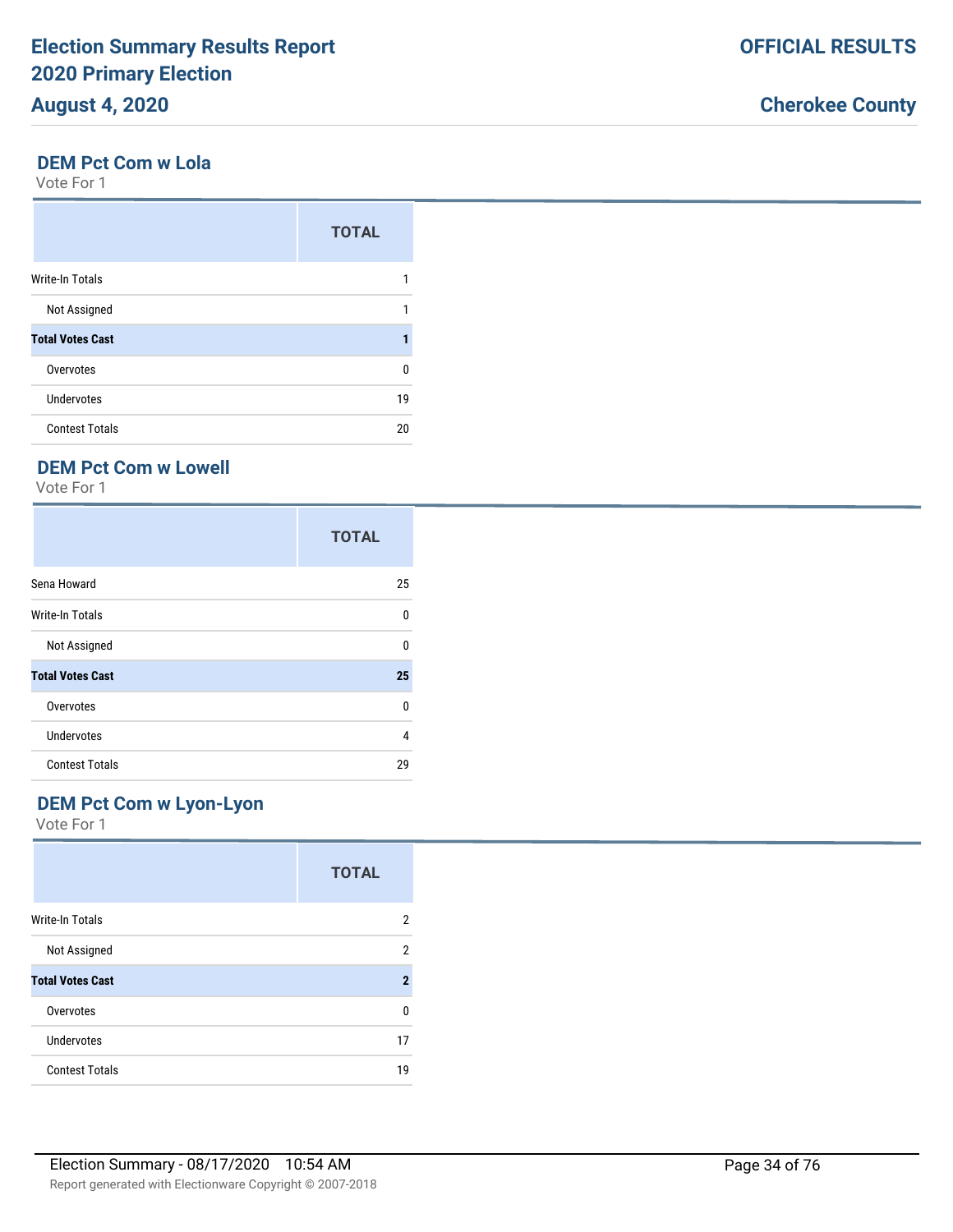#### **DEM Pct Com w Mineral**

Vote For 1

|                         | <b>TOTAL</b> |
|-------------------------|--------------|
| <b>Write-In Totals</b>  |              |
| Not Assigned            |              |
| <b>Total Votes Cast</b> |              |
| Overvotes               | U            |
| Undervotes              | 8            |
| <b>Contest Totals</b>   | g            |

# **DEM Pct Com w Neosho-Faulkner**

Vote For 1

|                         | <b>TOTAL</b> |
|-------------------------|--------------|
| Shannon Justice         | 4            |
| <b>Write-In Totals</b>  | $\Omega$     |
| Not Assigned            | 0            |
| <b>Total Votes Cast</b> | 4            |
| Overvotes               | $\Omega$     |
| Undervotes              | $\Omega$     |
| <b>Contest Totals</b>   | 4            |

## **DEM Pct Com w Neosho-Melrose**

|                         | <b>TOTAL</b> |
|-------------------------|--------------|
| <b>Write-In Totals</b>  | 0            |
| Not Assigned            | 0            |
| <b>Total Votes Cast</b> | 0            |
| Overvotes               | 0            |
| Undervotes              | 9            |
| <b>Contest Totals</b>   | g            |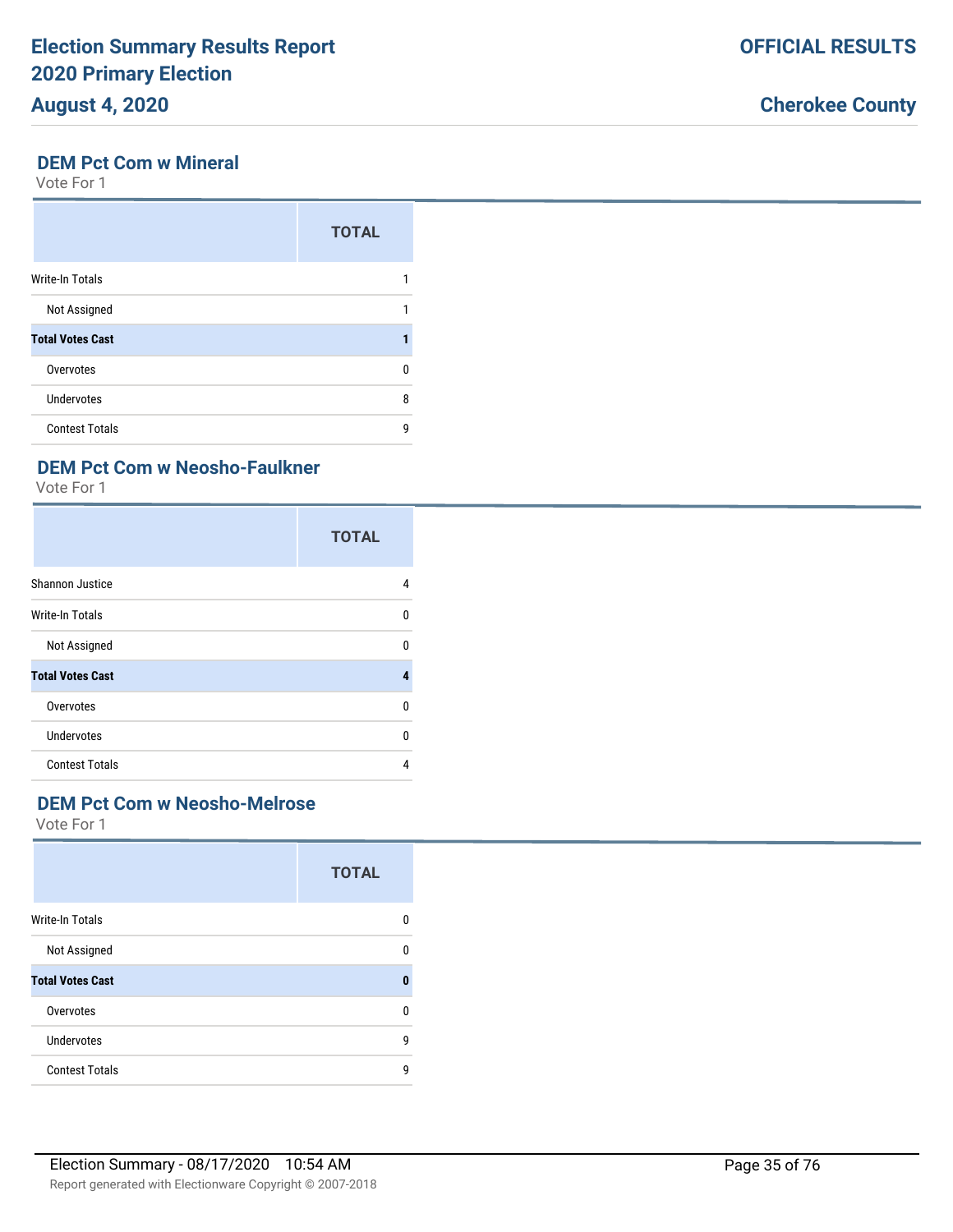# **August 4, 2020**

# **Cherokee County**

#### **DEM Pct Com w Pleasant View**

Vote For 1

|                         | <b>TOTAL</b> |
|-------------------------|--------------|
| <b>Write-In Totals</b>  |              |
| Not Assigned            |              |
| <b>Total Votes Cast</b> |              |
| Overvotes               | U            |
| Undervotes              | 21           |
| <b>Contest Totals</b>   | 22           |

## **DEM Pct Com w Ross-Belleview**

Vote For 1

|                         | <b>TOTAL</b> |
|-------------------------|--------------|
| Write-In Totals         | 0            |
| Not Assigned            | 0            |
| <b>Total Votes Cast</b> | $\bf{0}$     |
| Overvotes               | $\Omega$     |
| Undervotes              | 9            |
| <b>Contest Totals</b>   | 9            |

# **DEM Pct Com w Ross-Roseland**

|                         | <b>TOTAL</b>   |
|-------------------------|----------------|
| Dorothy Oberbeck        | 19             |
| <b>Write-In Totals</b>  | $\overline{2}$ |
| Not Assigned            | 2              |
| <b>Total Votes Cast</b> | 21             |
| Overvotes               | 0              |
| <b>Undervotes</b>       | 1              |
| <b>Contest Totals</b>   | 22             |
|                         |                |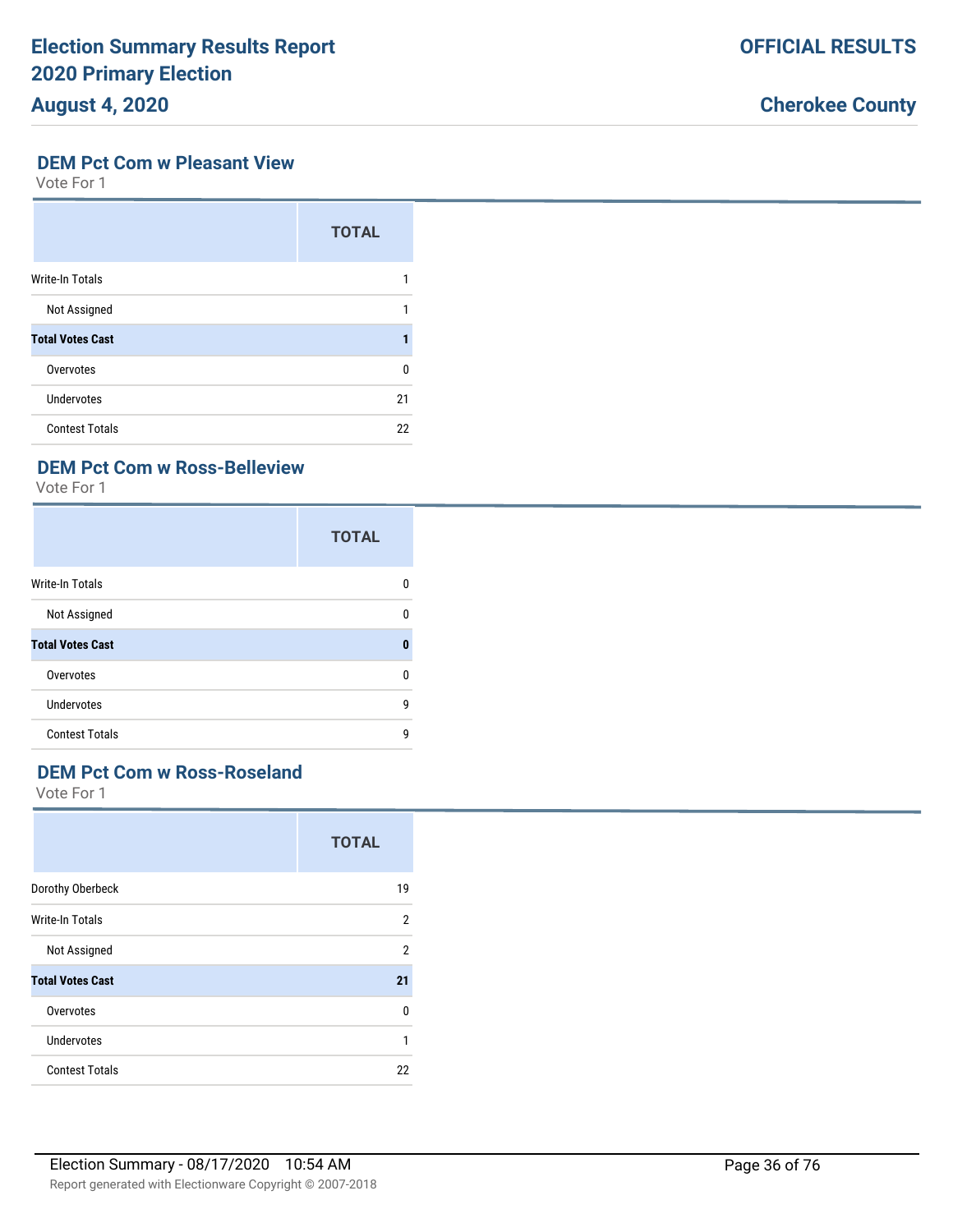#### **DEM Pct Com w Ross-West Mineral**

Vote For 1

|                         | <b>TOTAL</b>   |
|-------------------------|----------------|
| <b>Write-In Totals</b>  | 2              |
| Not Assigned            | 2              |
| <b>Total Votes Cast</b> | $\overline{2}$ |
| Overvotes               | 0              |
| Undervotes              | 21             |
| <b>Contest Totals</b>   | 23             |

### **DEM Pct Com w Salamanca**

Vote For 1

|                         | <b>TOTAL</b> |
|-------------------------|--------------|
| Martha A. Flanagan      | 41           |
| Write-In Totals         | 0            |
| Not Assigned            | 0            |
| <b>Total Votes Cast</b> | 41           |
| Overvotes               | 0            |
| <b>Undervotes</b>       | 2            |
| <b>Contest Totals</b>   | 43           |

#### **DEM Pct Com w Shawnee**

|                         | <b>TOTAL</b> |
|-------------------------|--------------|
| <b>Write-In Totals</b>  | O            |
| Not Assigned            | n            |
| <b>Total Votes Cast</b> | 0            |
| Overvotes               | n            |
| Undervotes              | 13           |
| <b>Contest Totals</b>   | 13           |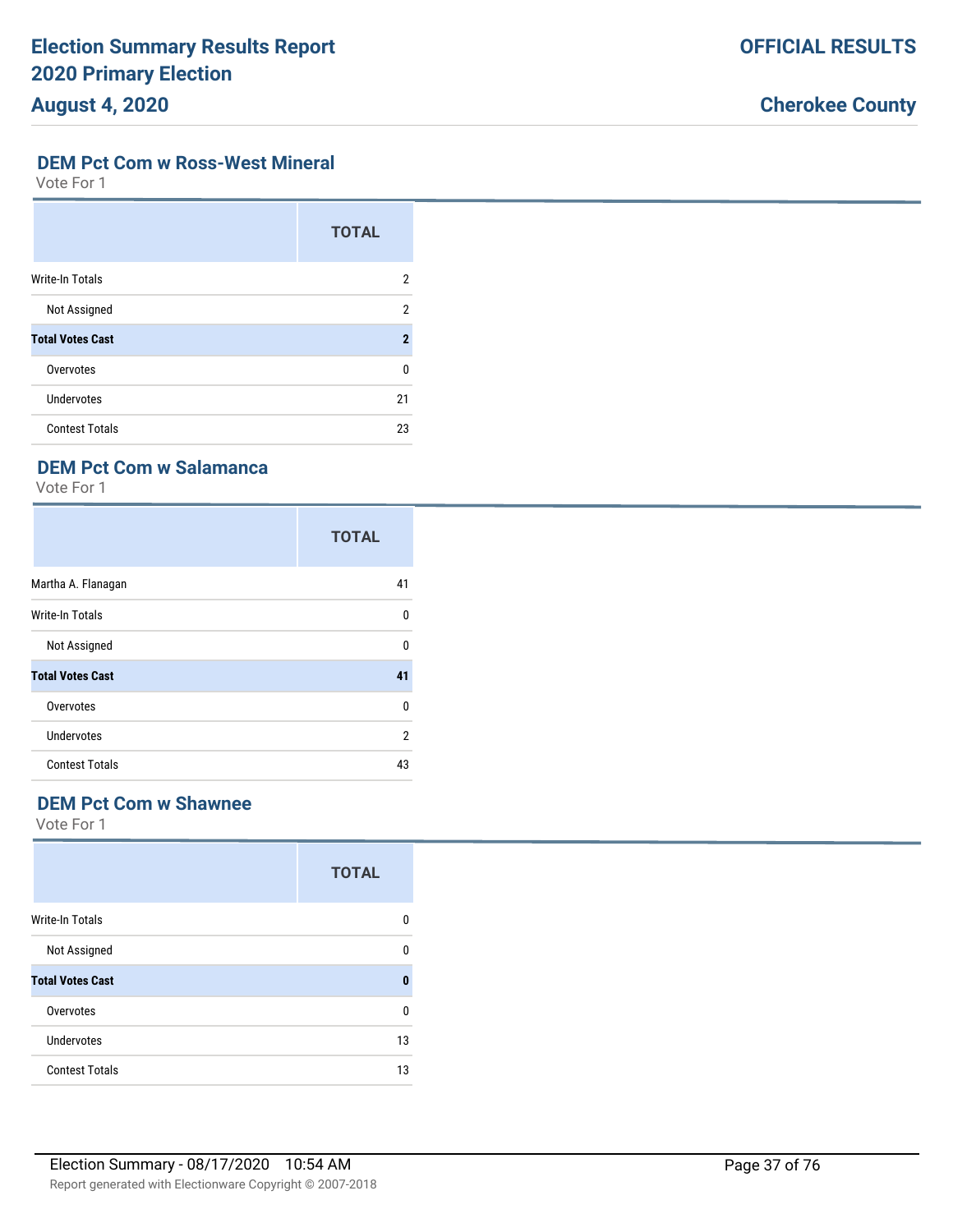### **DEM Pct Com w Sheridan**

Vote For 1

|                         | <b>TOTAL</b> |
|-------------------------|--------------|
| Write-In Totals         | n            |
| Not Assigned            | n            |
| <b>Total Votes Cast</b> | O            |
| Overvotes               | 0            |
| Undervotes              | 13           |
| <b>Contest Totals</b>   | 13           |

#### **DEM Pct Com w Spring Valley-Neutral**

Vote For 1

|                         | <b>TOTAL</b> |
|-------------------------|--------------|
| <b>Write-In Totals</b>  |              |
| Not Assigned            | 1            |
| <b>Total Votes Cast</b> |              |
| Overvotes               | 0            |
| Undervotes              | 28           |
| <b>Contest Totals</b>   | 29           |

#### **DEM Pct Com w Spring Valley-Spring Valley** Vote For 1

|                         | <b>TOTAL</b> |
|-------------------------|--------------|
| Mary Lou Weaver         | 15           |
| Write-In Totals         | 0            |
| Not Assigned            | 0            |
| <b>Total Votes Cast</b> | 15           |
| Overvotes               | 0            |
| <b>Undervotes</b>       | 0            |
| <b>Contest Totals</b>   | 15           |

### **Cherokee County**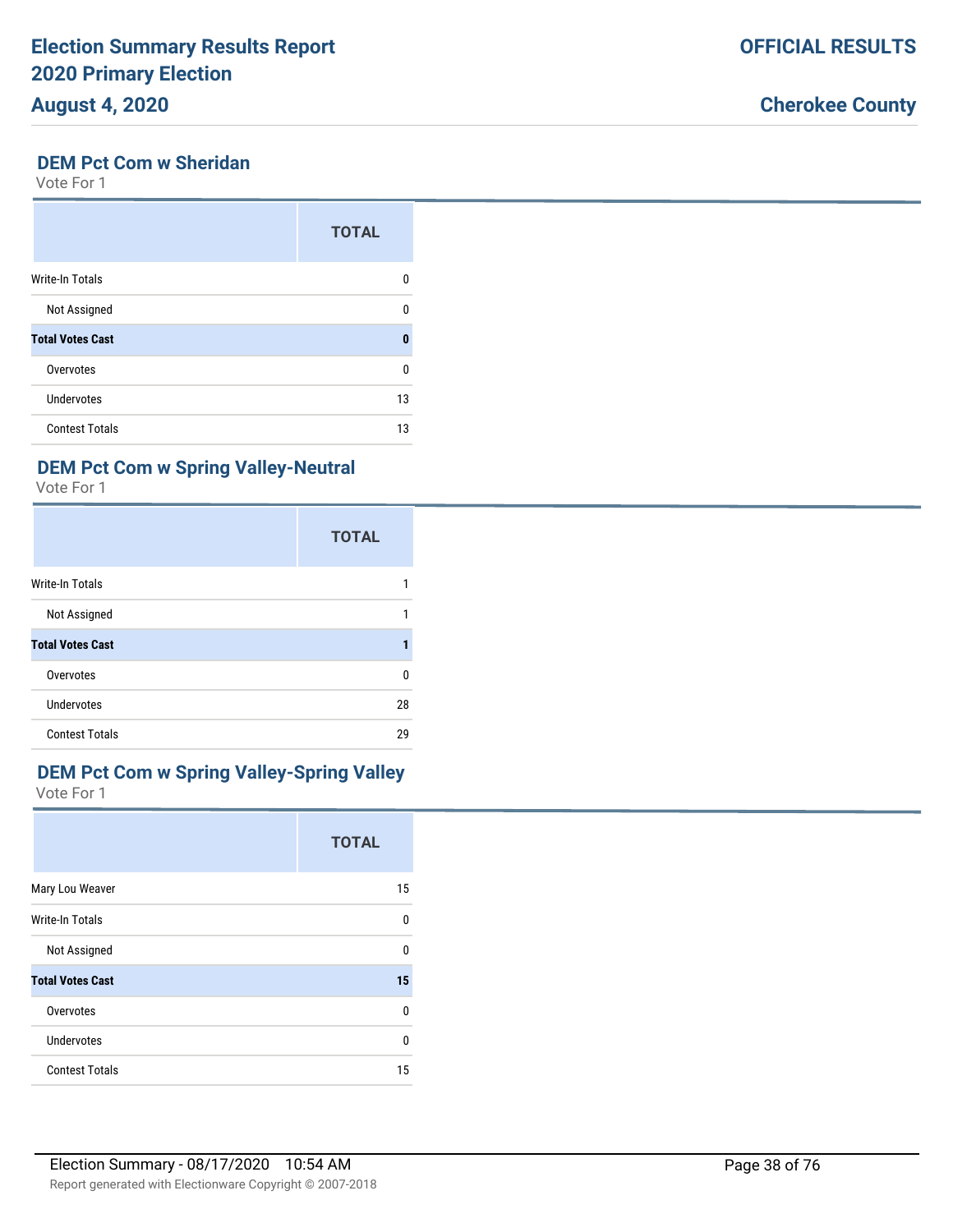#### **REP United States Senator**

Vote For 1

|                            | <b>TOTAL</b> |
|----------------------------|--------------|
| Lance Berland              | 27           |
| John L. Berman             | 4            |
| Derek C. Ellis             | 30           |
| <b>Bob Hamilton</b>        | 299          |
| Kris Kobach                | 1,000        |
| David Alan Lindstrom       | 79           |
| Roger Marshall             | 849          |
| <b>Brian Matlock</b>       | 35           |
| John Miller                | 27           |
| <b>Steve Roberts</b>       | 66           |
| <b>Gabriel Mark Robles</b> | 16           |
| <b>Total Votes Cast</b>    | 2,432        |
| Overvotes                  | 5            |
| <b>Undervotes</b>          | 65           |
| <b>Contest Totals</b>      | 2,502        |

## **REP US House Rep 2nd Dist**

|                         | <b>TOTAL</b> |
|-------------------------|--------------|
| Jake LaTurner           | 1,807        |
| Dennis Taylor           | 183          |
| <b>Steve Watkins</b>    | 491          |
| <b>Total Votes Cast</b> | 2,481        |
| Overvotes               | 2            |
| Undervotes              | 19           |
| <b>Contest Totals</b>   | 2,502        |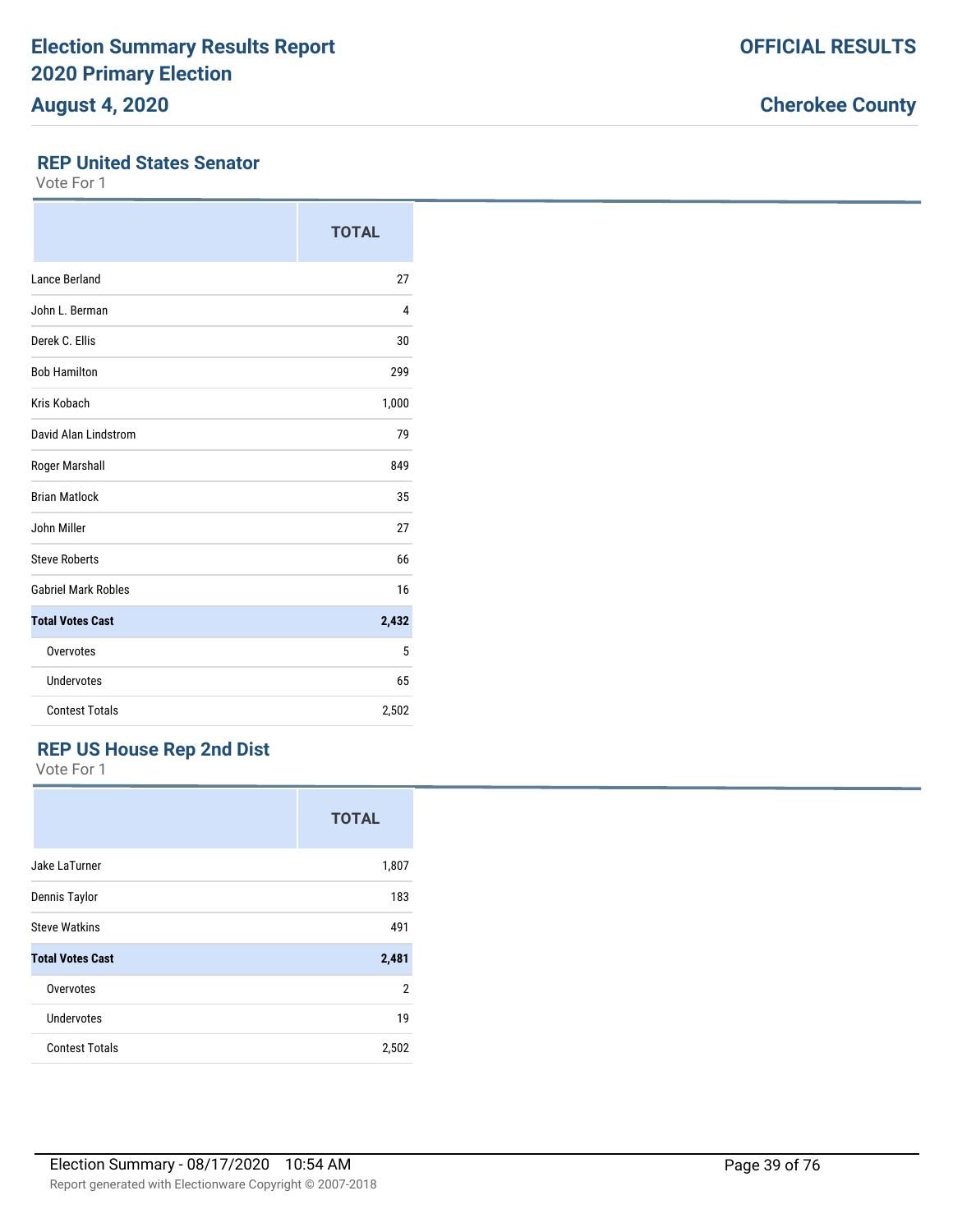#### **REP KS Senator 13th Dist**

Vote For 1

|                            | <b>TOTAL</b> |
|----------------------------|--------------|
| <b>Richard Hilderbrand</b> | 2,337        |
| <b>Total Votes Cast</b>    | 2,337        |
| Overvotes                  | 0            |
| Undervotes                 | 165          |
| <b>Contest Totals</b>      | 2,502        |

### **REP KS House of Rep 1st Dist**

Vote For 1

|                         | <b>TOTAL</b> |
|-------------------------|--------------|
| Ronald Coquillette      | 451          |
| Michael Houser          | 1,993        |
| <b>Total Votes Cast</b> | 2,444        |
| Overvotes               | 0            |
| Undervotes              | 58           |
| <b>Contest Totals</b>   | 2,502        |

#### **REP Co Comm 2nd Dist 2nd Dist**

|                         | <b>TOTAL</b> |
|-------------------------|--------------|
| Lorie M. Johnson        | 942          |
| <b>Total Votes Cast</b> | 942          |
| Overvotes               | 0            |
| Undervotes              | 105          |
| <b>Contest Totals</b>   | 1,047        |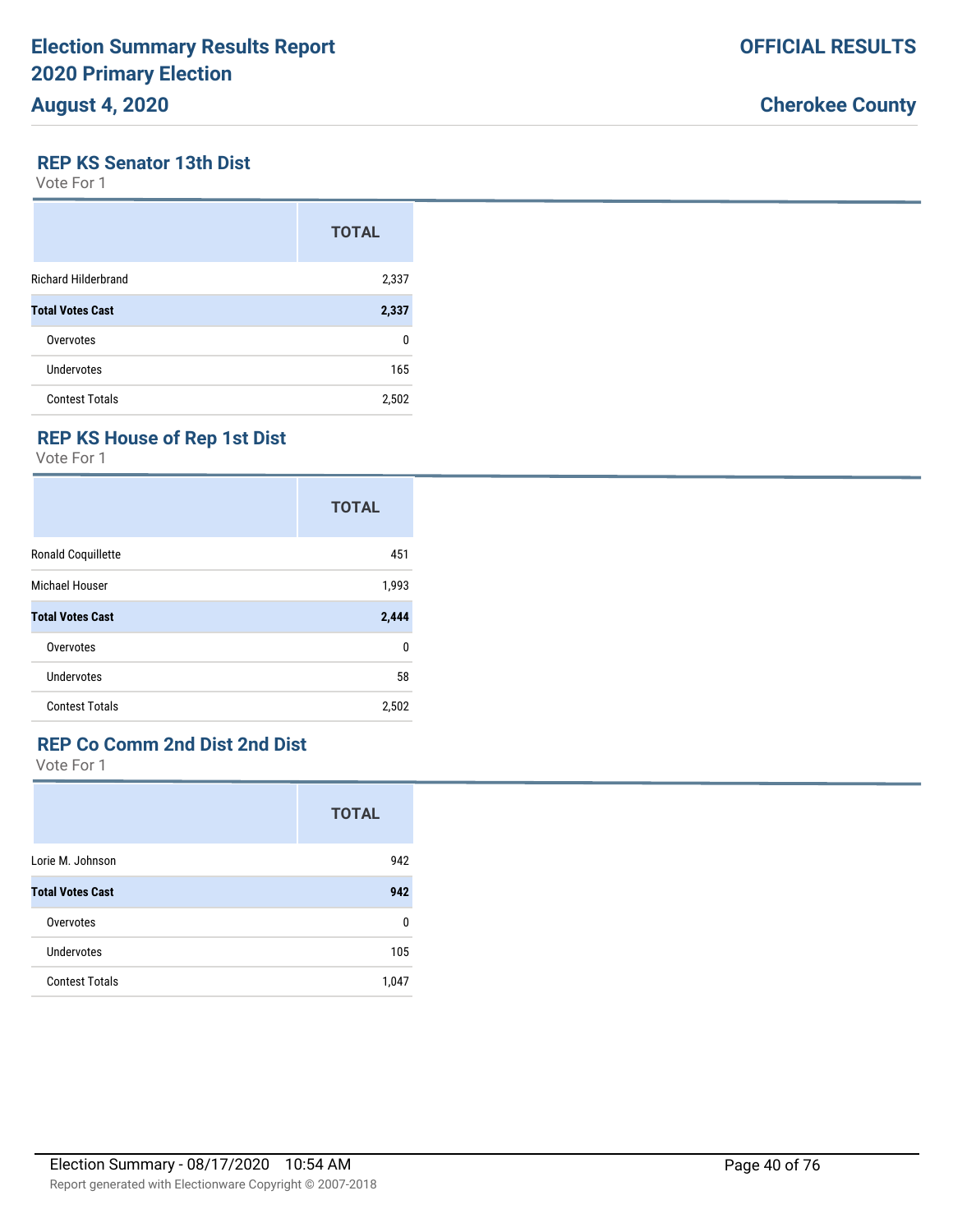#### **REP Co Comm 3rd Dist 3rd Dist**

Vote For 1

|                         | <b>TOTAL</b> |
|-------------------------|--------------|
| <b>Cory Moates</b>      | 572          |
| <b>Total Votes Cast</b> | 572          |
| Overvotes               | U            |
| <b>Undervotes</b>       | 59           |
| <b>Contest Totals</b>   | 631          |

#### **REP County Clerk**

Vote For 1

|                         | <b>TOTAL</b> |
|-------------------------|--------------|
| Sammye Opela            | 963          |
| Kyle D. Rennie          | 1,415        |
| <b>Total Votes Cast</b> | 2,378        |
| Overvotes               | 0            |
| Undervotes              | 124          |
| <b>Contest Totals</b>   | 2,502        |

#### **REP County Treasurer**

|                         | <b>TOTAL</b> |
|-------------------------|--------------|
| Raven Elmore            | 2,291        |
| <b>Total Votes Cast</b> | 2,291        |
| Overvotes               | 0            |
| Undervotes              | 211          |
| <b>Contest Totals</b>   | 2,502        |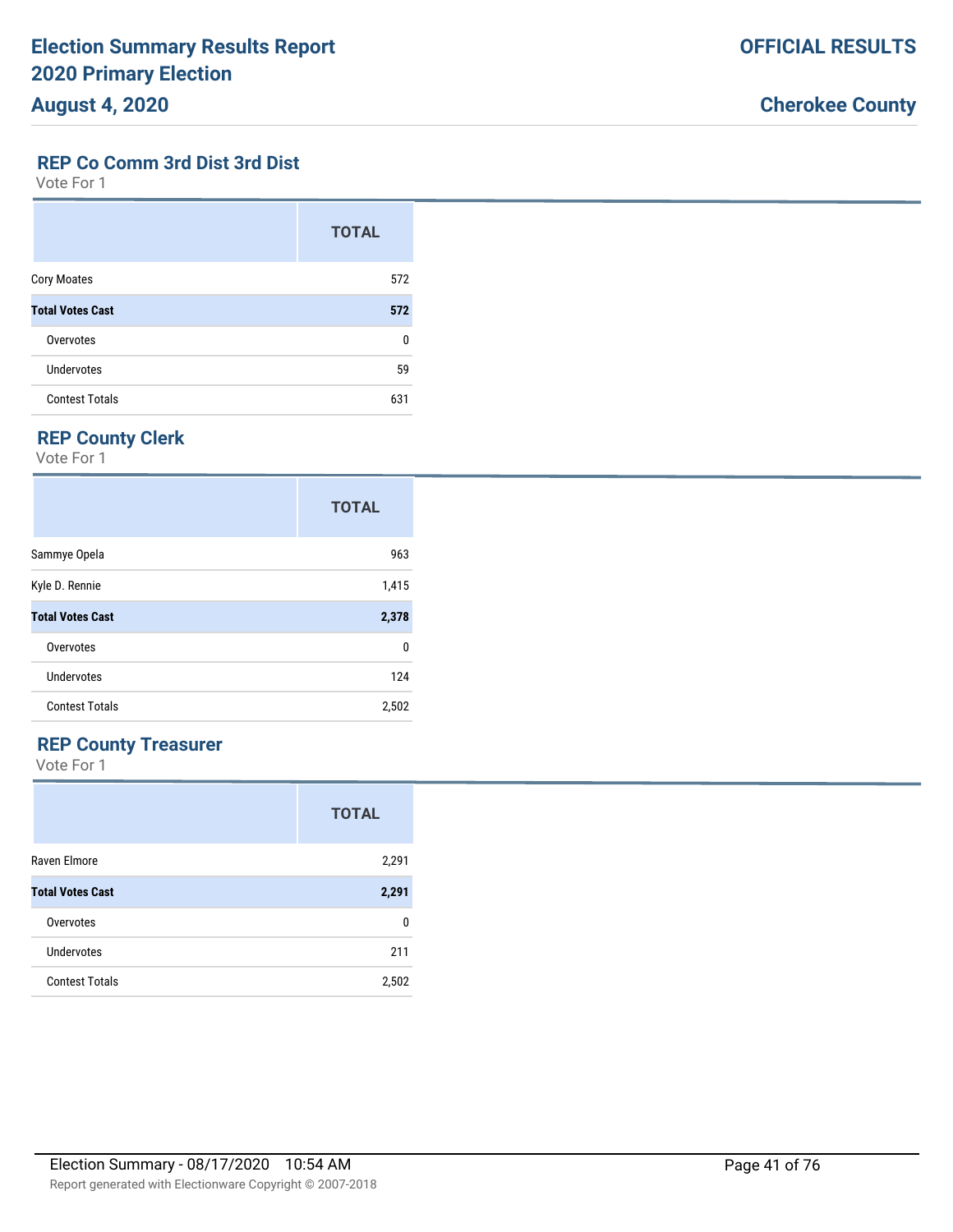#### **REP County Register of Deeds**

Vote For 1

|                         | <b>TOTAL</b> |
|-------------------------|--------------|
| Barbara S. Bilke        | 2,261        |
| <b>Total Votes Cast</b> | 2,261        |
| Overvotes               | n            |
| Undervotes              | 241          |
| <b>Contest Totals</b>   | 2,502        |

### **REP County Attorney**

Vote For 1

|                         | <b>TOTAL</b> |
|-------------------------|--------------|
| Jake Conard             | 2,260        |
| <b>Total Votes Cast</b> | 2,260        |
| Overvotes               | 0            |
| Undervotes              | 242          |
| <b>Contest Totals</b>   | 2,502        |

### **REP County Sheriff**

|                         | <b>TOTAL</b> |
|-------------------------|--------------|
| <b>Write-In Totals</b>  | 444          |
| Not Assigned            | 444          |
| <b>Total Votes Cast</b> | 444          |
| Overvotes               | 0            |
| Undervotes              | 2,058        |
| <b>Contest Totals</b>   | 2,502        |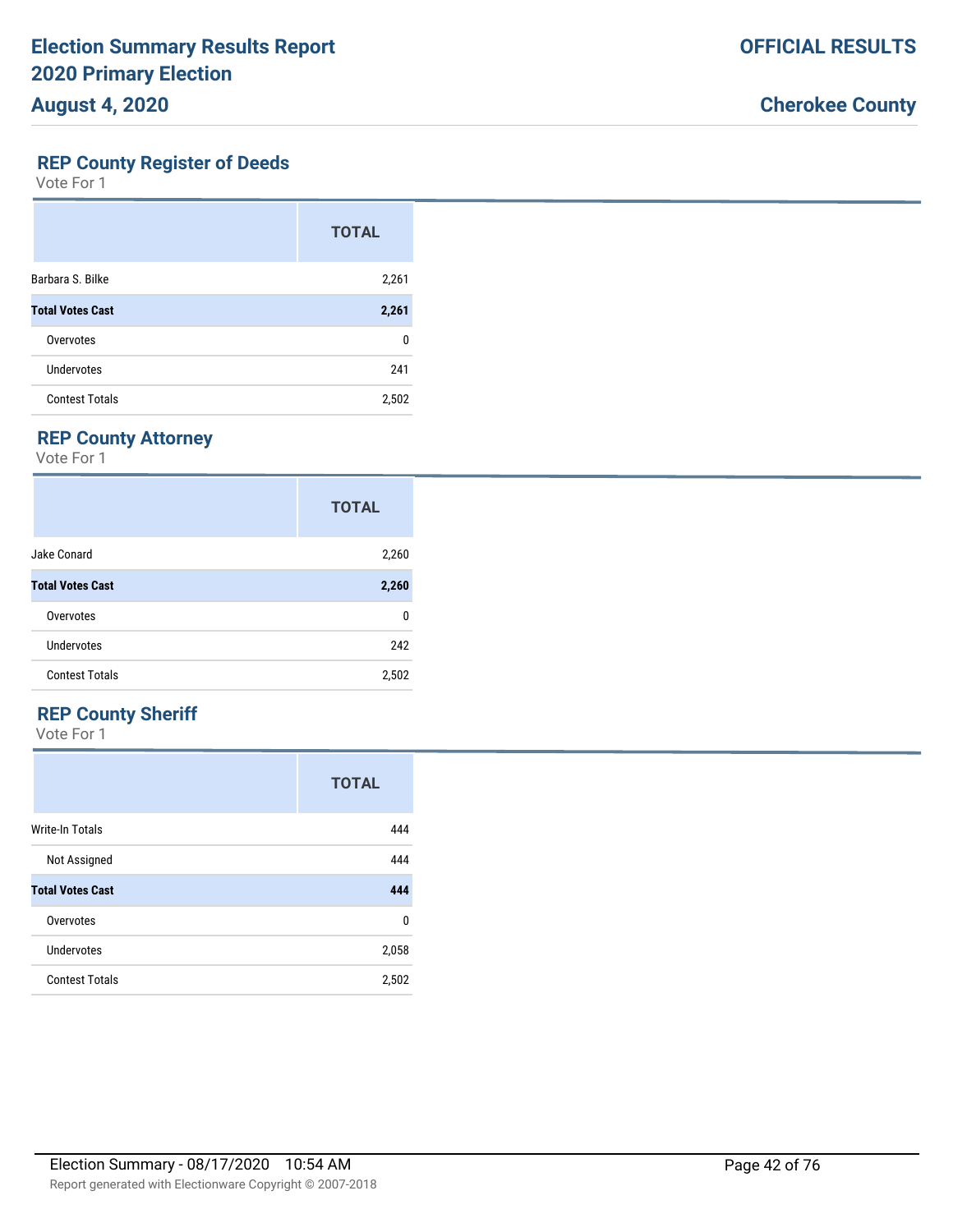#### **REP Township Trustee Cherokee Twp**

Vote For 1

|                         | <b>TOTAL</b> |
|-------------------------|--------------|
| Kimberly Grissom        | 39           |
| <b>Total Votes Cast</b> | 39           |
| Overvotes               | 0            |
| Undervotes              | 9            |
| <b>Contest Totals</b>   | 48           |

### **REP Township Trustee Crawford Twp**

Vote For 1

|                         | <b>TOTAL</b> |
|-------------------------|--------------|
| Walter C. Hess          | 104          |
| <b>Total Votes Cast</b> | 104          |
| Overvotes               | 0            |
| Undervotes              | 7            |
| <b>Contest Totals</b>   | 111          |

### **REP Township Trustee Garden Twp**

|                         | <b>TOTAL</b> |
|-------------------------|--------------|
| Write-In Totals         | 27           |
| Not Assigned            | 27           |
| <b>Total Votes Cast</b> | 27           |
| Overvotes               | 0            |
| Undervotes              | 325          |
| <b>Contest Totals</b>   | 352          |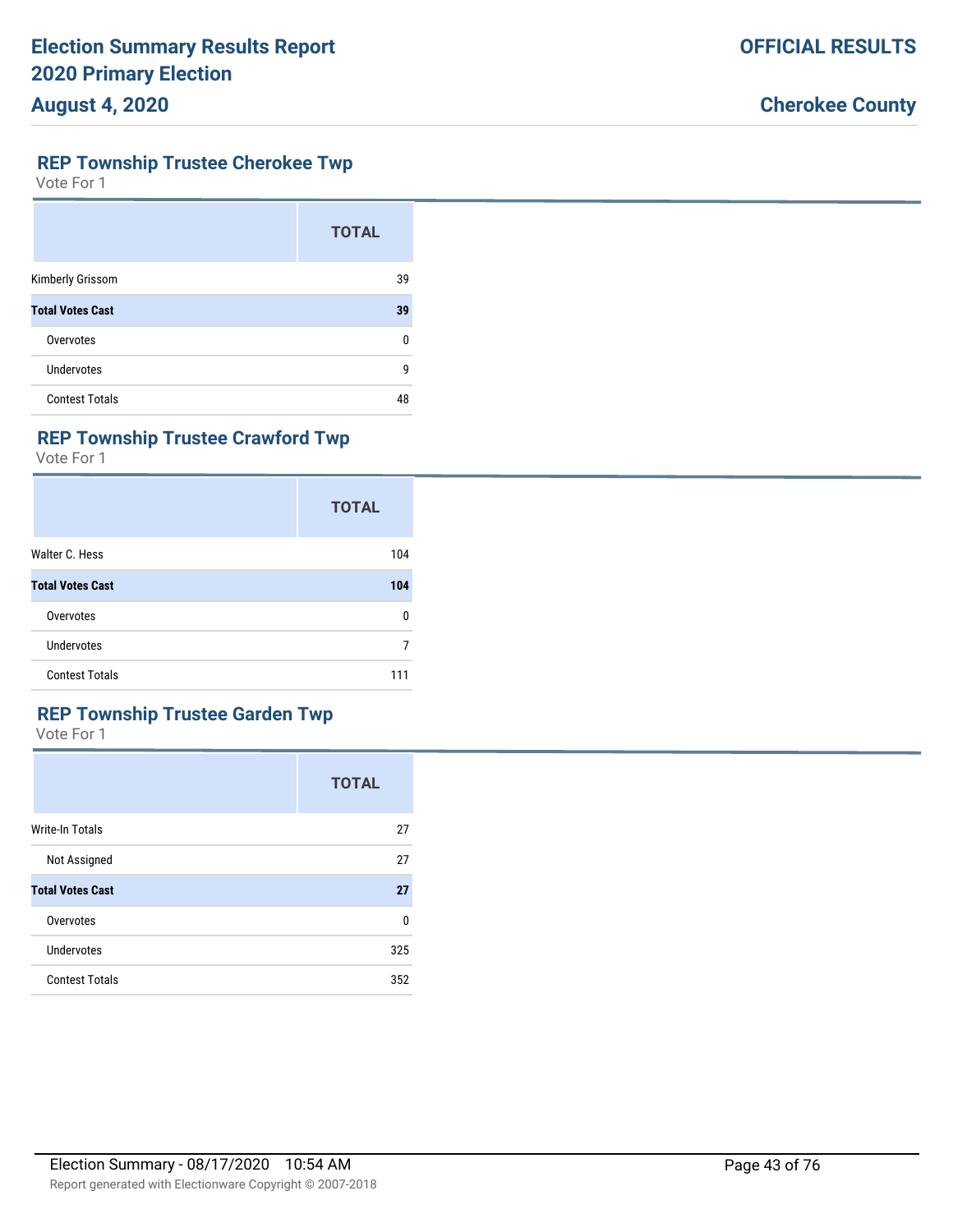#### **REP Township Trustee Lola Twp**

Vote For 1

|                         | <b>TOTAL</b>   |
|-------------------------|----------------|
| Write-In Totals         | 2              |
| Not Assigned            | $\overline{2}$ |
| <b>Total Votes Cast</b> | $\overline{2}$ |
| Overvotes               | 0              |
| Undervotes              | 34             |
| <b>Contest Totals</b>   | 36             |

### **REP Township Trustee Lowell Twp**

Vote For 1

|                         | <b>TOTAL</b> |
|-------------------------|--------------|
| <b>Write-In Totals</b>  |              |
| Not Assigned            |              |
| <b>Total Votes Cast</b> |              |
| Overvotes               | n            |
| Undervotes              | 94           |
| <b>Contest Totals</b>   | 101          |

## **REP Township Trustee Lyon Twp**

|                         | <b>TOTAL</b> |
|-------------------------|--------------|
| Susan D. Jones          | 50           |
| <b>Total Votes Cast</b> | 50           |
| Overvotes               | n            |
| Undervotes              | 6            |
| <b>Contest Totals</b>   | 56           |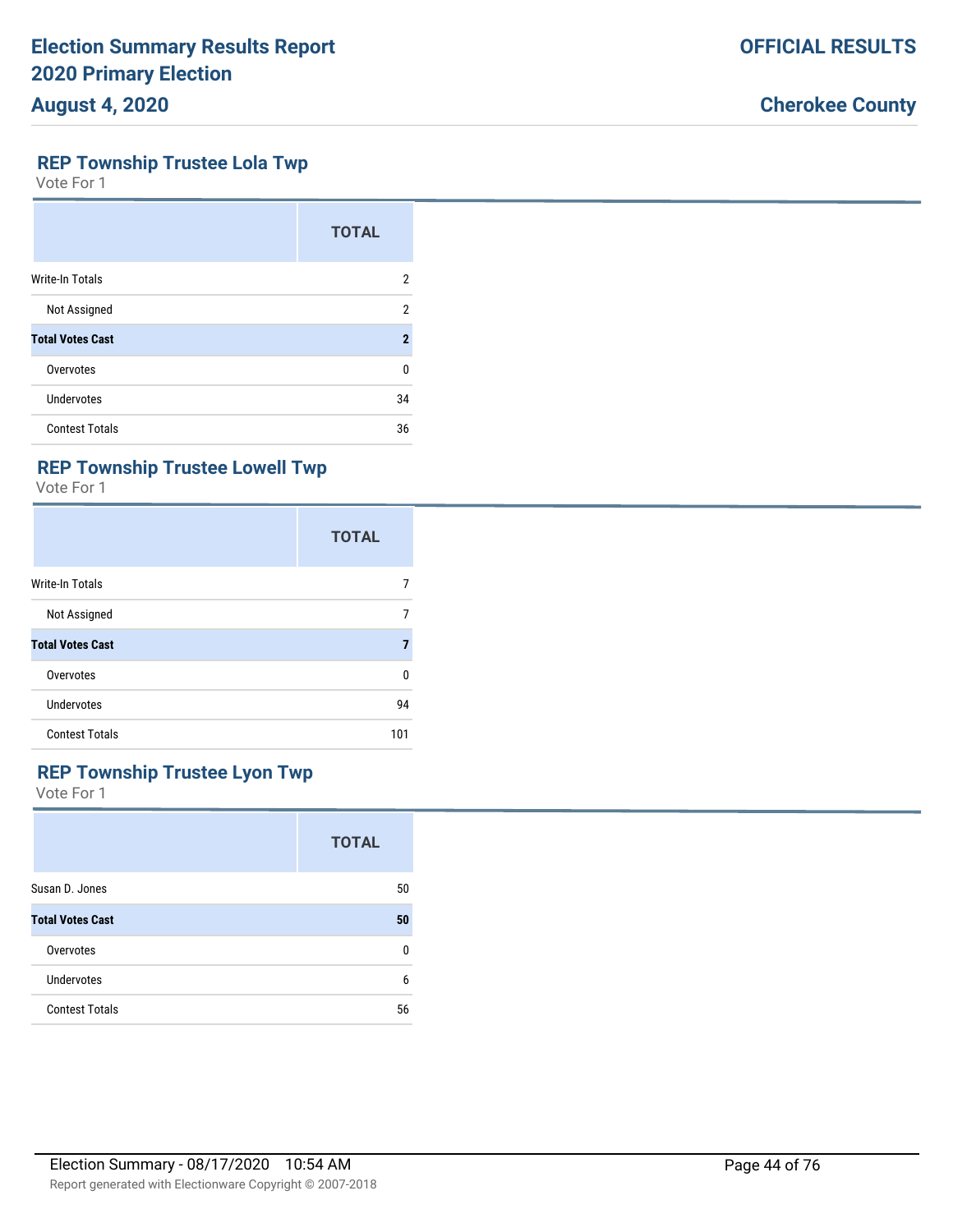#### **REP Township Trustee Mineral Twp**

Vote For 1

|                         | <b>TOTAL</b>   |
|-------------------------|----------------|
| Write-In Totals         | 2              |
| Not Assigned            | 2              |
| <b>Total Votes Cast</b> | $\overline{2}$ |
| Overvotes               | ŋ              |
| Undervotes              | 39             |
| <b>Contest Totals</b>   | 41             |

### **REP Township Trustee Neosho Twp**

Vote For 1

|                         | <b>TOTAL</b> |
|-------------------------|--------------|
| Vernon D. Hill          | 36           |
| <b>Total Votes Cast</b> | 36           |
| Overvotes               | 0            |
| <b>Undervotes</b>       | 6            |
| <b>Contest Totals</b>   | 42           |

# **REP Township Trustee Pleasant View Twp**

|                         | <b>TOTAL</b> |
|-------------------------|--------------|
| Elita Alford            | 79           |
| <b>Total Votes Cast</b> | 79           |
| Overvotes               | n            |
| <b>Undervotes</b>       | 13           |
| <b>Contest Totals</b>   | 92           |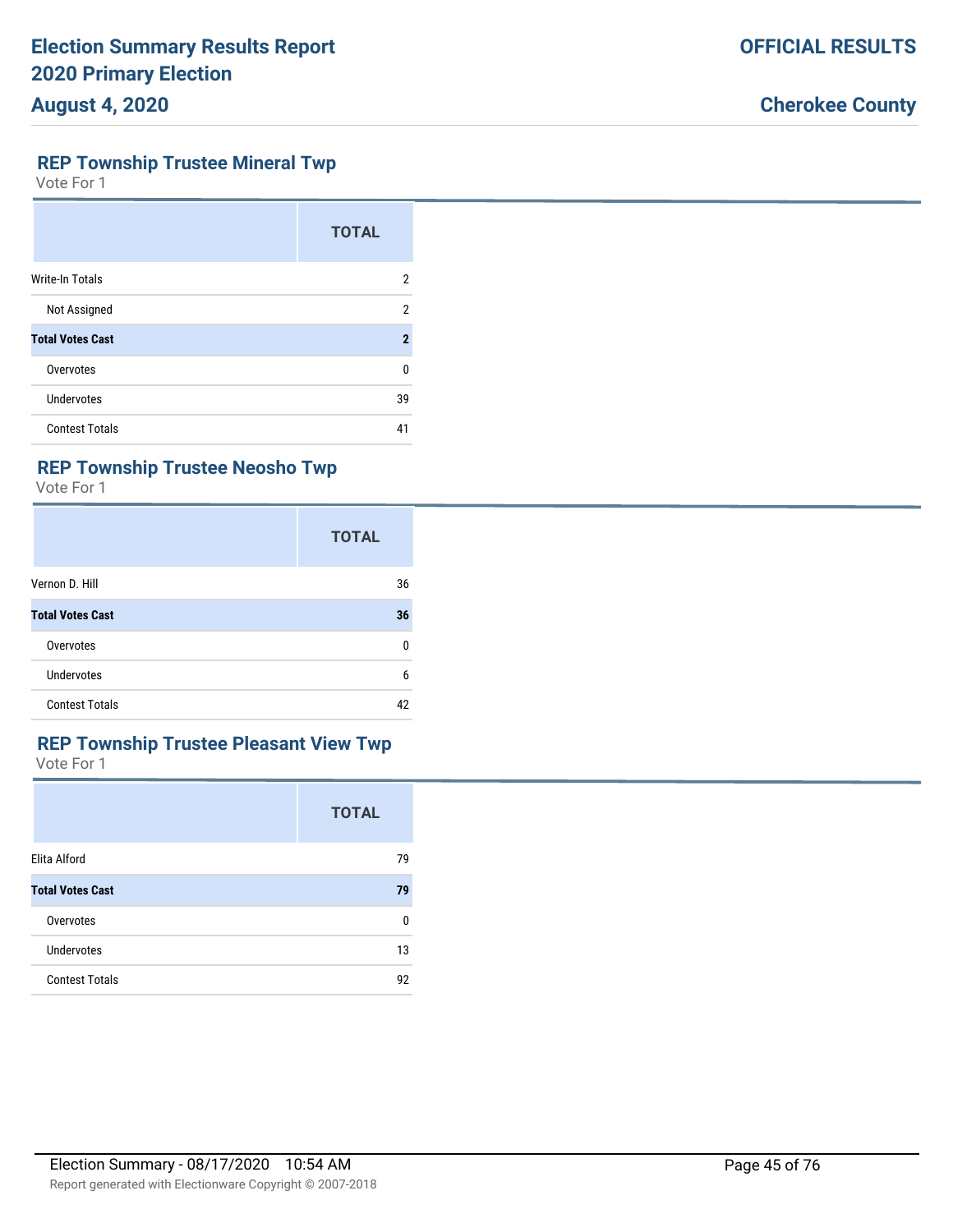#### **REP Township Trustee Ross Twp**

Vote For 1

|                         | <b>TOTAL</b> |
|-------------------------|--------------|
| <b>Write-In Totals</b>  | 9            |
| Not Assigned            | 9            |
| <b>Total Votes Cast</b> | 9            |
| Overvotes               | U            |
| Undervotes              | 86           |
| <b>Contest Totals</b>   | 95           |

#### **REP Township Trustee Salamanca Twp**

Vote For 1

|                         | <b>TOTAL</b> |
|-------------------------|--------------|
| <b>Write-In Totals</b>  | 3            |
| Not Assigned            | 3            |
| <b>Total Votes Cast</b> | 3            |
| Overvotes               | U            |
| Undervotes              | 109          |
| <b>Contest Totals</b>   | 112          |

### **REP Township Trustee Shawnee Twp**

|                         | <b>TOTAL</b> |
|-------------------------|--------------|
| Elijah Ferguson         | 83           |
| <b>Total Votes Cast</b> | 83           |
| Overvotes               | 0            |
| Undervotes              | 12           |
| <b>Contest Totals</b>   | 95           |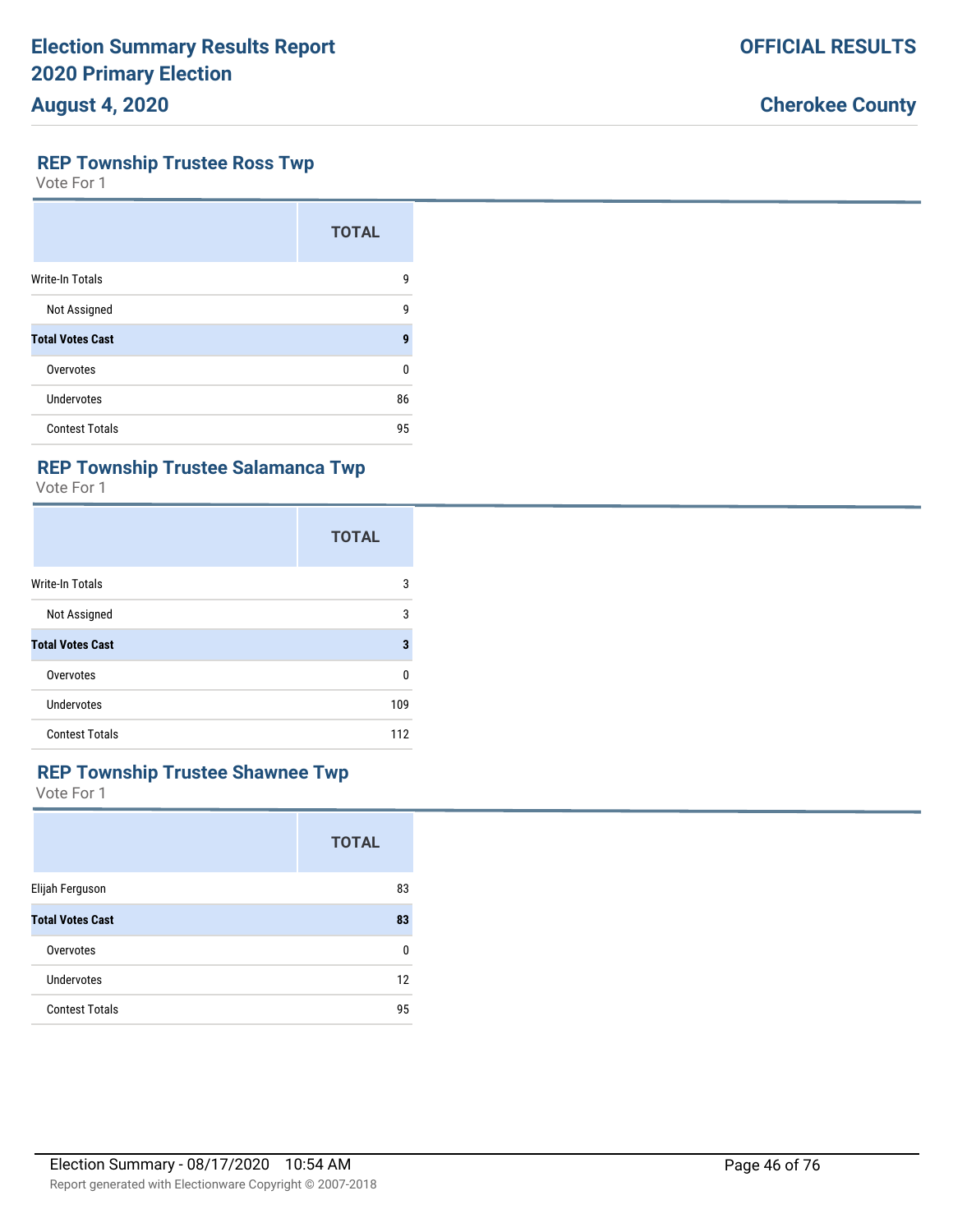#### **REP Township Trustee Sheridan Twp**

Vote For 1

|                         | <b>TOTAL</b> |
|-------------------------|--------------|
| Aaron Bowin             | 36           |
| <b>Total Votes Cast</b> | 36           |
| Overvotes               | 0            |
| <b>Undervotes</b>       | 5            |
| <b>Contest Totals</b>   | 41           |

### **REP Township Trustee Spring Valley Twp**

Vote For 1

|                         | <b>TOTAL</b> |
|-------------------------|--------------|
| Clark D. Hall           | 127          |
| <b>Total Votes Cast</b> | 127          |
| Overvotes               | 0            |
| Undervotes              | 10           |
| <b>Contest Totals</b>   | 137          |

### **REP Township Treasurer Cherokee Twp**

|                         | <b>TOTAL</b> |
|-------------------------|--------------|
| <b>Write-In Totals</b>  | 2            |
| Not Assigned            | 2            |
| <b>Total Votes Cast</b> | $\mathbf{2}$ |
| Overvotes               | 0            |
| Undervotes              | 46           |
| <b>Contest Totals</b>   | 48           |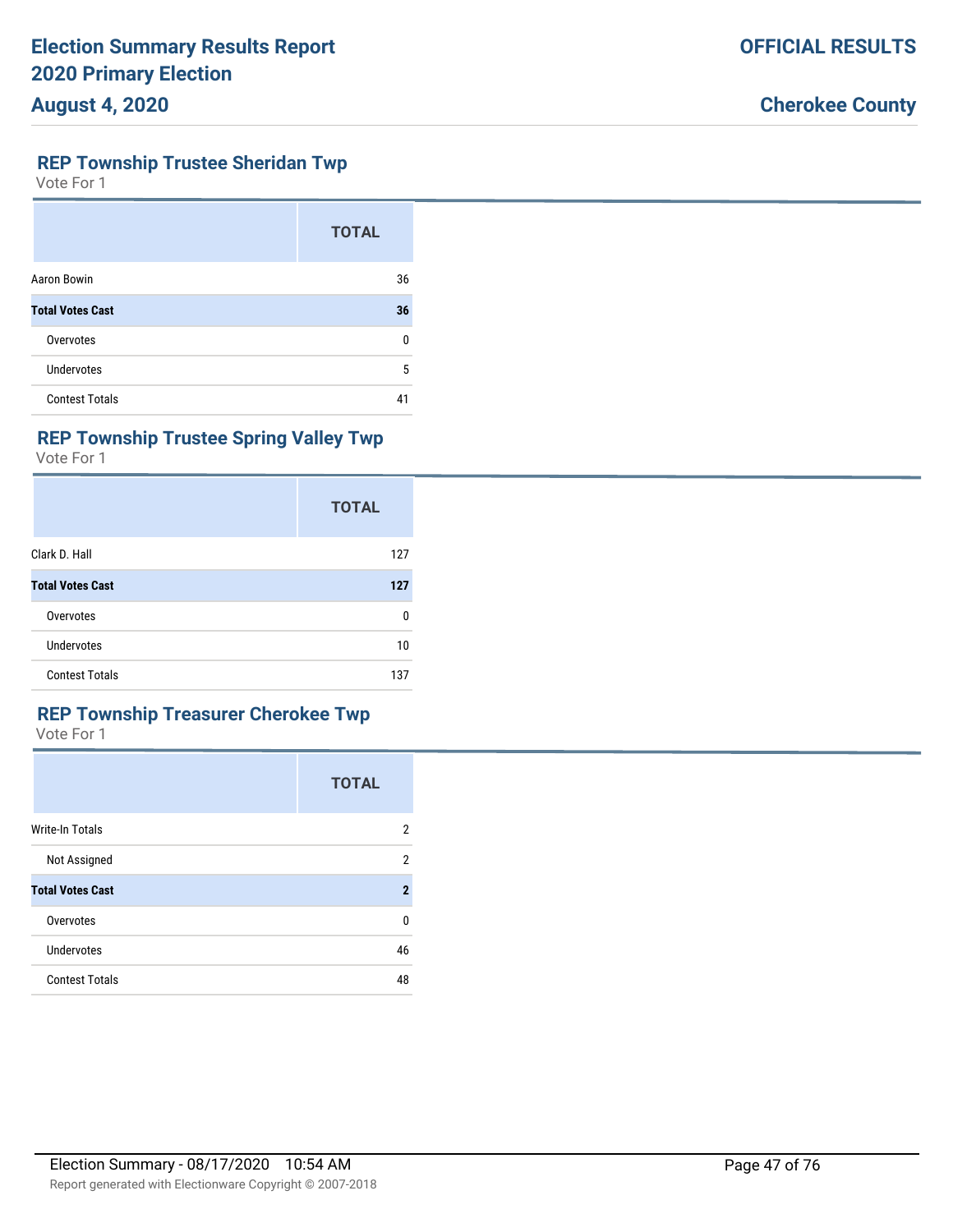### **REP Township Treasurer Crawford Twp**

Vote For 1

|                         | <b>TOTAL</b> |
|-------------------------|--------------|
| <b>Write-In Totals</b>  | 8            |
| Not Assigned            | 8            |
| <b>Total Votes Cast</b> | 8            |
| Overvotes               | U            |
| <b>Undervotes</b>       | 103          |
| <b>Contest Totals</b>   | 111          |

## **REP Township Treasurer Garden Twp**

Vote For 1

|                         | <b>TOTAL</b> |
|-------------------------|--------------|
| <b>Write-In Totals</b>  | 18           |
| Not Assigned            | 18           |
| <b>Total Votes Cast</b> | 18           |
| Overvotes               | 0            |
| Undervotes              | 334          |
| <b>Contest Totals</b>   | 352          |

## **REP Township Treasurer Lola Twp**

|                         | <b>TOTAL</b> |
|-------------------------|--------------|
| <b>Write-In Totals</b>  |              |
| Not Assigned            |              |
| <b>Total Votes Cast</b> |              |
| Overvotes               | 0            |
| Undervotes              | 35           |
| <b>Contest Totals</b>   | 36           |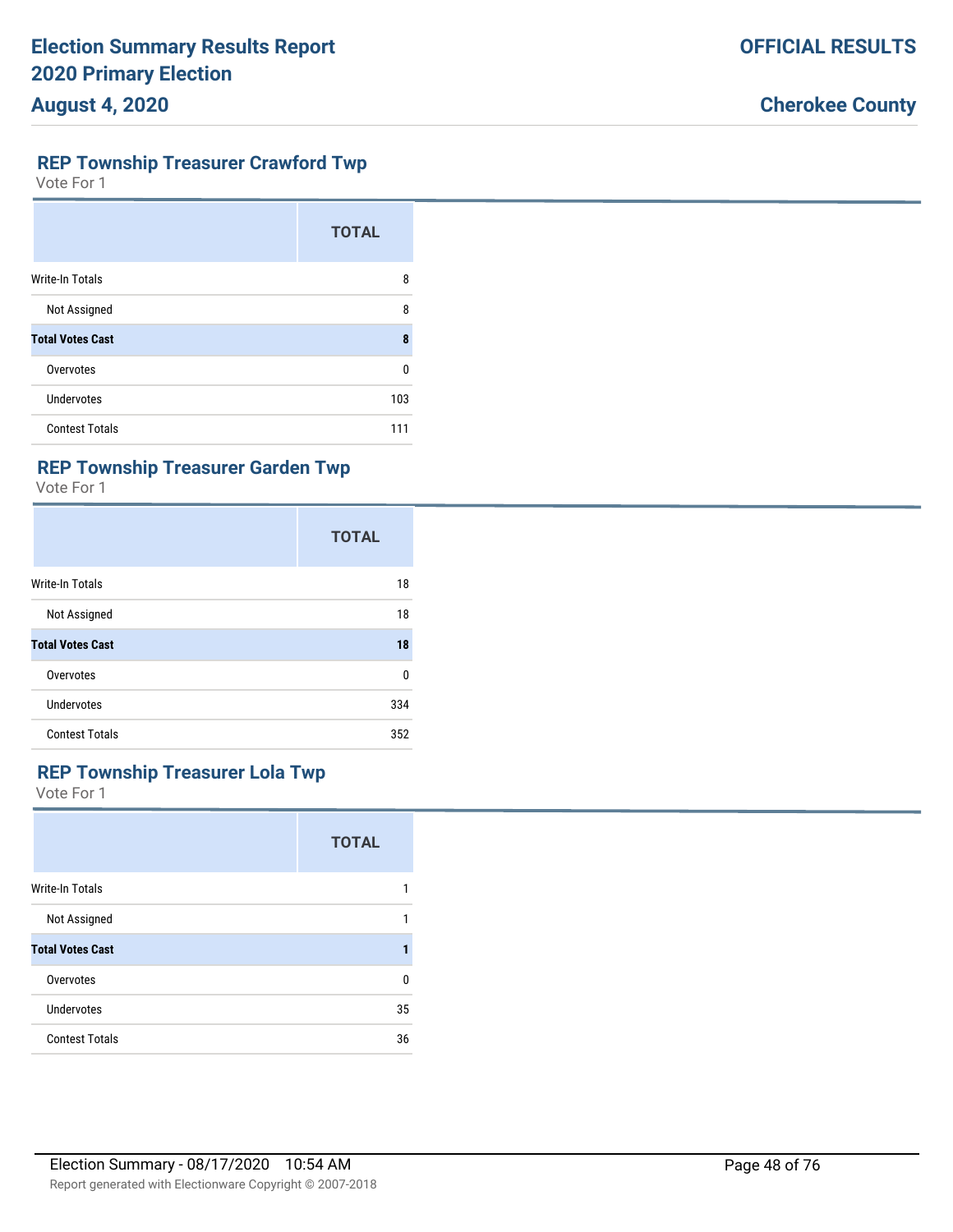#### **REP Township Treasurer Lowell Twp**

Vote For 1

|                         | <b>TOTAL</b> |
|-------------------------|--------------|
| <b>Write-In Totals</b>  | 6            |
| Not Assigned            | 6            |
| <b>Total Votes Cast</b> | 6            |
| Overvotes               | U            |
| Undervotes              | 95           |
| <b>Contest Totals</b>   | 101          |

### **REP Township Treasurer Lyon Twp**

Vote For 1

|                         | <b>TOTAL</b> |
|-------------------------|--------------|
| Allen Dale Moore II     | 52           |
| <b>Total Votes Cast</b> | 52           |
| Overvotes               | 0            |
| Undervotes              | 4            |
| <b>Contest Totals</b>   | 56           |

#### **REP Township Treasurer Mineral Twp**

|                         | <b>TOTAL</b> |
|-------------------------|--------------|
| Betty J. Martin         | 34           |
| <b>Total Votes Cast</b> | 34           |
| Overvotes               | 0            |
| Undervotes              | 7            |
| <b>Contest Totals</b>   | 41           |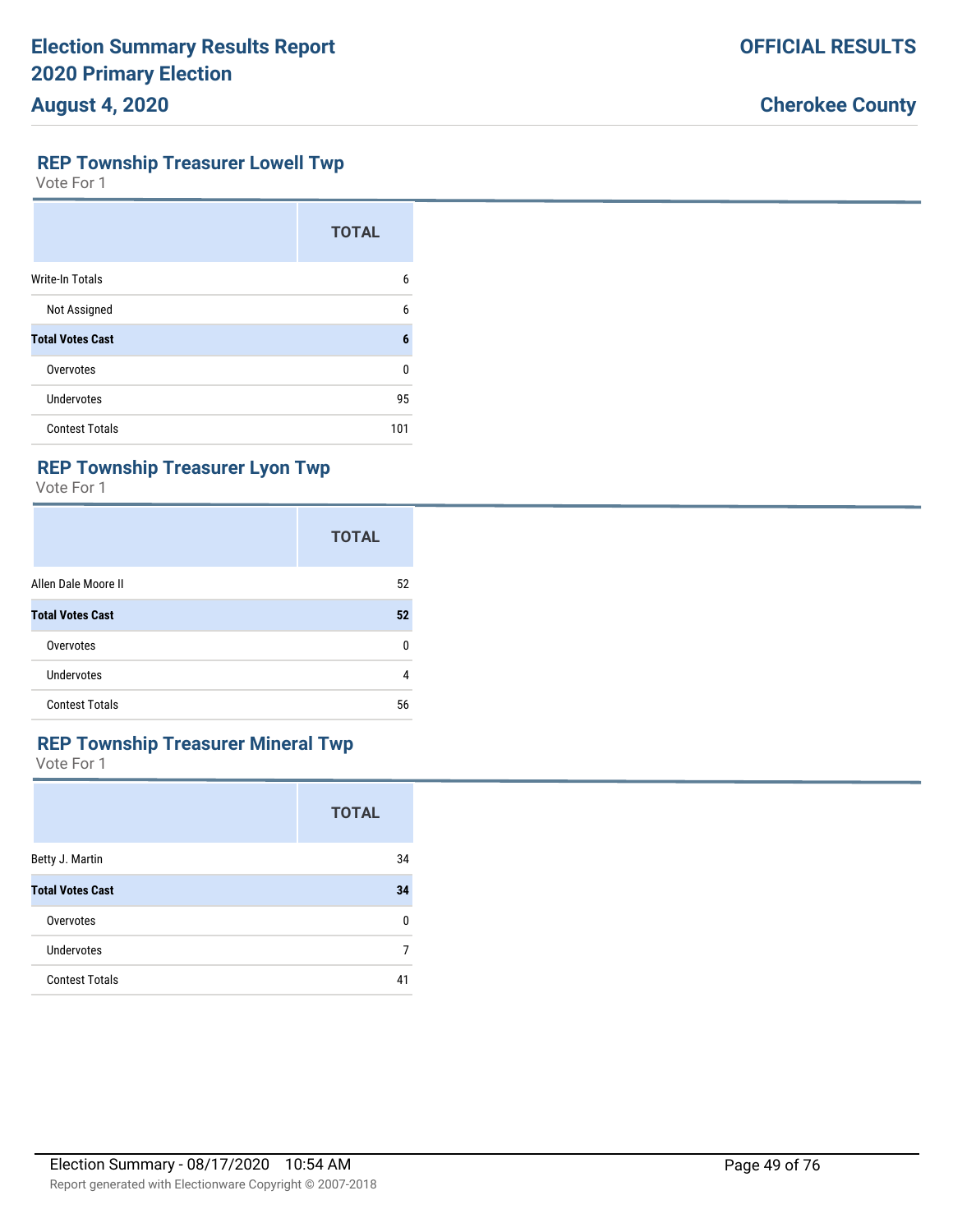#### **REP Township Treasurer Neosho Twp**

Vote For 1

|                         | <b>TOTAL</b> |
|-------------------------|--------------|
| Alexis Lawellin         | 34           |
| <b>Total Votes Cast</b> | 34           |
| Overvotes               | 0            |
| Undervotes              | 8            |
| <b>Contest Totals</b>   | 42           |

### **REP Township Treasurer Pleasant View Twp**

Vote For 1

|                         | <b>TOTAL</b> |
|-------------------------|--------------|
| Eddy Alford             | 78           |
| <b>Total Votes Cast</b> | 78           |
| Overvotes               | 0            |
| Undervotes              | 14           |
| <b>Contest Totals</b>   | 92           |

### **REP Township Treasurer Ross Twp**

|                         | <b>TOTAL</b> |
|-------------------------|--------------|
| <b>Write-In Totals</b>  | 7            |
| Not Assigned            | 7            |
| <b>Total Votes Cast</b> | 7            |
| Overvotes               | 0            |
| Undervotes              | 88           |
| <b>Contest Totals</b>   | 95           |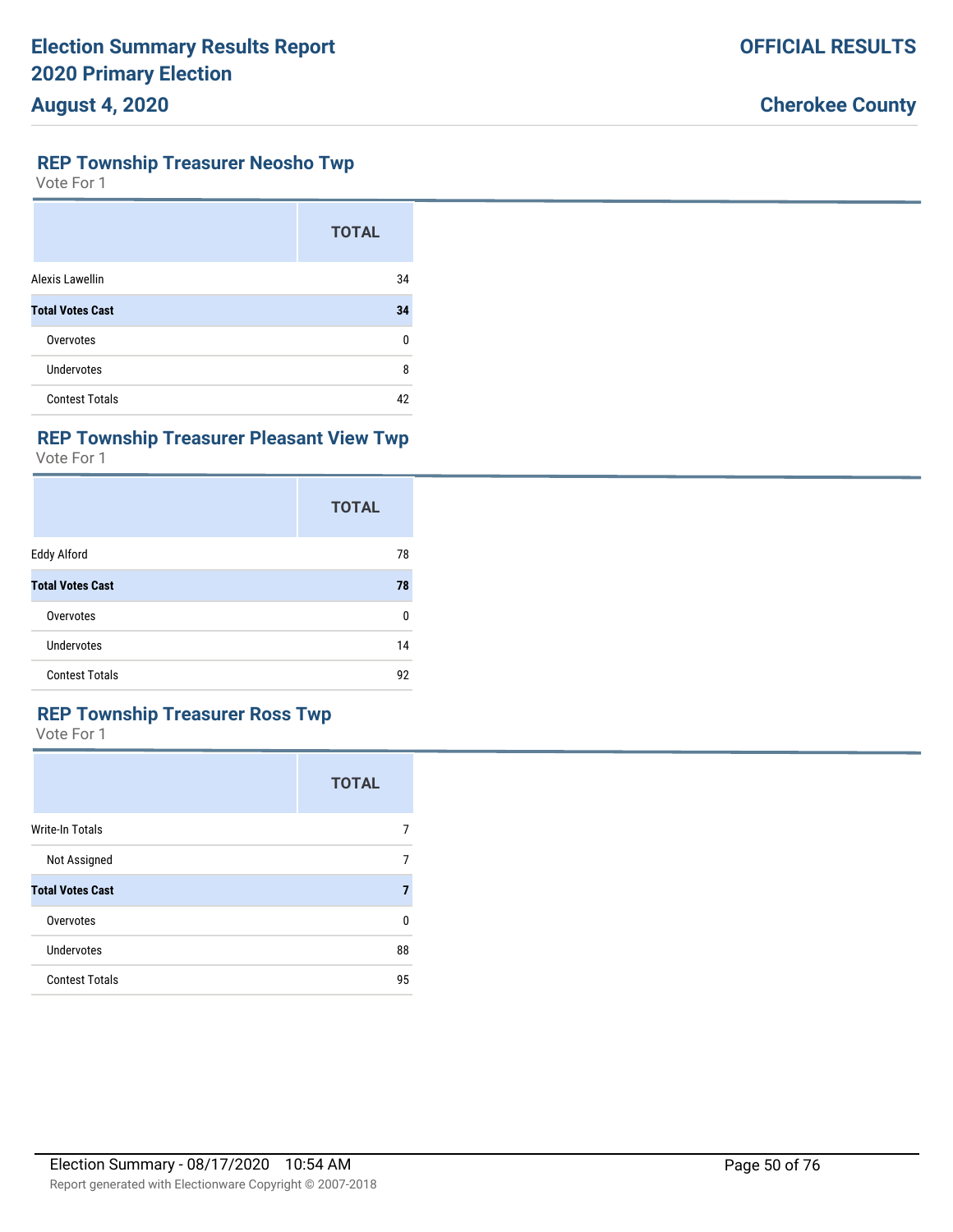### **REP Township Treasurer Salamanca Twp**

Vote For 1

|                         | <b>TOTAL</b> |
|-------------------------|--------------|
| <b>Bobby Brassart</b>   | 92           |
| <b>Total Votes Cast</b> | 92           |
| Overvotes               | 0            |
| Undervotes              | 20           |
| <b>Contest Totals</b>   | 112          |

## **REP Township Treasurer Shawnee Twp**

Vote For 1

|                         | <b>TOTAL</b> |
|-------------------------|--------------|
| <b>Misty Moore</b>      | 85           |
| <b>Total Votes Cast</b> | 85           |
| Overvotes               | 0            |
| Undervotes              | 10           |
| <b>Contest Totals</b>   | 95           |

### **REP Township Treasurer Sheridan Twp**

|                         | <b>TOTAL</b> |
|-------------------------|--------------|
| <b>Sherry Bowin</b>     | 37           |
| <b>Total Votes Cast</b> | 37           |
| Overvotes               | 0            |
| Undervotes              | 4            |
| <b>Contest Totals</b>   | 41           |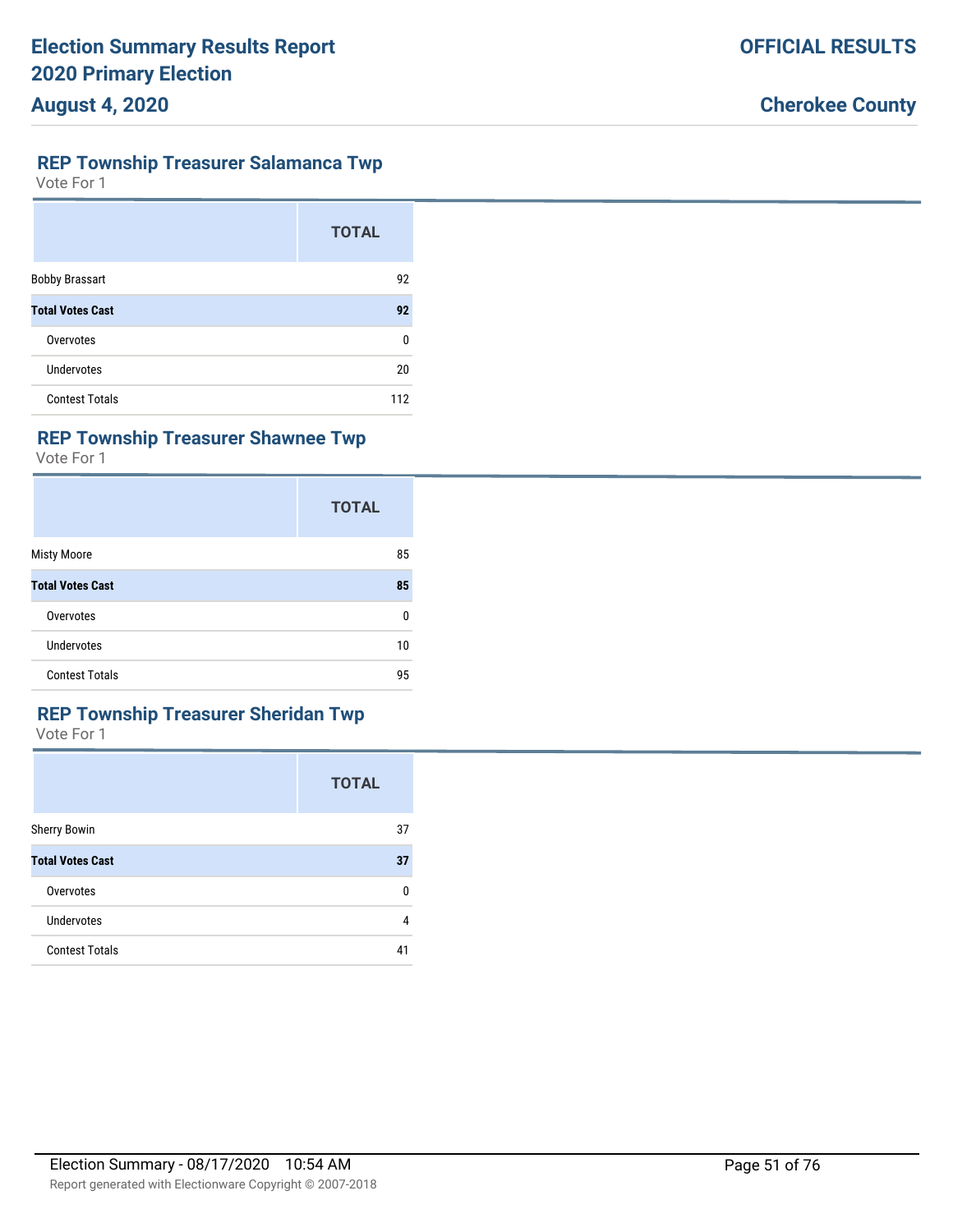#### **REP Township Treasurer Spring Valley Twp**

Vote For 1

|                         | <b>TOTAL</b> |
|-------------------------|--------------|
| Nancy King              | 128          |
| <b>Total Votes Cast</b> | 128          |
| Overvotes               | 0            |
| Undervotes              | g            |
| <b>Contest Totals</b>   | 137          |

### **REP Pct Com m Baxter Springs 1st Ward**

Vote For 1

|                         | <b>TOTAL</b> |
|-------------------------|--------------|
| <b>Write-In Totals</b>  | 8            |
| Not Assigned            | 8            |
| <b>Total Votes Cast</b> | 8            |
| Overvotes               | 0            |
| Undervotes              | 58           |
| <b>Contest Totals</b>   | 66           |

#### **REP Pct Com m Baxter Springs 2nd Ward**

|                         | <b>TOTAL</b> |
|-------------------------|--------------|
| Write-In Totals         | 3            |
| Not Assigned            | 3            |
| <b>Total Votes Cast</b> | 3            |
| Overvotes               | 0            |
| <b>Undervotes</b>       | 40           |
| <b>Contest Totals</b>   | 43           |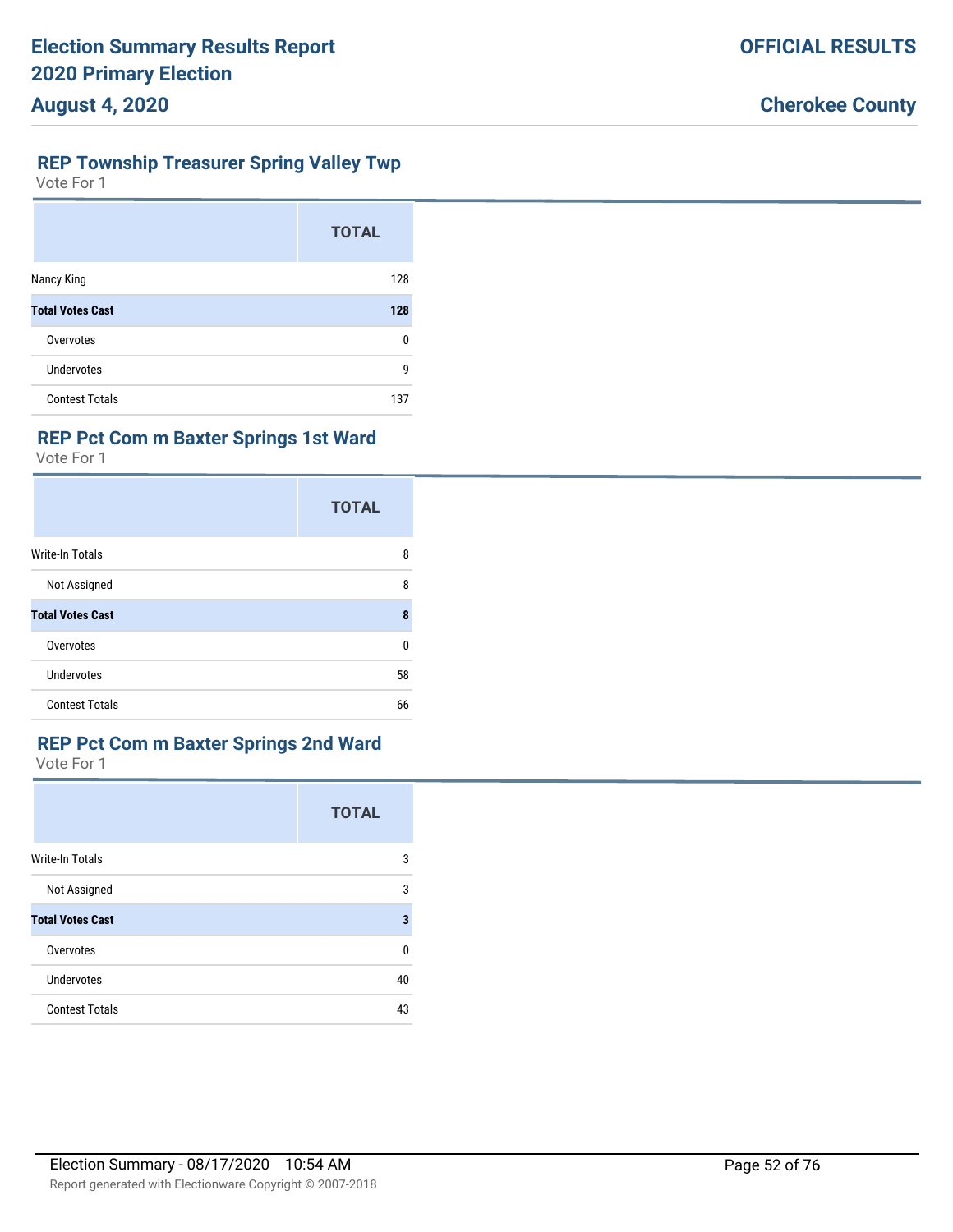#### **REP Pct Com m Baxter Springs 3rd Ward**

Vote For 1

|                         | <b>TOTAL</b> |
|-------------------------|--------------|
| <b>Write-In Totals</b>  | 13           |
| Not Assigned            | 13           |
| <b>Total Votes Cast</b> | 13           |
| Overvotes               | $\Omega$     |
| Undervotes              | 162          |
| <b>Contest Totals</b>   | 175          |

## **REP Pct Com m Baxter Springs 4th Ward**

Vote For 1

|                         | <b>TOTAL</b> |
|-------------------------|--------------|
| Write-In Totals         | 5            |
| Not Assigned            | 5            |
| <b>Total Votes Cast</b> | 5            |
| Overvotes               | U            |
| <b>Undervotes</b>       | 80           |
| <b>Contest Totals</b>   | 85           |

## **REP Pct Com m Columbus 1st Ward**

|                         | <b>TOTAL</b> |
|-------------------------|--------------|
| <b>Write-In Totals</b>  | 4            |
| Not Assigned            | 4            |
| <b>Total Votes Cast</b> | 4            |
| Overvotes               | $\Omega$     |
| Undervotes              | 59           |
| <b>Contest Totals</b>   | 63           |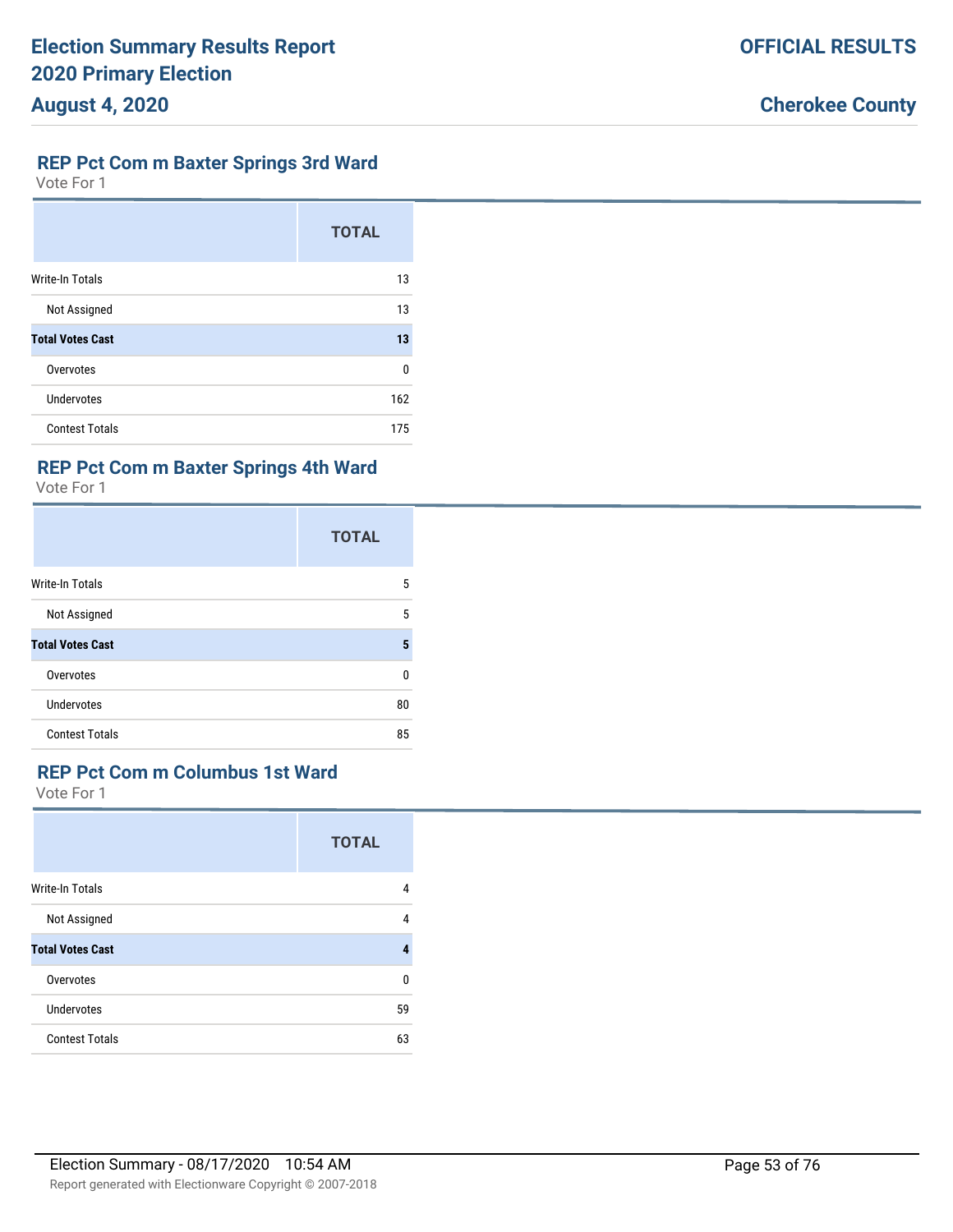### **REP Pct Com m Columbus 2nd Ward**

Vote For 1

|                         | <b>TOTAL</b> |
|-------------------------|--------------|
| Christopher John Perry  | 111          |
| Write-In Totals         | 1            |
| Not Assigned            | 1            |
| <b>Total Votes Cast</b> | 112          |
| Overvotes               | U            |
| <b>Undervotes</b>       | 6            |
| <b>Contest Totals</b>   | 118          |

## **REP Pct Com m Columbus 3rd Ward**

Vote For 1

|                         | <b>TOTAL</b> |
|-------------------------|--------------|
| <b>Write-In Totals</b>  | 6            |
| Not Assigned            | 6            |
| <b>Total Votes Cast</b> | 6            |
| Overvotes               | <sup>0</sup> |
| Undervotes              | 94           |
| <b>Contest Totals</b>   | 100          |

#### **REP Pct Com m Columbus 4th Ward**

|                         | <b>TOTAL</b> |
|-------------------------|--------------|
| <b>Write-In Totals</b>  | 4            |
| Not Assigned            | 4            |
| <b>Total Votes Cast</b> | 4            |
| Overvotes               | <sup>0</sup> |
| Undervotes              | 69           |
| <b>Contest Totals</b>   | 73           |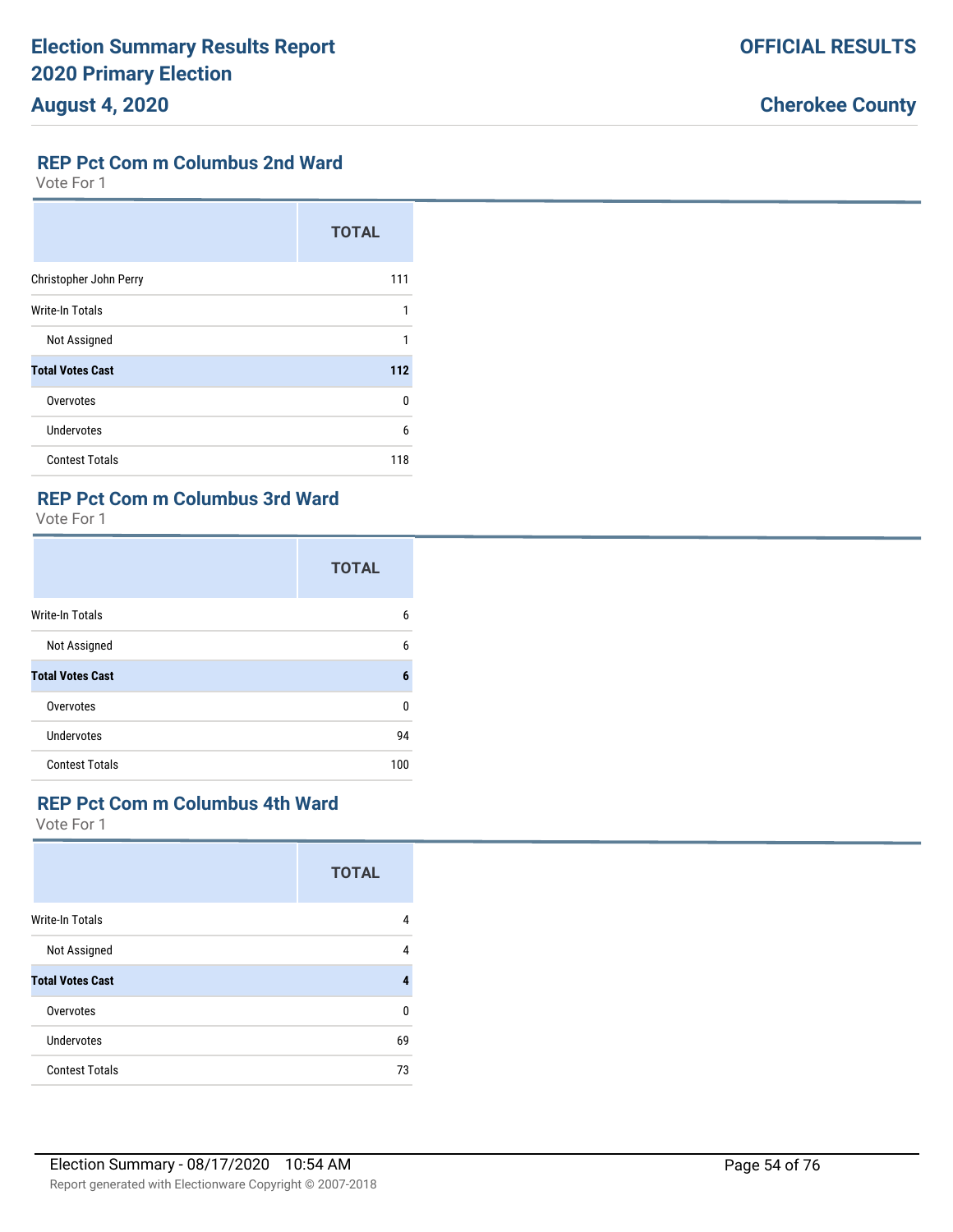#### **REP Pct Com m Columbus 5th Ward**

Vote For 1

|                         | <b>TOTAL</b> |
|-------------------------|--------------|
| <b>Write-In Totals</b>  | 5            |
| Not Assigned            | 5            |
| <b>Total Votes Cast</b> | 5            |
| Overvotes               | U            |
| Undervotes              | 58           |
| <b>Contest Totals</b>   | 63           |

#### **REP Pct Com m Galena 1st Ward**

Vote For 1

|                         | <b>TOTAL</b> |
|-------------------------|--------------|
| <b>Write-In Totals</b>  | 6            |
| Not Assigned            | 6            |
| <b>Total Votes Cast</b> | 6            |
| Overvotes               | 0            |
| Undervotes              | 55           |
| <b>Contest Totals</b>   | 61           |

## **REP Pct Com m Galena 2nd Ward**

|                         | <b>TOTAL</b> |
|-------------------------|--------------|
| <b>Write-In Totals</b>  | 1            |
| Not Assigned            | 1            |
| <b>Total Votes Cast</b> | 1            |
| Overvotes               | $\Omega$     |
| Undervotes              | 55           |
| <b>Contest Totals</b>   | 56           |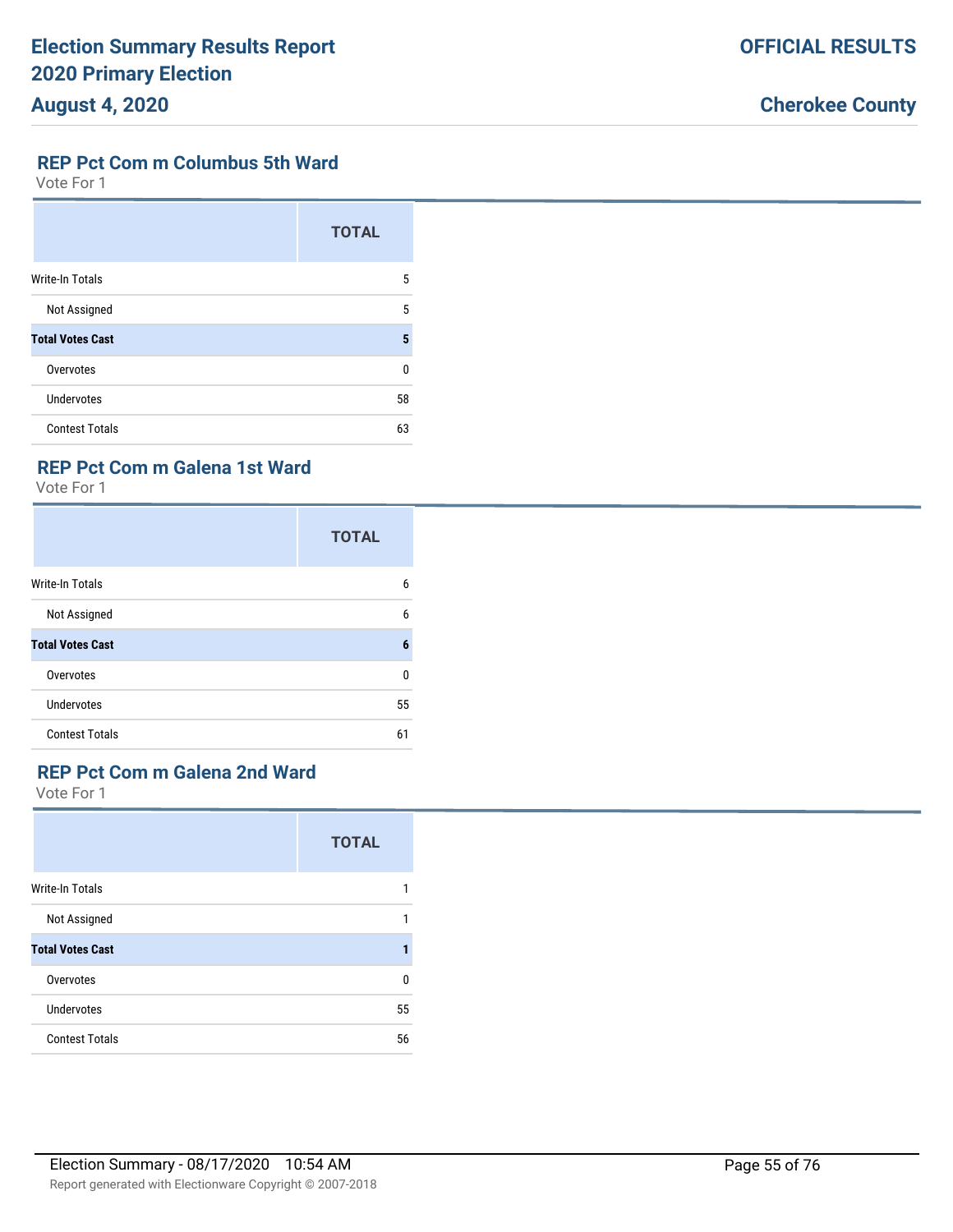#### **REP Pct Com m Galena 3rd Ward**

Vote For 1

|                         | <b>TOTAL</b> |
|-------------------------|--------------|
| <b>Write-In Totals</b>  | 5            |
| Not Assigned            | 5            |
| <b>Total Votes Cast</b> | 5            |
| Overvotes               | 0            |
| Undervotes              | 84           |
| <b>Contest Totals</b>   | 89           |

#### **REP Pct Com m Galena 4th Ward**

Vote For 1

|                         | <b>TOTAL</b> |
|-------------------------|--------------|
| Write-In Totals         | 0            |
| Not Assigned            | 0            |
| <b>Total Votes Cast</b> | $\mathbf{0}$ |
| Overvotes               | 0            |
| Undervotes              | 44           |
| <b>Contest Totals</b>   | 44           |

### **REP Pct Com m Scammon 1st Ward**

|                         | <b>TOTAL</b> |
|-------------------------|--------------|
| <b>Write-In Totals</b>  | 0            |
| Not Assigned            | 0            |
| <b>Total Votes Cast</b> | $\bf{0}$     |
| Overvotes               | $\Omega$     |
| Undervotes              | 14           |
| <b>Contest Totals</b>   | 14           |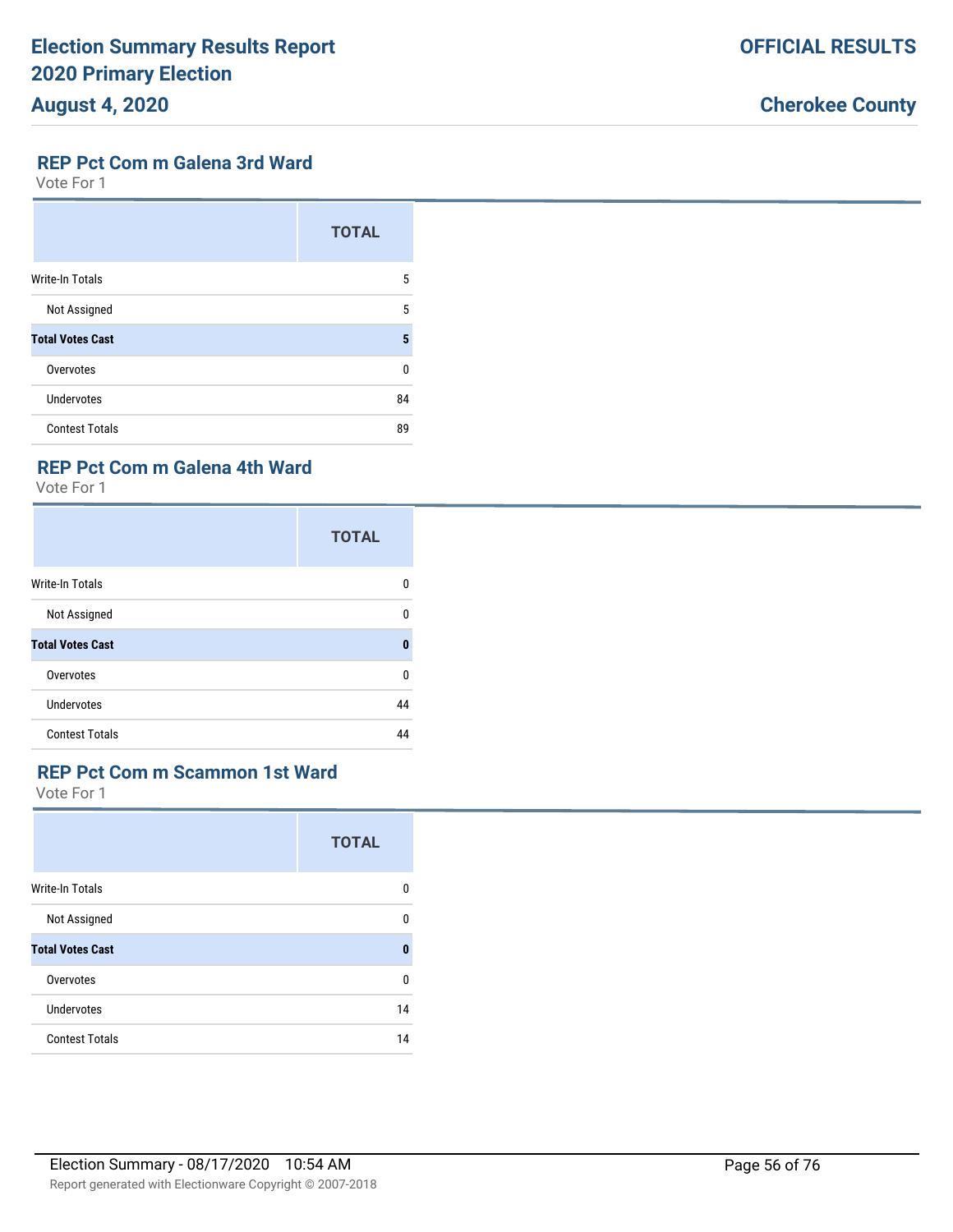#### **REP Pct Com m Scammon 2nd Ward**

Vote For 1

|                         | <b>TOTAL</b> |
|-------------------------|--------------|
| <b>Write-In Totals</b>  | 3            |
| Not Assigned            | 3            |
| <b>Total Votes Cast</b> | 3            |
| Overvotes               | U            |
| <b>Undervotes</b>       | 13           |
| <b>Contest Totals</b>   | 16           |

### **REP Pct Com m Scammon 3rd Ward**

Vote For 1

|                         | <b>TOTAL</b> |
|-------------------------|--------------|
| Write-In Totals         |              |
| Not Assigned            |              |
| <b>Total Votes Cast</b> |              |
| Overvotes               | $\Omega$     |
| Undervotes              | 25           |
| <b>Contest Totals</b>   | 26           |

## **REP Pct Com m Weir City**

|                         | <b>TOTAL</b> |
|-------------------------|--------------|
| <b>Write-In Totals</b>  | 3            |
| Not Assigned            | 3            |
| <b>Total Votes Cast</b> | 3            |
| Overvotes               | 0            |
| Undervotes              | 48           |
| <b>Contest Totals</b>   | 51           |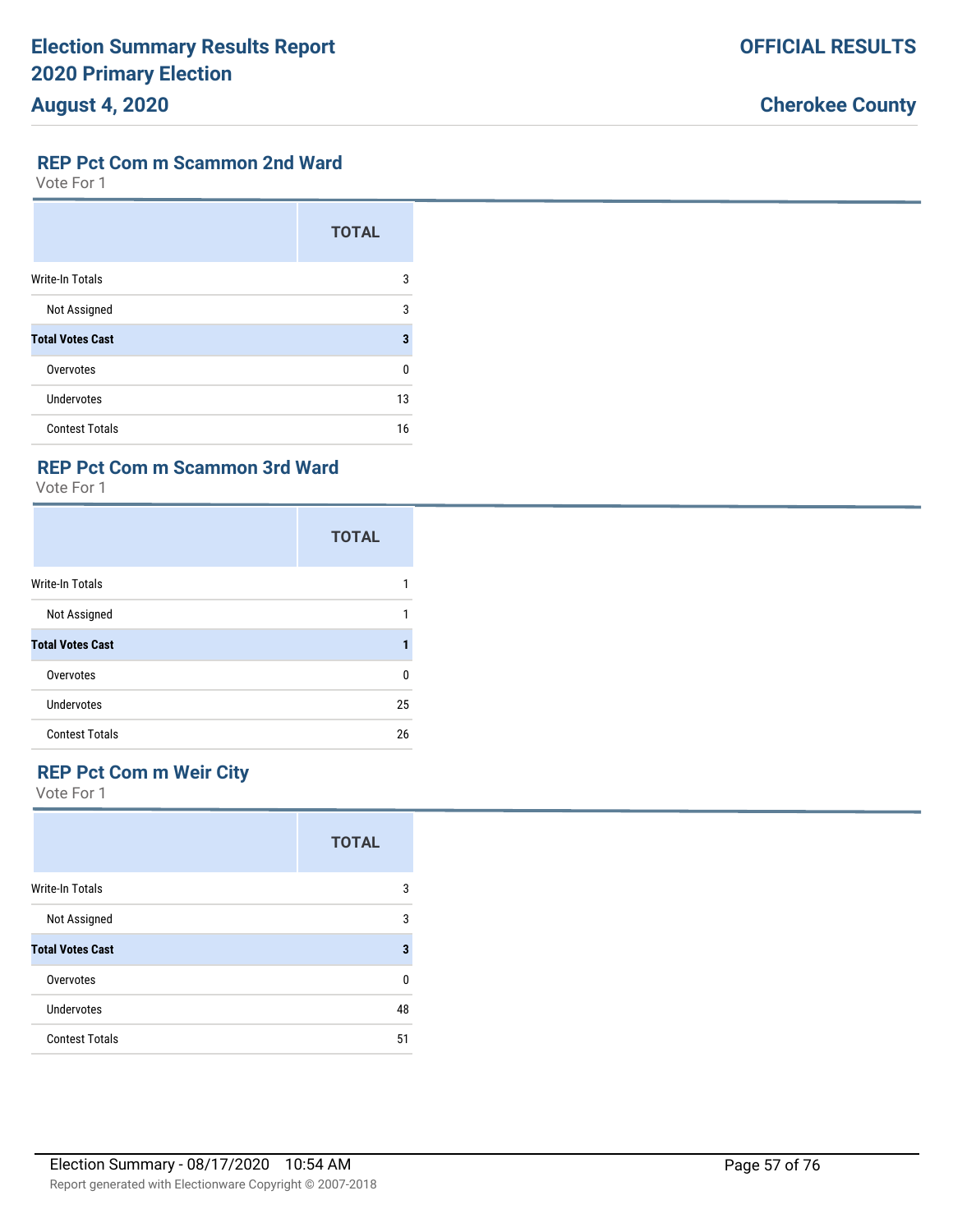### **REP Pct Com m Cherokee**

Vote For 1

|                         | <b>TOTAL</b> |
|-------------------------|--------------|
| <b>Write-In Totals</b>  |              |
| Not Assigned            |              |
| <b>Total Votes Cast</b> |              |
| Overvotes               | n            |
| Undervotes              | 47           |
| <b>Contest Totals</b>   | 48           |

### **REP Pct Com m Crawford**

Vote For 1

|                         | <b>TOTAL</b> |
|-------------------------|--------------|
| <b>William Elmore</b>   | 103          |
| Write-In Totals         | 0            |
| Not Assigned            | $\Omega$     |
| <b>Total Votes Cast</b> | 103          |
| Overvotes               | 0            |
| <b>Undervotes</b>       | 8            |
| <b>Contest Totals</b>   | 111          |

#### **REP Pct Com m Garden-Lowell**

|                         | <b>TOTAL</b> |
|-------------------------|--------------|
| <b>Write-In Totals</b>  | 19           |
| Not Assigned            | 19           |
| <b>Total Votes Cast</b> | 19           |
| Overvotes               | 0            |
| Undervotes              | 243          |
| <b>Contest Totals</b>   | 262          |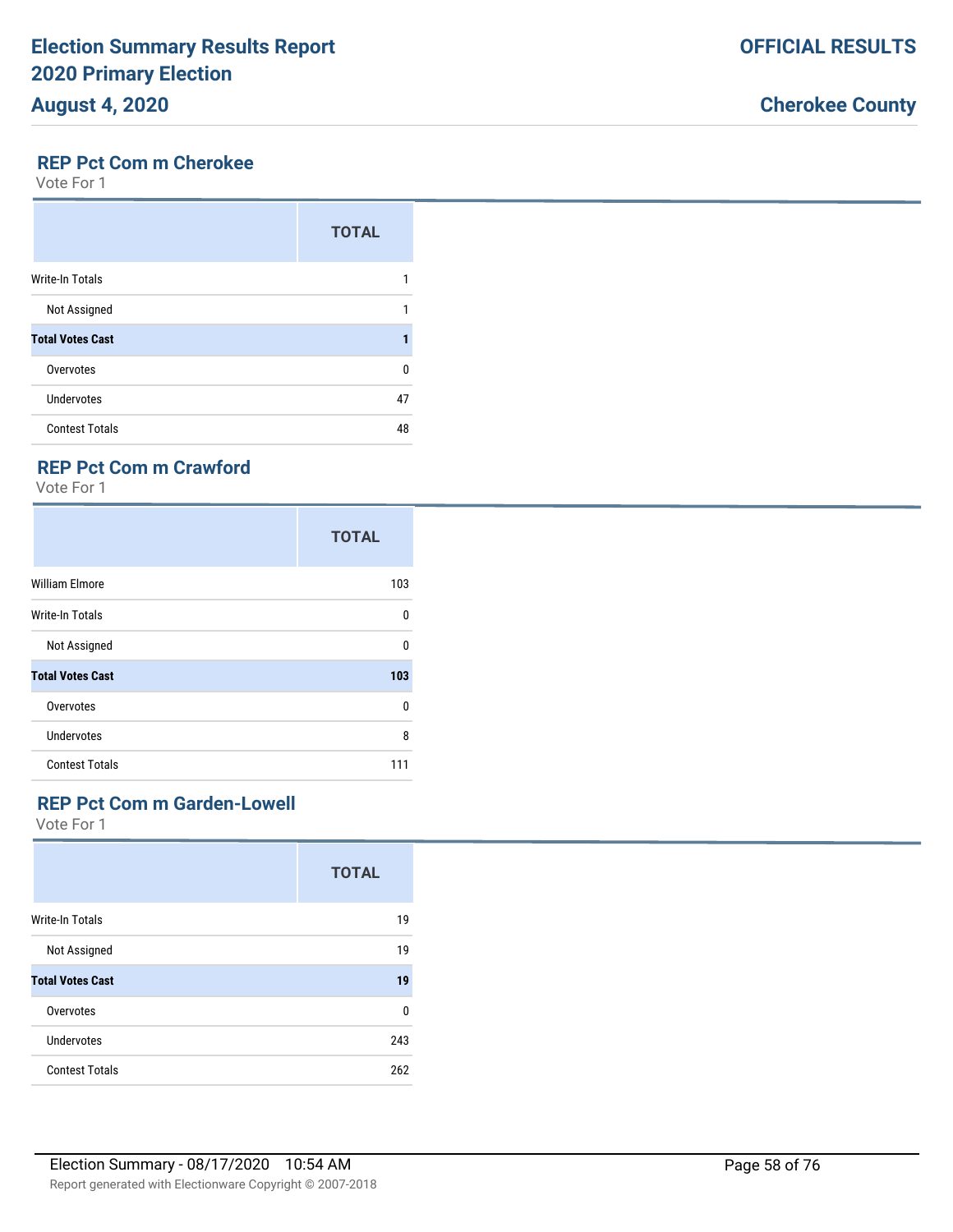|  | <b>Cherokee County</b> |
|--|------------------------|
|  |                        |

**OFFICIAL RESULTS**

#### **REP Pct Com m Garden-Stanley Mines**

Vote For 1

|                         | <b>TOTAL</b> |
|-------------------------|--------------|
| <b>Write-In Totals</b>  | 4            |
| Not Assigned            | 4            |
| <b>Total Votes Cast</b> | 4            |
| Overvotes               | 0            |
| Undervotes              | 86           |
| <b>Contest Totals</b>   | 90           |

### **REP Pct Com m Lola**

Vote For 1

|                         | <b>TOTAL</b> |
|-------------------------|--------------|
| Write-In Totals         |              |
| Not Assigned            | 1            |
| <b>Total Votes Cast</b> |              |
| Overvotes               | 0            |
| Undervotes              | 35           |
| <b>Contest Totals</b>   | 36           |

## **REP Pct Com m Lowell**

|                         | <b>TOTAL</b> |
|-------------------------|--------------|
| Write-In Totals         | 8            |
| Not Assigned            | 8            |
| <b>Total Votes Cast</b> | 8            |
| Overvotes               | 0            |
| Undervotes              | 93           |
| <b>Contest Totals</b>   | 101          |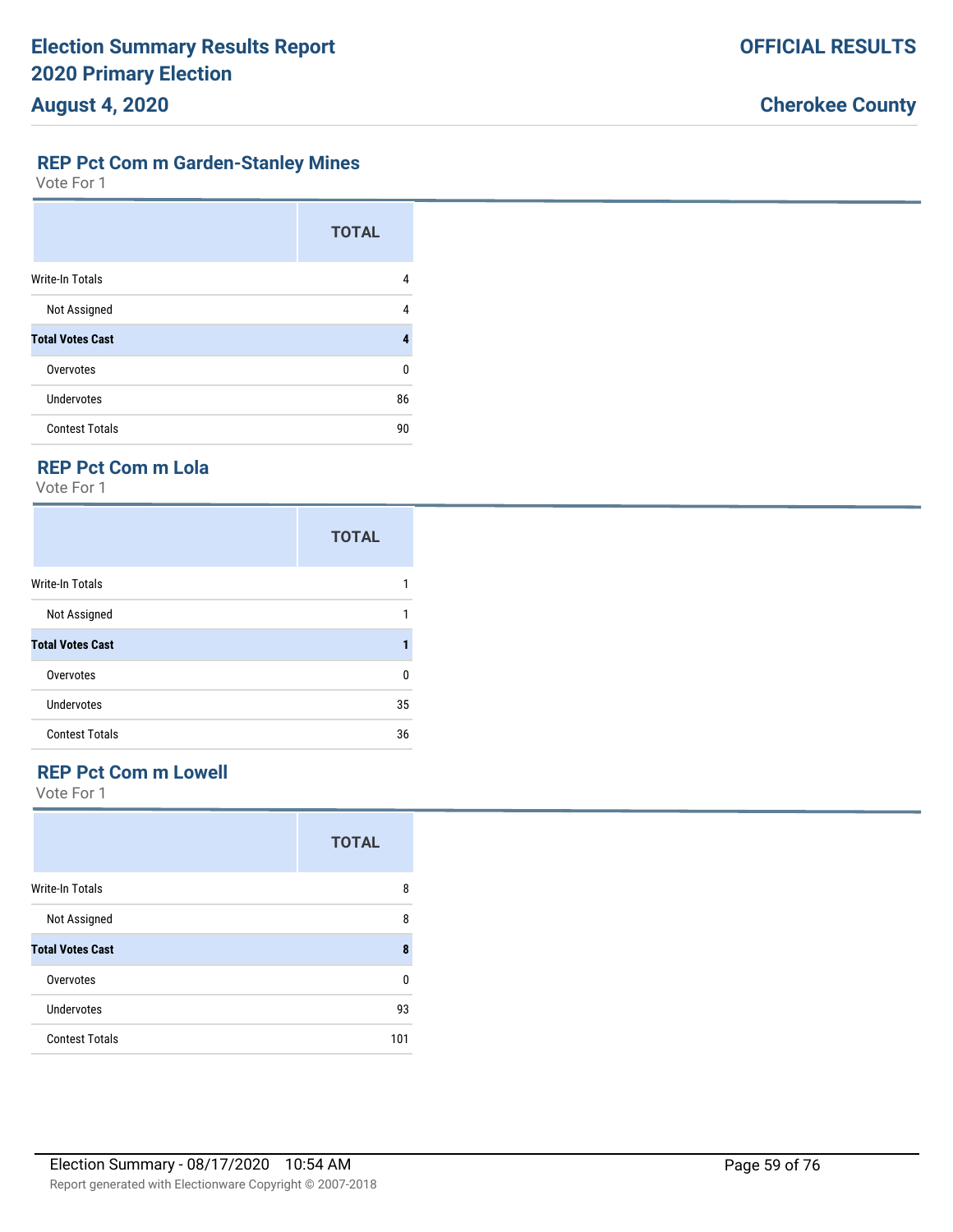### **REP Pct Com m Lyon-Lyon**

Vote For 1

|                         | <b>TOTAL</b> |
|-------------------------|--------------|
| Mike Houser             | 49           |
| <b>Write-In Totals</b>  | 1            |
| Not Assigned            | 1            |
| <b>Total Votes Cast</b> | 50           |
| Overvotes               | 0            |
| <b>Undervotes</b>       | 6            |
| <b>Contest Totals</b>   | 56           |

## **REP Pct Com m Mineral**

Vote For 1

|                         | <b>TOTAL</b> |
|-------------------------|--------------|
| <b>Write-In Totals</b>  |              |
| Not Assigned            | 1            |
| <b>Total Votes Cast</b> |              |
| Overvotes               | U            |
| Undervotes              | 40           |
| <b>Contest Totals</b>   | 41           |

### **REP Pct Com m Neosho-Faulkner**

|                         | <b>TOTAL</b> |
|-------------------------|--------------|
| Jake Conard             | 17           |
| <b>Write-In Totals</b>  | U            |
| Not Assigned            | 0            |
| <b>Total Votes Cast</b> | 17           |
| Overvotes               | 0            |
| Undervotes              | 2            |
| <b>Contest Totals</b>   | 19           |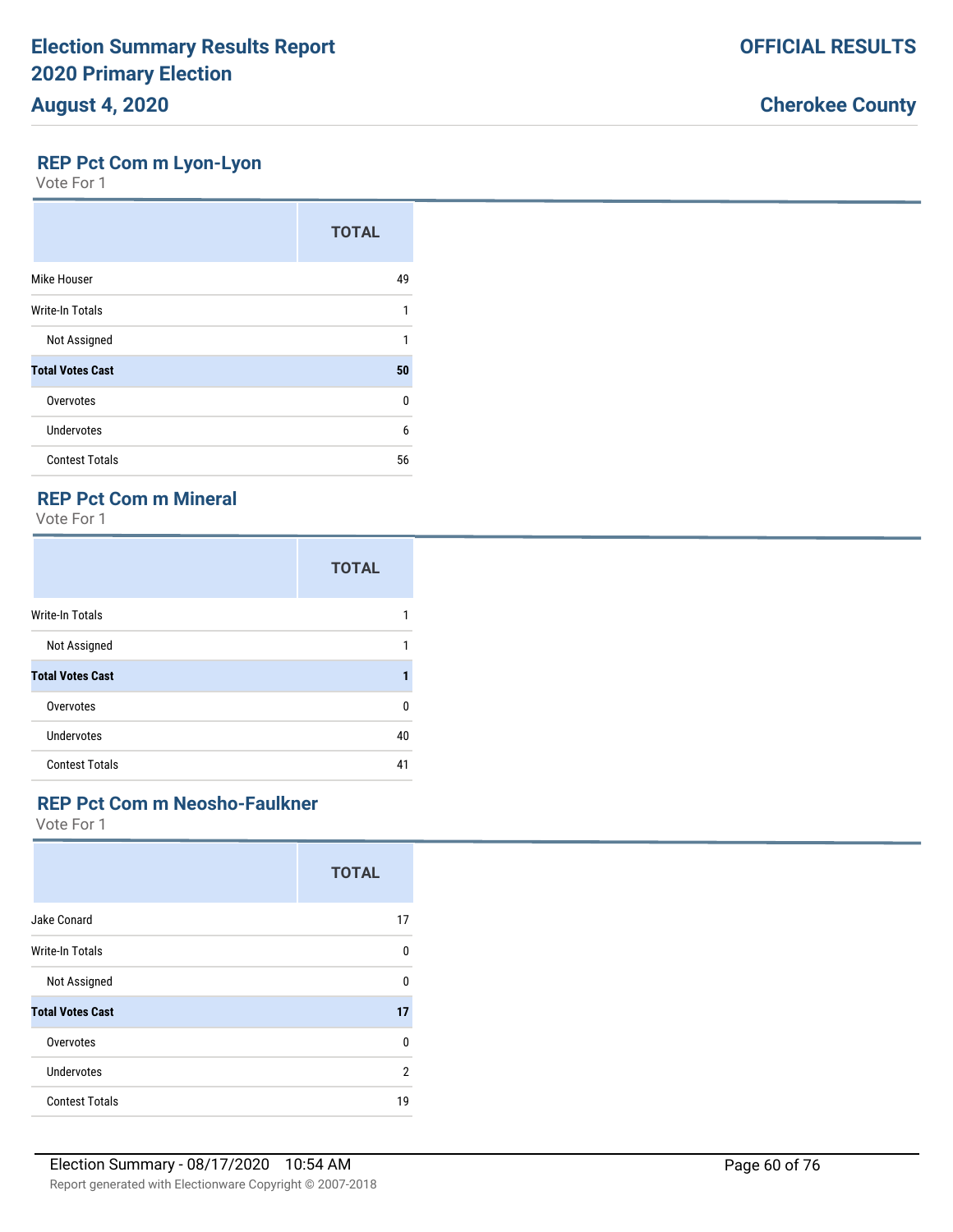#### **REP Pct Com m Neosho-Melrose**

Vote For 1

|                         | <b>TOTAL</b> |
|-------------------------|--------------|
| <b>Write-In Totals</b>  |              |
| Not Assigned            |              |
| <b>Total Votes Cast</b> |              |
| Overvotes               | 0            |
| <b>Undervotes</b>       | 22           |
| <b>Contest Totals</b>   | 23           |

### **REP Pct Com m Pleasant View**

Vote For 1

|                         | <b>TOTAL</b> |
|-------------------------|--------------|
| Ronnie Rippel           | 80           |
| <b>Write-In Totals</b>  | 3            |
| Not Assigned            | 3            |
| <b>Total Votes Cast</b> | 83           |
| Overvotes               | $\Omega$     |
| Undervotes              | 9            |
| <b>Contest Totals</b>   | 92           |

#### **REP Pct Com m Ross-Belleview**

|                         | <b>TOTAL</b> |
|-------------------------|--------------|
| <b>Gerald Messer</b>    | 30           |
| Write-In Totals         | 1            |
| Not Assigned            | 1            |
| <b>Total Votes Cast</b> | 31           |
| Overvotes               | $\Omega$     |
| <b>Undervotes</b>       | 8            |
| <b>Contest Totals</b>   | 39           |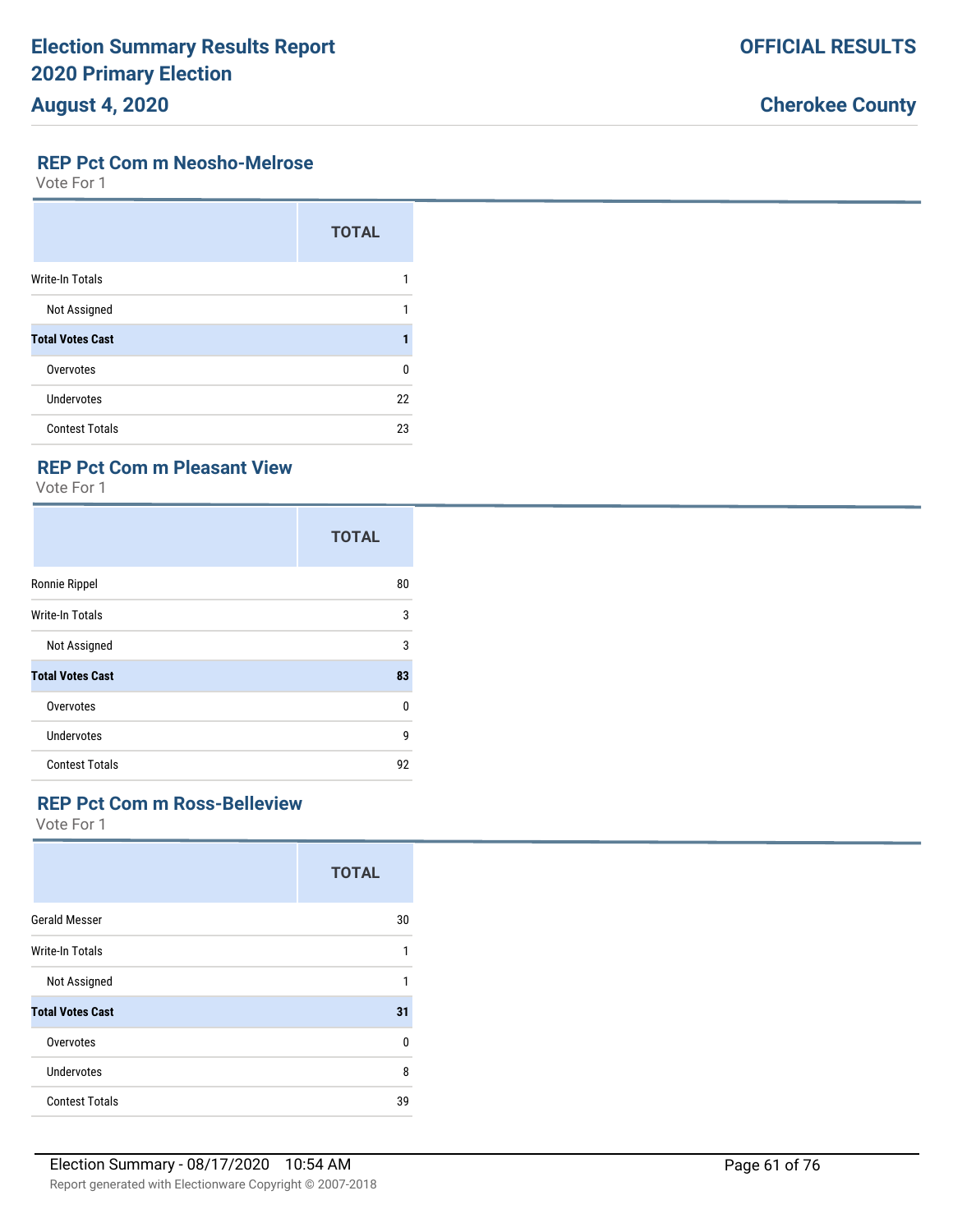#### **REP Pct Com m Ross-Roseland**

Vote For 1

|                         | <b>TOTAL</b> |
|-------------------------|--------------|
| Jim D. Oberbeck         | 25           |
| <b>Write-In Totals</b>  | U            |
| Not Assigned            | U            |
| <b>Total Votes Cast</b> | 25           |
| Overvotes               | U            |
| Undervotes              | 4            |
| <b>Contest Totals</b>   | 29           |

### **REP Pct Com m Ross-West Mineral**

Vote For 1

|                         | <b>TOTAL</b> |
|-------------------------|--------------|
| <b>Write-In Totals</b>  | 2            |
| Not Assigned            | 2            |
| <b>Total Votes Cast</b> | $\mathbf 2$  |
| Overvotes               | 0            |
| Undervotes              | 25           |
| <b>Contest Totals</b>   | 27           |

#### **REP Pct Com m Salamanca**

|                         | <b>TOTAL</b> |
|-------------------------|--------------|
| Jason Johnson           | 99           |
| Write-In Totals         | <sup>0</sup> |
| Not Assigned            | 0            |
| <b>Total Votes Cast</b> | 99           |
| Overvotes               | $\Omega$     |
| Undervotes              | 13           |
| <b>Contest Totals</b>   | 112          |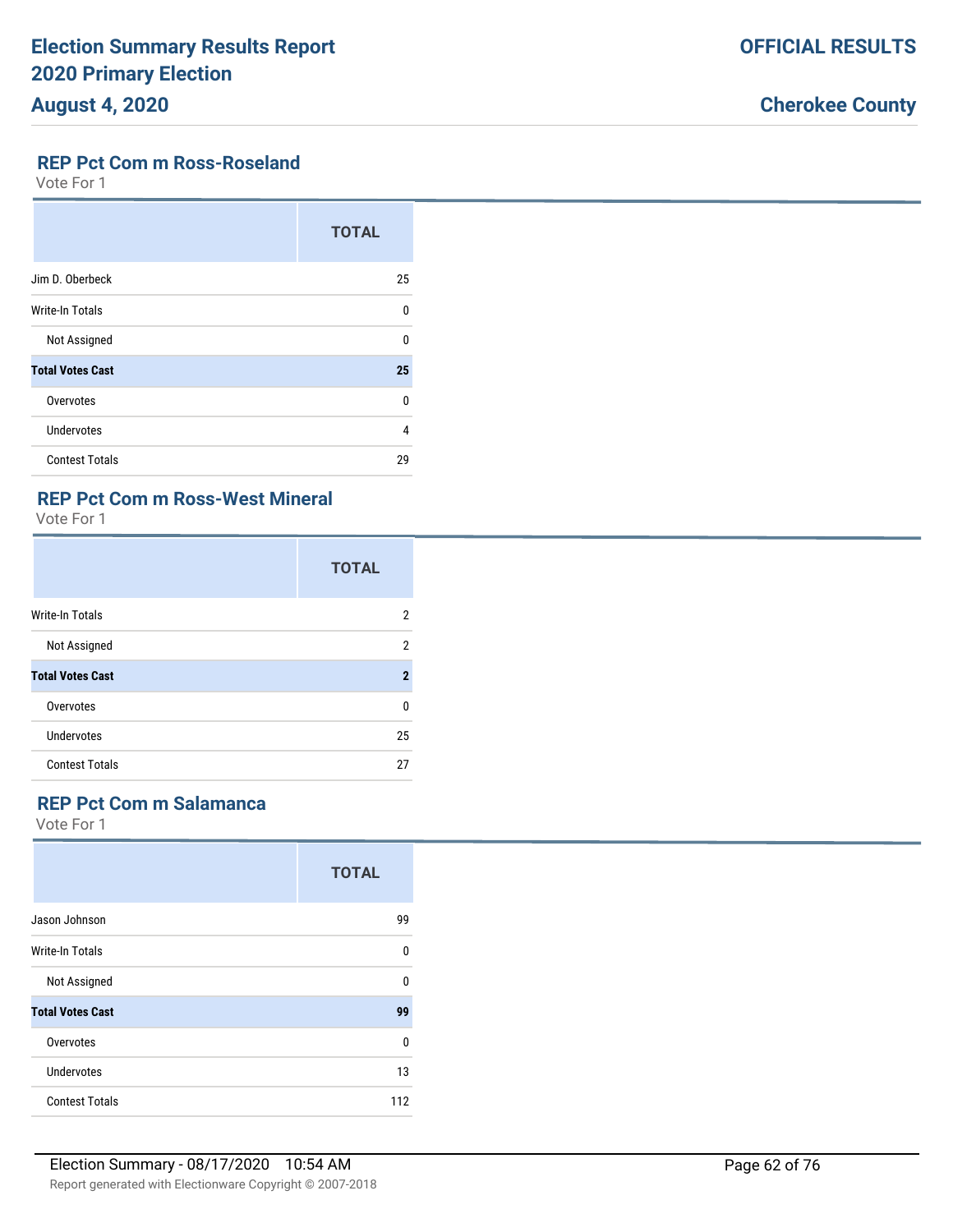#### **REP Pct Com m Shawnee**

Vote For 1

|                         | <b>TOTAL</b> |
|-------------------------|--------------|
| Garth Drennan           | 87           |
| Write-In Totals         | 1            |
| Not Assigned            | 1            |
| <b>Total Votes Cast</b> | 88           |
| Overvotes               | 0            |
| <b>Undervotes</b>       | 7            |
| <b>Contest Totals</b>   | 95           |

## **REP Pct Com m Sheridan**

Vote For 1

|                         | <b>TOTAL</b> |
|-------------------------|--------------|
| <b>Write-In Totals</b>  | 0            |
| Not Assigned            | 0            |
| <b>Total Votes Cast</b> | 0            |
| Overvotes               | 0            |
| Undervotes              | 41           |
| <b>Contest Totals</b>   | 41           |

#### **REP Pct Com m Spring Valley-Neutral**

|                         | <b>TOTAL</b> |
|-------------------------|--------------|
| <b>Write-In Totals</b>  | 8            |
| Not Assigned            | 8            |
| <b>Total Votes Cast</b> | 8            |
| Overvotes               | n            |
| Undervotes              | 80           |
| <b>Contest Totals</b>   | 88           |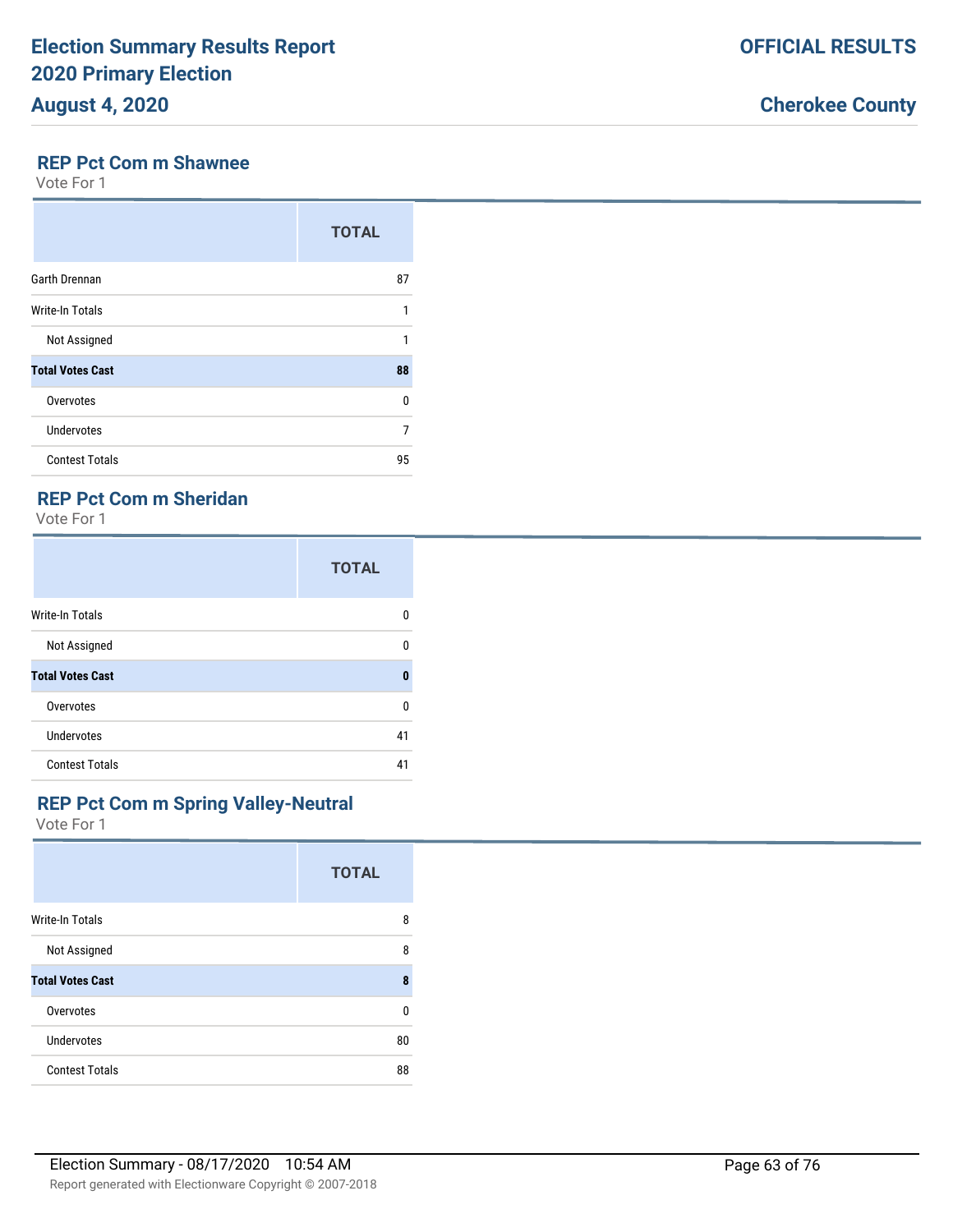### **REP Pct Com m Spring Valley-Spring Valley**

Vote For 1

|                         | <b>TOTAL</b> |
|-------------------------|--------------|
| Ralph D. Houser         | 42           |
| Write-In Totals         | $\Omega$     |
| Not Assigned            | $\Omega$     |
| <b>Total Votes Cast</b> | 42           |
| Overvotes               | U            |
| <b>Undervotes</b>       | 7            |
| <b>Contest Totals</b>   | 49           |

### **REP Pct Com w Baxter Springs 1st Ward**

Vote For 1

|                         | <b>TOTAL</b> |
|-------------------------|--------------|
| <b>Write-In Totals</b>  | 8            |
| Not Assigned            | 8            |
| <b>Total Votes Cast</b> | 8            |
| Overvotes               | U            |
| Undervotes              | 58           |
| <b>Contest Totals</b>   | 66           |

#### **REP Pct Com w Baxter Springs 2nd Ward**

|                         | <b>TOTAL</b> |
|-------------------------|--------------|
| <b>Write-In Totals</b>  |              |
| Not Assigned            |              |
| <b>Total Votes Cast</b> |              |
| Overvotes               | <sup>0</sup> |
| Undervotes              | 42           |
| <b>Contest Totals</b>   | 43           |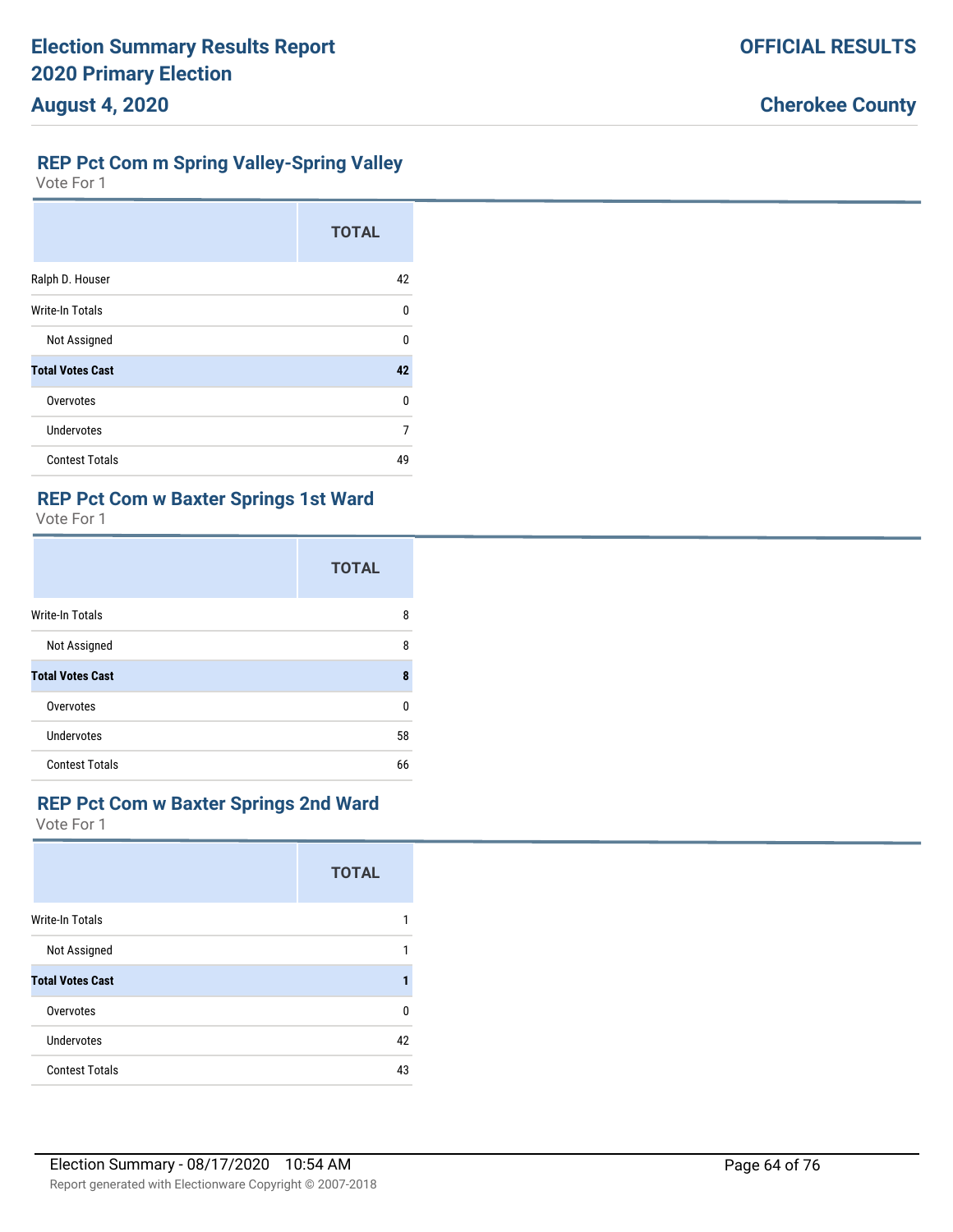### **REP Pct Com w Baxter Springs 3rd Ward**

Vote For 1

|                         | <b>TOTAL</b> |
|-------------------------|--------------|
| <b>Write-In Totals</b>  | 8            |
| Not Assigned            | 8            |
| <b>Total Votes Cast</b> | 8            |
| Overvotes               | U            |
| Undervotes              | 167          |
| <b>Contest Totals</b>   | 175          |

#### **REP Pct Com w Baxter Springs 4th Ward**

Vote For 1

|                         | <b>TOTAL</b> |
|-------------------------|--------------|
| Write-In Totals         | 4            |
| Not Assigned            | 4            |
| <b>Total Votes Cast</b> | 4            |
| Overvotes               | U            |
| <b>Undervotes</b>       | 81           |
| <b>Contest Totals</b>   | 85           |

### **REP Pct Com w Columbus 1st Ward**

|                         | <b>TOTAL</b> |
|-------------------------|--------------|
| <b>Mavis Bowin</b>      | 54           |
| Write-In Totals         | 0            |
| Not Assigned            | $\Omega$     |
| <b>Total Votes Cast</b> | 54           |
| Overvotes               | 0            |
| <b>Undervotes</b>       | 9            |
| <b>Contest Totals</b>   | 63           |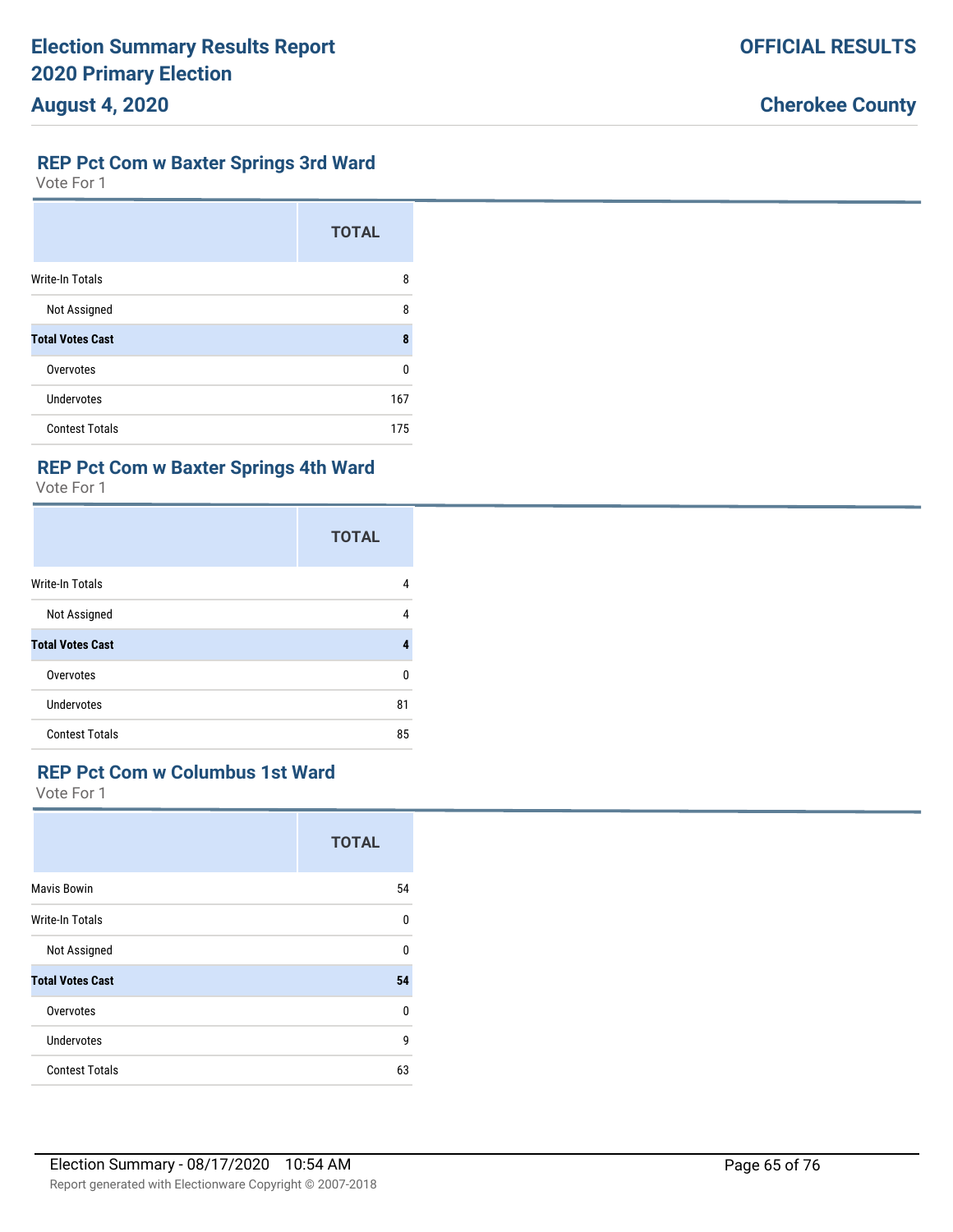### **REP Pct Com w Columbus 2nd Ward**

Vote For 1

|                         | <b>TOTAL</b> |
|-------------------------|--------------|
| Shannon Lynn Perry      | 110          |
| Write-In Totals         | 2            |
| Not Assigned            | 2            |
| <b>Total Votes Cast</b> | 112          |
| Overvotes               | $\Omega$     |
| <b>Undervotes</b>       | 6            |
| <b>Contest Totals</b>   | 118          |

## **REP Pct Com w Columbus 3rd Ward**

Vote For 1

|                         | <b>TOTAL</b> |
|-------------------------|--------------|
| <b>Write-In Totals</b>  | 5            |
| Not Assigned            | 5            |
| <b>Total Votes Cast</b> | 5            |
| Overvotes               | 0            |
| Undervotes              | 95           |
| <b>Contest Totals</b>   | 100          |

#### **REP Pct Com w Columbus 4th Ward**

|                         | <b>TOTAL</b>   |
|-------------------------|----------------|
| <b>Write-In Totals</b>  | 2              |
| Not Assigned            | $\overline{2}$ |
| <b>Total Votes Cast</b> | $\mathbf 2$    |
| Overvotes               | <sup>0</sup>   |
| Undervotes              | 71             |
| <b>Contest Totals</b>   | 73             |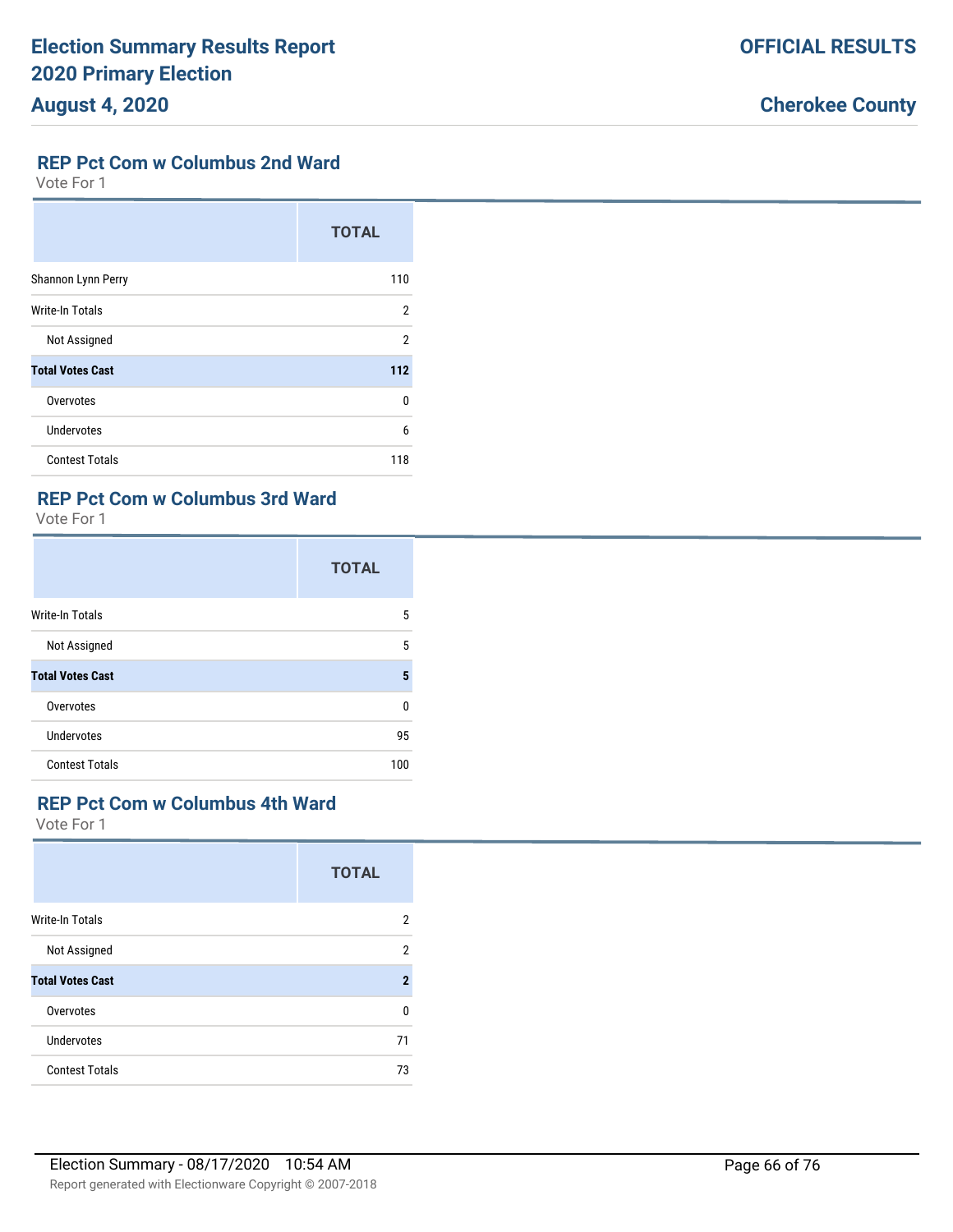|  |  | <b>Cherokee County</b> |
|--|--|------------------------|
|--|--|------------------------|

**OFFICIAL RESULTS**

#### **REP Pct Com w Columbus 5th Ward**

Vote For 1

|                         | <b>TOTAL</b> |
|-------------------------|--------------|
| <b>Write-In Totals</b>  | 5            |
| Not Assigned            | 5            |
| <b>Total Votes Cast</b> | 5            |
| Overvotes               | U            |
| Undervotes              | 58           |
| <b>Contest Totals</b>   | 63           |

#### **REP Pct Com w Galena 1st Ward**

Vote For 1

|                         | <b>TOTAL</b> |
|-------------------------|--------------|
| Write-In Totals         |              |
| Not Assigned            | 7            |
| <b>Total Votes Cast</b> |              |
| Overvotes               | n            |
| Undervotes              | 54           |
| <b>Contest Totals</b>   | 61           |

## **REP Pct Com w Galena 2nd Ward**

|                         | <b>TOTAL</b> |
|-------------------------|--------------|
| Write-In Totals         | 1            |
| Not Assigned            | 1            |
| <b>Total Votes Cast</b> | 1            |
| Overvotes               | 0            |
| <b>Undervotes</b>       | 55           |
| <b>Contest Totals</b>   | 56           |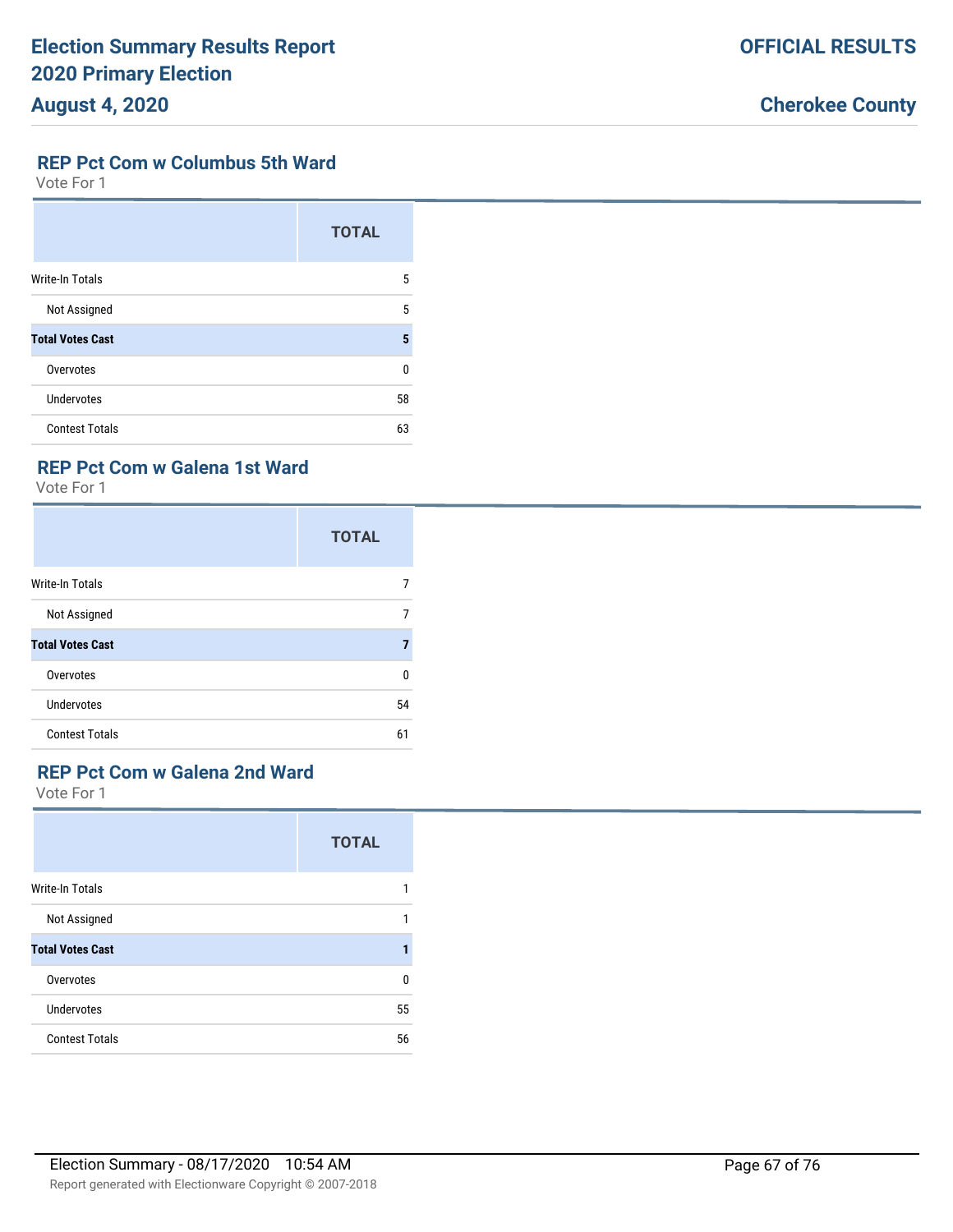#### **REP Pct Com w Galena 3rd Ward**

Vote For 1

|                         | <b>TOTAL</b> |
|-------------------------|--------------|
| Myra Carlisle Frazier   | 76           |
| <b>Write-In Totals</b>  | 3            |
| Not Assigned            | 3            |
| <b>Total Votes Cast</b> | 79           |
| Overvotes               | n            |
| Undervotes              | 10           |
| <b>Contest Totals</b>   | 89           |

### **REP Pct Com w Galena 4th Ward**

Vote For 1

|                         | <b>TOTAL</b> |
|-------------------------|--------------|
| <b>Write-In Totals</b>  | 0            |
| Not Assigned            | 0            |
| <b>Total Votes Cast</b> | 0            |
| Overvotes               | 0            |
| Undervotes              | 44           |
| <b>Contest Totals</b>   | 44           |

#### **REP Pct Com w Scammon 1st Ward**

|                         | <b>TOTAL</b> |
|-------------------------|--------------|
| <b>Write-In Totals</b>  | 0            |
| Not Assigned            | <sup>0</sup> |
| <b>Total Votes Cast</b> | 0            |
| Overvotes               | 0            |
| Undervotes              | 14           |
| <b>Contest Totals</b>   | 14           |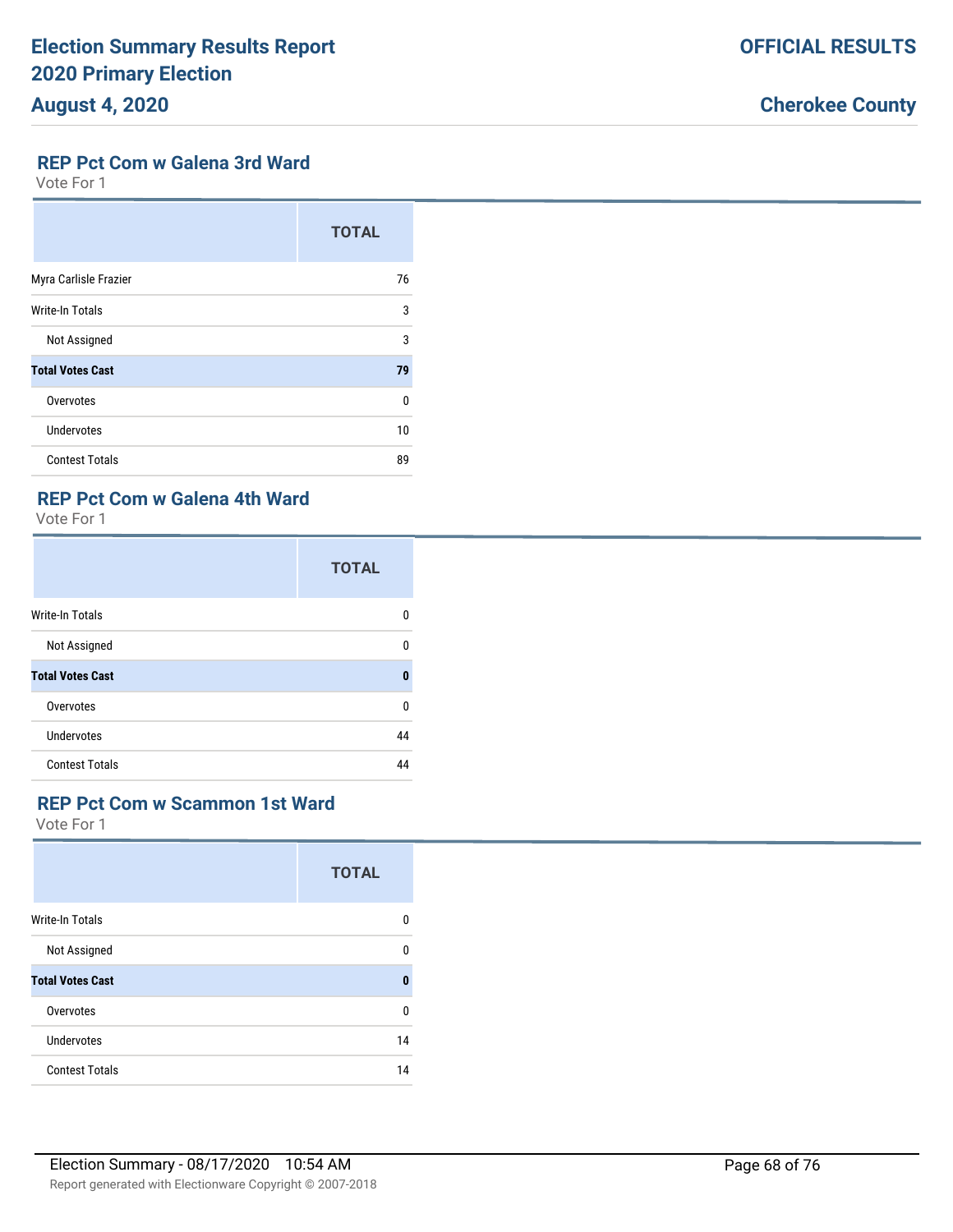#### **REP Pct Com w Scammon 2nd Ward**

Vote For 1

|                         | <b>TOTAL</b> |
|-------------------------|--------------|
| <b>Write-In Totals</b>  | 4            |
| Not Assigned            | 4            |
| <b>Total Votes Cast</b> |              |
| Overvotes               | n            |
| Undervotes              | 12           |
| <b>Contest Totals</b>   | 16           |

### **REP Pct Com w Scammon 3rd Ward**

Vote For 1

|                         | <b>TOTAL</b> |
|-------------------------|--------------|
| Write-In Totals         |              |
| Not Assigned            | 1            |
| <b>Total Votes Cast</b> |              |
| Overvotes               | $\Omega$     |
| Undervotes              | 25           |
| <b>Contest Totals</b>   | 26           |

## **REP Pct Com w Weir City**

|                         | <b>TOTAL</b> |
|-------------------------|--------------|
| Write-In Totals         | 4            |
| Not Assigned            | 4            |
| <b>Total Votes Cast</b> | 4            |
| Overvotes               | 0            |
| Undervotes              | 47           |
| <b>Contest Totals</b>   | 51           |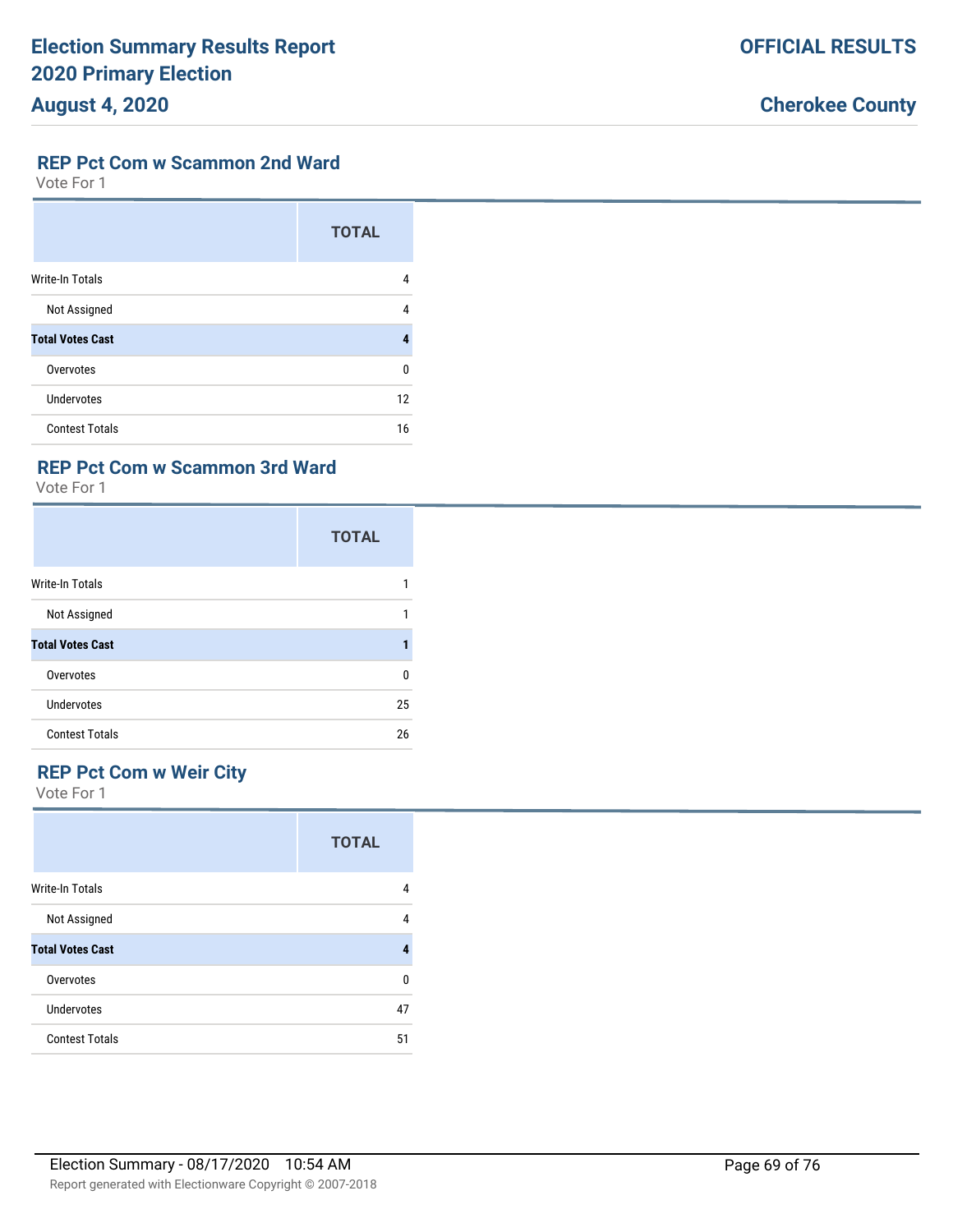#### **REP Pct Com w Cherokee**

Vote For 1

|                         | <b>TOTAL</b> |
|-------------------------|--------------|
| <b>Write-In Totals</b>  |              |
| Not Assigned            |              |
| <b>Total Votes Cast</b> |              |
| Overvotes               | U            |
| <b>Undervotes</b>       | 47           |
| <b>Contest Totals</b>   | 48           |

### **REP Pct Com w Crawford**

Vote For 1

|                         | <b>TOTAL</b> |
|-------------------------|--------------|
| Raven Elmore            | 103          |
| <b>Write-In Totals</b>  | 1            |
| Not Assigned            | 1            |
| <b>Total Votes Cast</b> | 104          |
| Overvotes               | 0            |
| Undervotes              | 7            |
| <b>Contest Totals</b>   | 111          |

#### **REP Pct Com w Garden-Lowell**

|                         | <b>TOTAL</b> |
|-------------------------|--------------|
| Barbara Bilke           | 217          |
| <b>Write-In Totals</b>  | U            |
| Not Assigned            | 0            |
| <b>Total Votes Cast</b> | 217          |
| Overvotes               | $\Omega$     |
| <b>Undervotes</b>       | 45           |
| <b>Contest Totals</b>   | 262          |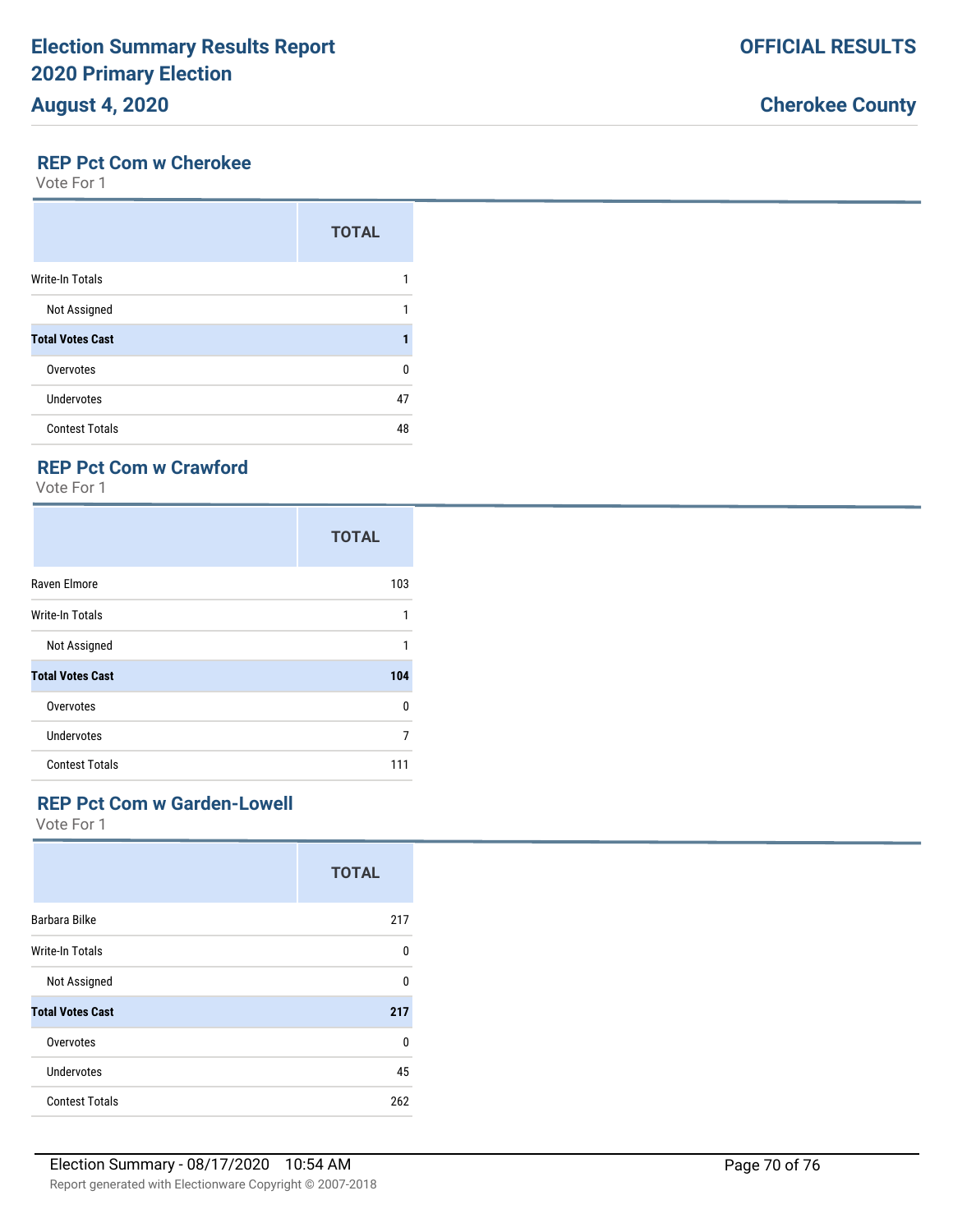**REP Pct Com w Garden-Stanley Mines**

Vote For 1

|                         | <b>TOTAL</b> |
|-------------------------|--------------|
| <b>Write-In Totals</b>  | 4            |
| Not Assigned            | 4            |
| <b>Total Votes Cast</b> | 4            |
| Overvotes               | U            |
| <b>Undervotes</b>       | 86           |
| <b>Contest Totals</b>   | 90           |

### **REP Pct Com w Lola**

Vote For 1

|                         | <b>TOTAL</b> |
|-------------------------|--------------|
| Write-In Totals         |              |
| Not Assigned            |              |
| <b>Total Votes Cast</b> |              |
| Overvotes               | n            |
| Undervotes              | 35           |
| <b>Contest Totals</b>   | 36           |

## **REP Pct Com w Lowell**

Vote For 1

|                         | <b>TOTAL</b> |
|-------------------------|--------------|
| Write-In Totals         | 7            |
| Not Assigned            | 7            |
| <b>Total Votes Cast</b> | 7            |
| Overvotes               | 0            |
| <b>Undervotes</b>       | 94           |
| <b>Contest Totals</b>   | 101          |

Report generated with Electionware Copyright © 2007-2018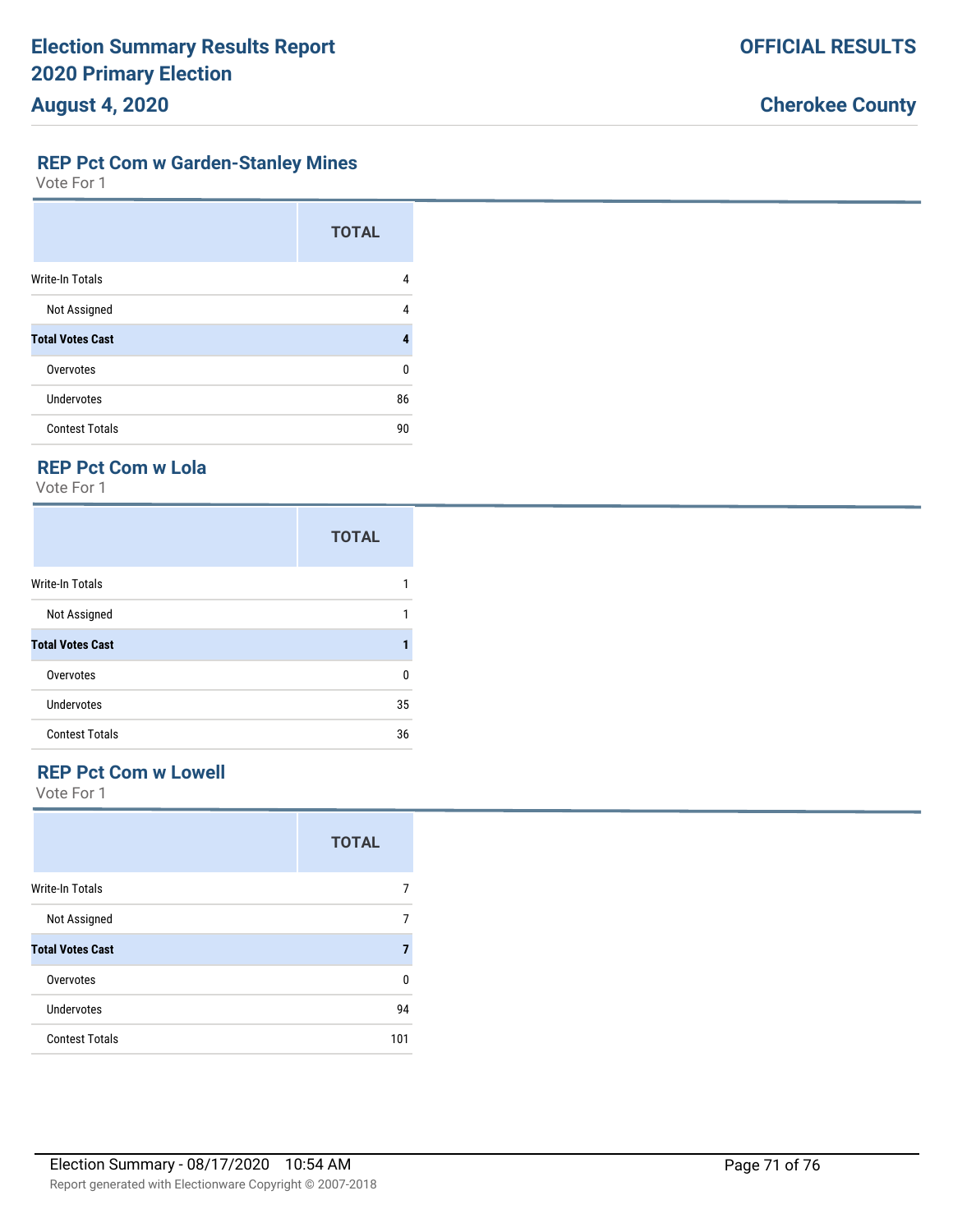### **REP Pct Com w Lyon-Lyon**

Vote For 1

|                         | <b>TOTAL</b> |
|-------------------------|--------------|
| <b>Paulette Harris</b>  | 46           |
| <b>Write-In Totals</b>  | 2            |
| Not Assigned            | 2            |
| <b>Total Votes Cast</b> | 48           |
| Overvotes               | U            |
| Undervotes              | 8            |
| <b>Contest Totals</b>   | 56           |

## **REP Pct Com w Mineral**

Vote For 1

|                         | <b>TOTAL</b> |
|-------------------------|--------------|
| <b>Write-In Totals</b>  | 1            |
| Not Assigned            | 1            |
| <b>Total Votes Cast</b> |              |
| Overvotes               | 0            |
| Undervotes              | 40           |
| <b>Contest Totals</b>   | 41           |

### **REP Pct Com w Neosho-Faulkner**

|                         | <b>TOTAL</b> |
|-------------------------|--------------|
| Kelli Conard            | 16           |
| Write-In Totals         | 0            |
| Not Assigned            | 0            |
| <b>Total Votes Cast</b> | 16           |
| Overvotes               | 0            |
| Undervotes              | 3            |
| <b>Contest Totals</b>   | 19           |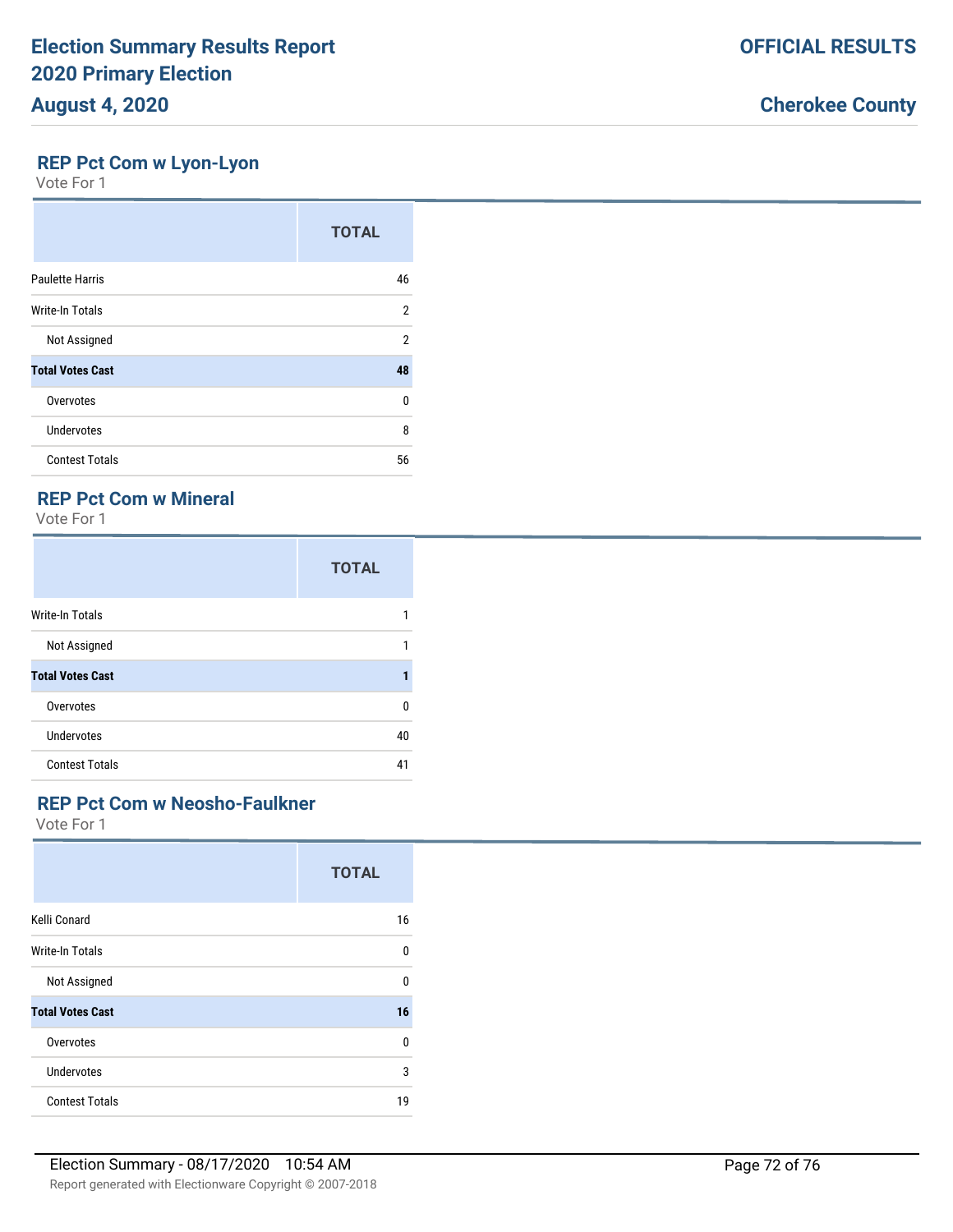# **August 4, 2020**

## **Cherokee County**

#### **REP Pct Com w Neosho-Melrose**

Vote For 1

|                         | <b>TOTAL</b> |
|-------------------------|--------------|
| <b>Write-In Totals</b>  |              |
| Not Assigned            |              |
| <b>Total Votes Cast</b> |              |
| Overvotes               | 0            |
| Undervotes              | 22           |
| <b>Contest Totals</b>   | 23           |

## **REP Pct Com w Pleasant View**

Vote For 1

|                         | <b>TOTAL</b>   |
|-------------------------|----------------|
| Angela M. Rippel        | 79             |
| Write-In Totals         | $\overline{2}$ |
| Not Assigned            | 2              |
| <b>Total Votes Cast</b> | 81             |
| Overvotes               | 0              |
| <b>Undervotes</b>       | 11             |
| <b>Contest Totals</b>   | 92             |

#### **REP Pct Com w Ross-Belleview**

|                         | <b>TOTAL</b> |
|-------------------------|--------------|
| Debra Messer            | 30           |
| Write-In Totals         | 1            |
| Not Assigned            | 1            |
| <b>Total Votes Cast</b> | 31           |
| Overvotes               | 0            |
| <b>Undervotes</b>       | 8            |
| <b>Contest Totals</b>   | 39           |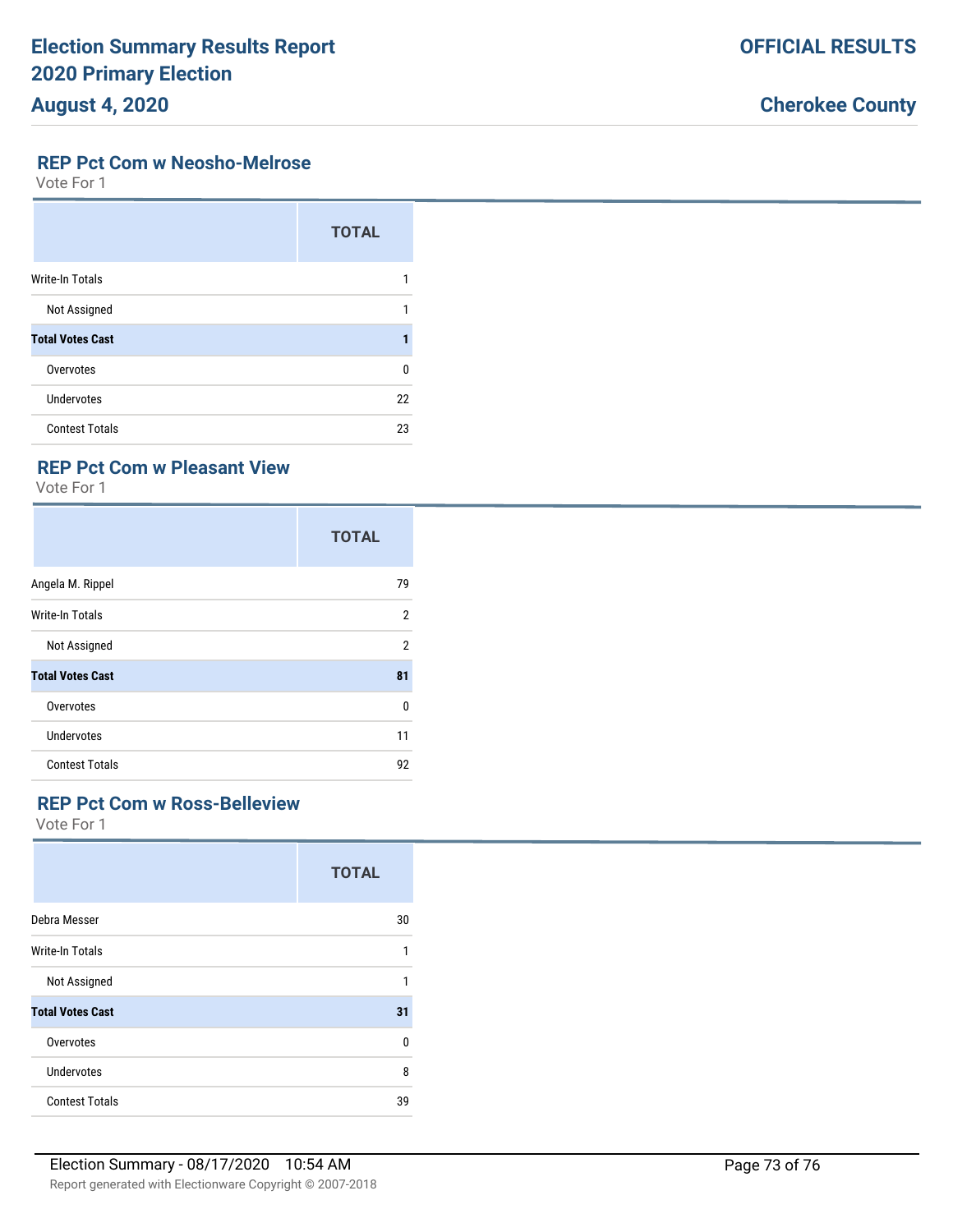## **Cherokee County**

#### **REP Pct Com w Ross-Roseland**

Vote For 1

|                         | <b>TOTAL</b>        |
|-------------------------|---------------------|
| <b>Write-In Totals</b>  | 2                   |
| Not Assigned            | 2                   |
| <b>Total Votes Cast</b> | $\boldsymbol{\eta}$ |
| Overvotes               | $\Omega$            |
| Undervotes              | 27                  |
| <b>Contest Totals</b>   | 29                  |

### **REP Pct Com w Ross-West Mineral**

Vote For 1

|                         | <b>TOTAL</b>   |
|-------------------------|----------------|
| Ashley Harman           | 24             |
| Write-In Totals         | 1              |
| Not Assigned            | 1              |
| <b>Total Votes Cast</b> | 25             |
| Overvotes               | 0              |
| <b>Undervotes</b>       | $\overline{2}$ |
| <b>Contest Totals</b>   | 27             |

### **REP Pct Com w Salamanca**

|                         | <b>TOTAL</b> |
|-------------------------|--------------|
| Lorie M. Johnson        | 101          |
| Write-In Totals         | U            |
| Not Assigned            | n            |
| <b>Total Votes Cast</b> | 101          |
| Overvotes               | 0            |
| Undervotes              | 11           |
| <b>Contest Totals</b>   | 112          |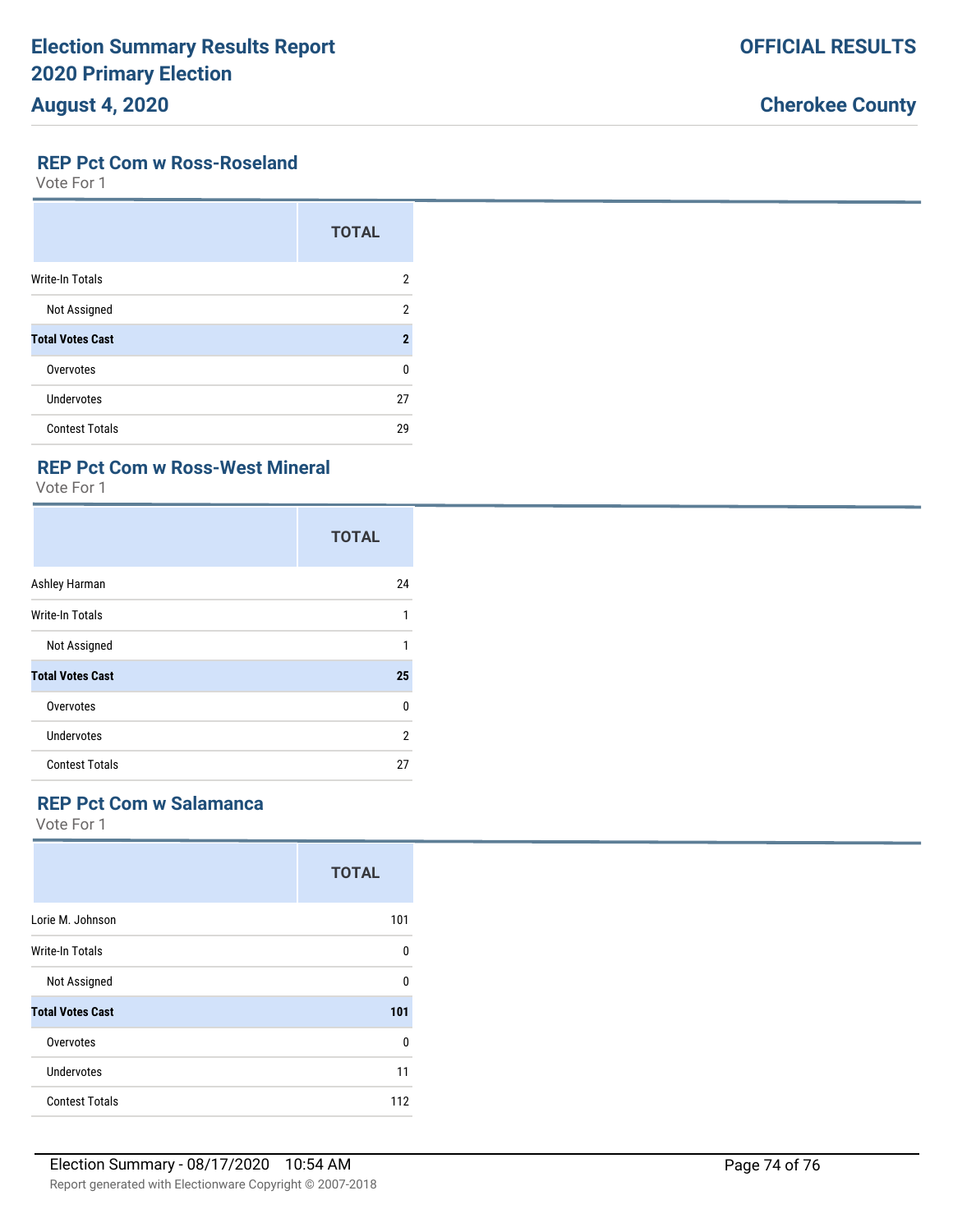**OFFICIAL RESULTS**

#### **REP Pct Com w Shawnee**

Vote For 1

|                         | <b>TOTAL</b> |
|-------------------------|--------------|
| Susan Drennan           | 85           |
| <b>Write-In Totals</b>  | 1            |
| Not Assigned            | 1            |
| <b>Total Votes Cast</b> | 86           |
| Overvotes               | $\Omega$     |
| Undervotes              | 9            |
| <b>Contest Totals</b>   | 95           |

## **REP Pct Com w Sheridan**

Vote For 1

|                         | <b>TOTAL</b> |
|-------------------------|--------------|
| <b>Write-In Totals</b>  | n            |
| Not Assigned            | U            |
| <b>Total Votes Cast</b> | $\mathbf{0}$ |
| Overvotes               | 0            |
| Undervotes              | 41           |
| <b>Contest Totals</b>   | 41           |

### **REP Pct Com w Spring Valley-Neutral**

|                         | <b>TOTAL</b> |
|-------------------------|--------------|
| Charla King             | 77           |
| Write-In Totals         | 1            |
| Not Assigned            | 1            |
| <b>Total Votes Cast</b> | 78           |
| Overvotes               | 0            |
| Undervotes              | 10           |
| <b>Contest Totals</b>   | 88           |